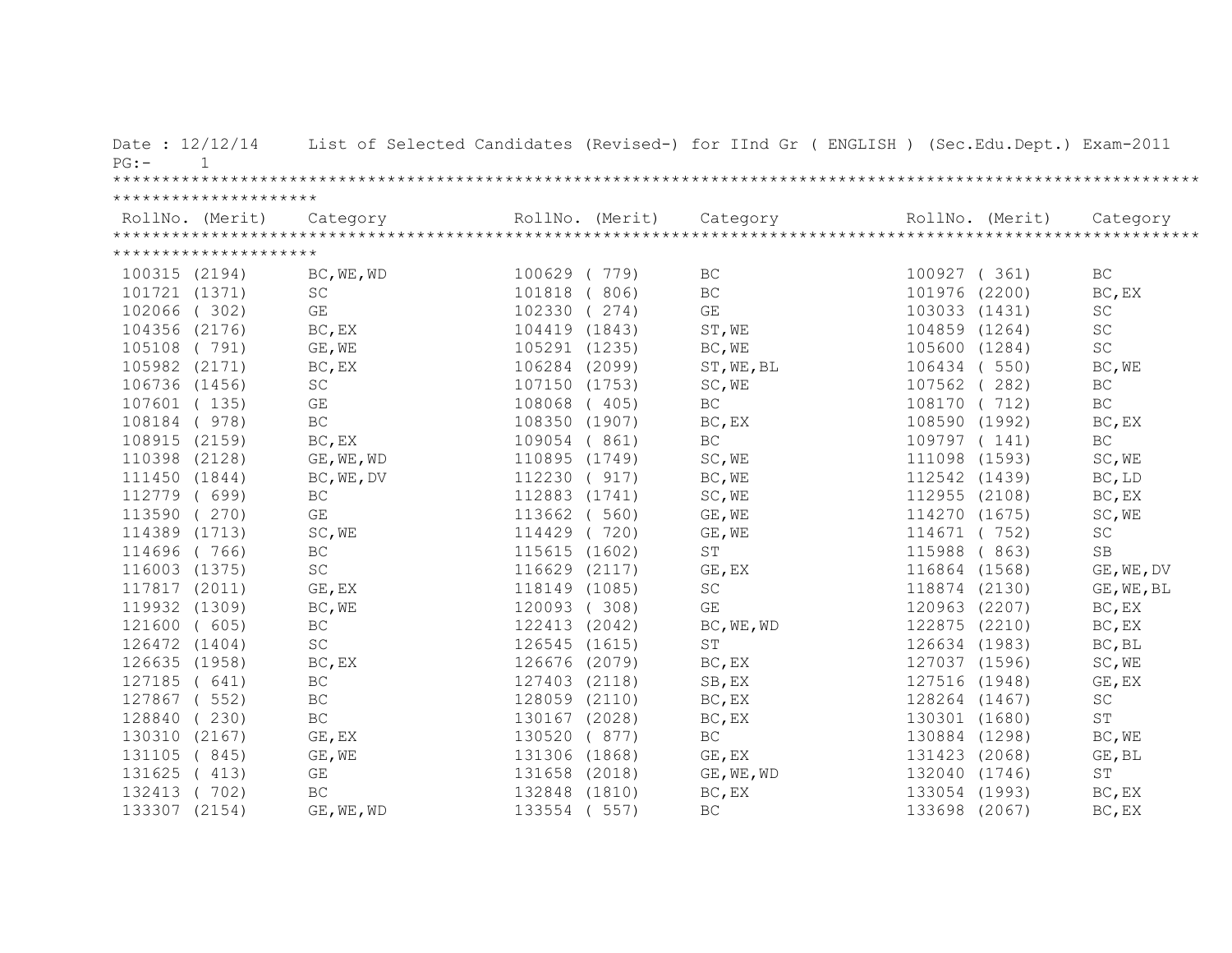| 133838        | (1004) | BC, WE              | 134071 | (2075) | SC, WE, DV           | 134334        | 381)   | GE          |
|---------------|--------|---------------------|--------|--------|----------------------|---------------|--------|-------------|
| 135148        | (1300) | BC, WE              | 135225 | (1242) | BC, WE               | 135503        | (1621) | BC, EX      |
| 135527        | (374)  | BC                  | 135553 | (1105) | BC, WE               | 135817        | (1750) | SC, WE      |
| 136000        | (1603) | ST                  | 136162 | (1174) | BC, WE               | 136393        | (2082) | ST, WE, WD  |
| 136661        | (2153) | SC, WE, DV          | 136793 | (1790) | SC, WE               | 137054        | (2155) | GE, EX      |
| 137427        | (1940) | BC, WE, WD          | 137531 | (2135) | GE, EX               | 137683 (1910) |        | $BC$ , $EX$ |
| 138466        | (795)  | GE, WE              | 138503 | (2111) | GE, EX               | 138808        | (1164) | SC          |
| 140335        | (1350) | $\operatorname{SC}$ | 142127 | 513)   | GE, WE               | 142709 (1551) |        | SC, WE      |
| 143000        | (1464) | $\operatorname{SC}$ | 143532 | (1177) | BC, WE               | 144014        | 721)   | BC          |
| 144092        | (1067) | BC, WE              | 144246 | (474)  | SB                   | 144467        | (2081) | BC, WE, WD  |
| 144971        | (1388) | ST, WE              | 145923 | (2090) | BC, WE, WD           | 145934        | 789)   | BC          |
| 146060        | (2161) | GE, EX              | 146872 | (1272) | BC, WE               | 146984 (1863) |        | BC, EX      |
| 147431        | (2180) | BC, WE, WD          | 148510 | (1078) | GE, WE               | 148579        | 384)   | BC, WE      |
| 150623        | (2187) | GE, EX              | 150710 | (1027) | SB                   | 151336        | 367)   | BC          |
| 151483        | (1745) | SC, WE              | 152204 | (499)  | ВC                   | 152466        | 336)   | ВC          |
| 152527        | (2060) | GE, WE, WD          | 152614 | (1534) | $\mbox{S}\,\mbox{T}$ | 153243        | (2205) | GE, EX      |
| 153288        | (1953) | GE, WE, WD          | 153413 | (2245) | BC, WE, WD           | 153434        | (2033) | GE, WE, BL  |
| 153657        | (1792) | BC, EX              | 154089 | (2047) | GE, EX               | 154290        | (2189) | GE, WE, WD  |
| 154353        | (486)  | GE                  | 154905 | 96)    | BC, WE               | 155087        | (2232) | BC, WE, WD  |
| 155157        | (2181) | GE, EX              | 155408 | (2114) | BC, EX               | 155605        | (2145) | BC, EX      |
| 156034        | (1010) | BC, WE              | 156202 | (2147) | GE, EX               | 156773        | (1698) | SC, WE      |
| 156793        | (1279) | BC, WE              | 156945 | (1154) | BC, WE               | 157044        | (2125) | $BC$ , $EX$ |
| 157203        | 340)   | GE, WE              | 158187 | (2020) | GE, EX               | 158580        | (1781) | ST, WE      |
| 158937        | 94)    | GE, WE              | 159995 | (1529) | $\mbox{ST}$          | 160758        | 957)   | ВC          |
| 160864 (1974) |        | BC, WE, WD          | 160899 | (1290) | BC, WE               | 160917        | 943)   | BC          |
| 161474 (1020) |        | BC, WE              | 161579 | 875)   | <b>BC</b>            | 162165        | (1731) | SC, WE      |
|               |        |                     |        |        |                      |               |        |             |

From Roll No. 100315 To 162165 Page No.-> 1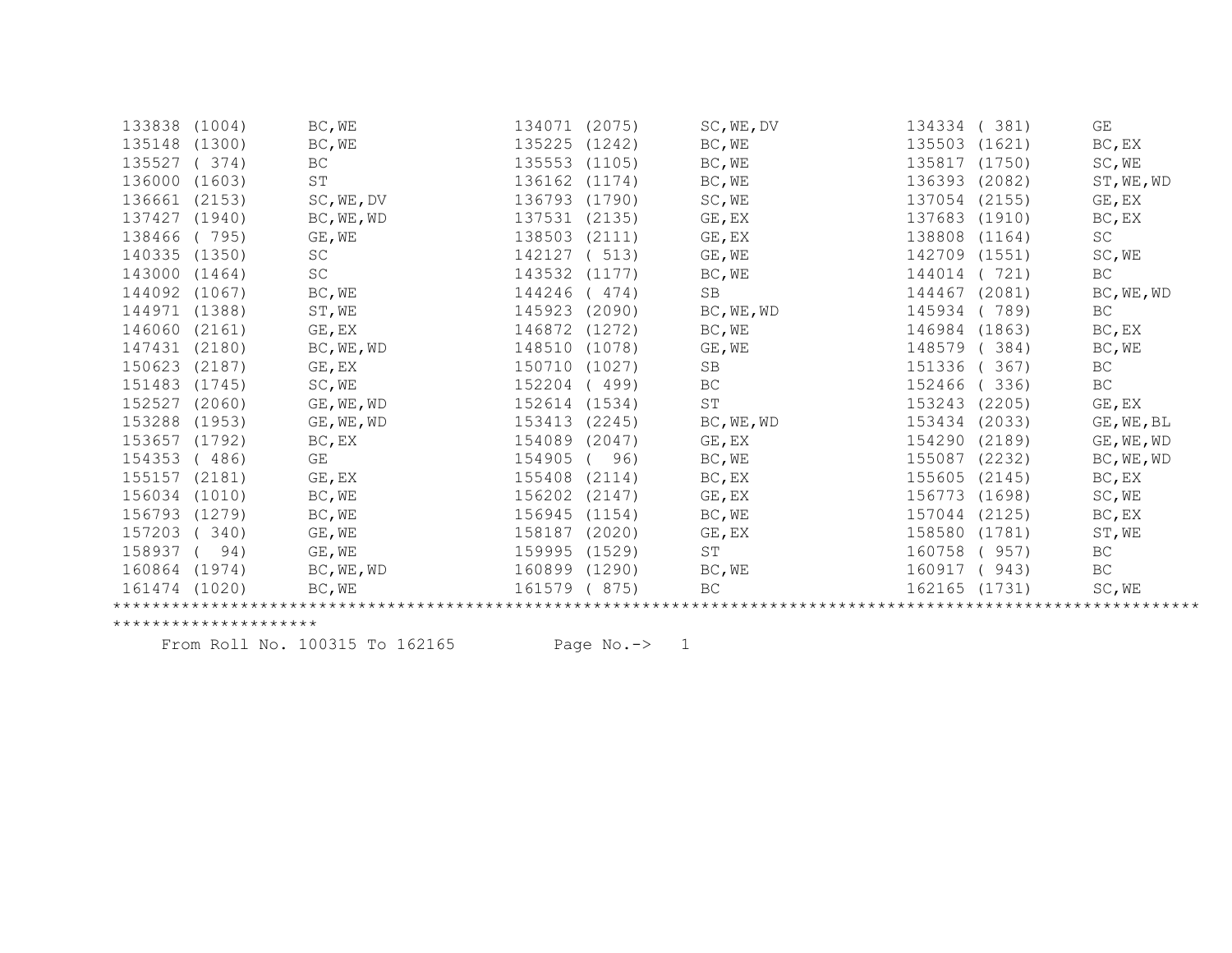| Date: 12/12/14<br>2<br>PG: |                     |               |                 | List of Selected Candidates (Revised-) for IInd Gr ( ENGLISH ) (Sec.Edu.Dept.) Exam-2011 |               |                 |                     |
|----------------------------|---------------------|---------------|-----------------|------------------------------------------------------------------------------------------|---------------|-----------------|---------------------|
|                            |                     |               |                 |                                                                                          |               |                 |                     |
| *********************      |                     |               |                 |                                                                                          |               |                 |                     |
| RollNo. (Merit)            | Category            |               | RollNo. (Merit) | Category                                                                                 |               | RollNo. (Merit) | Category            |
|                            |                     |               |                 |                                                                                          |               |                 |                     |
| *********************      |                     |               |                 |                                                                                          |               |                 |                     |
| 162171 ( 971)              | <b>BC</b>           | 162347 (1516) |                 | $\operatorname{SC}$                                                                      | 162950 (2025) |                 | BC, EX              |
| 162963 (2214)              | GE, EX              | 163180 (1188) |                 | BC, WE                                                                                   | 163252 (997)  |                 | BC                  |
| 163363 (1996)              | BC, EX              | 163939 (221)  |                 | BC                                                                                       | 164295 ( 512) |                 | BC                  |
| 164499 (1107)              | SC                  | 165075 (1088) |                 | BC, WE                                                                                   | 165140 (2026) |                 | GE, EX              |
| 165753 (1527)              | ST                  | 166348 (255)  |                 | $\operatorname{BC}$                                                                      | 166439 (2243) |                 | BC, EX              |
| 166502 (1318)              | SC, WE              | 166887 (2071) |                 | BC, EX                                                                                   | 166951 (1507) |                 | SC                  |
| 167482 (1427)              | SC                  | 168630 (1739) |                 | <b>ST</b>                                                                                | 175107 (1963) |                 | TSP-ST              |
| 175264 (583)               | GE                  | 175450 (1914) |                 | TSP-ST                                                                                   | 175489 (295)  |                 | GE                  |
| 175569 (2036)              | TSP-ST, WE          | 175804 (1811) |                 | TSP-SC, WE                                                                               | 175857 (1848) |                 | TSP-ST              |
| 175880 (1911)              | TSP-ST              | 176034 (2007) |                 | SC, EX                                                                                   | 176460 (1979) |                 | TSP-ST              |
| 176887 (1370)              | TSP-SC              | 177230 ( 600) |                 | GE                                                                                       | 177563 (1960) |                 | TSP-ST              |
| 177844 (2083)              | GE, WE, WD          | 177940 (190)  |                 | BC                                                                                       | 178079        | 5)              | $\operatorname{BC}$ |
| 178910 (1906)              | TSP-ST              | 179226 (854)  |                 | GE, WE                                                                                   | 179238 (1543) |                 | TSP-ST              |
| 179456 (1549)              | TSP-SC              | 179515 ( 915) |                 | BC                                                                                       | 179886 (209)  |                 | BC                  |
| 180035 (1905)              | TSP-ST              | 180109 (380)  |                 | $\mathbb{G}\mathcal{E}$                                                                  | 180223 (1959) |                 | TSP-ST              |
| 180464 (1978)              | TSP-ST              | 180501 (1738) |                 | TSP-ST                                                                                   | 180582 (2002) |                 | BC, BL              |
| 180594 (1994)              | TSP-ST              | 180780 (1898) |                 | TSP-ST                                                                                   | 180937 (1944) |                 | TSP-ST              |
| 181130 (2133)              | GE, EX              | 182208 (1972) |                 | TSP-ST                                                                                   | 182687 (113)  |                 | BC                  |
| 183085 (2003)              | $TSP-ST$ , WE       | 183101 (350)  |                 | BC                                                                                       | 183103 (1964) |                 | TSP-ST              |
| 183391 (2089)              | TSP-ST, WE          | 183532 (1966) |                 | TSP-ST, WE                                                                               | 183717 (751)  |                 | GE                  |
| 183775 (1311)              | BC, WE              | 183839 (2027) |                 | TSP-ST, WE                                                                               | 184219 (1633) |                 | TSP-SC              |
| 184512 (1889)              | TSP-ST              | 184643 (1112) |                 | SB                                                                                       | 184802 (394)  |                 | GE                  |
| 185057 (112)               | $\operatorname{BC}$ | 186297 (783)  |                 | GE, WE                                                                                   | 186480        | (87)            | GE                  |
| 186686 (1923)              | TSP-ST              | 187064 ( 621) |                 | $\mathbb{G}\mathcal{E}$                                                                  | 187137 (1961) |                 | TSP-ST              |
| 187284 (1922)              | TSP-ST              | 187827 (1941) |                 | TSP-ST, WE                                                                               | 187934 (1137) |                 | TSP-SC              |
| 188097 (1601)              | GE, WE, DV          | 188545 (1970) |                 | TSP-ST                                                                                   | 188624 (1985) |                 | TSP-ST              |
| 188919 (2072)              | TSP-ST, WE          | 188958 (833)  |                 | BC                                                                                       | 189187 (2078) |                 | BC, EX              |
| 195209 (1494)              | $\operatorname{SC}$ | 195540 ( 559) |                 | GE, WE                                                                                   | 195541 (470)  |                 | $\operatorname{BC}$ |
| 195647 (1034)              | GE, WE              | 195848 (1853) |                 | GE, EX                                                                                   | 196422 (937)  |                 | BC                  |
| 197854 (762)               | BC                  | 198220 (1319) |                 | ST                                                                                       | 198228 (1402) |                 | SC                  |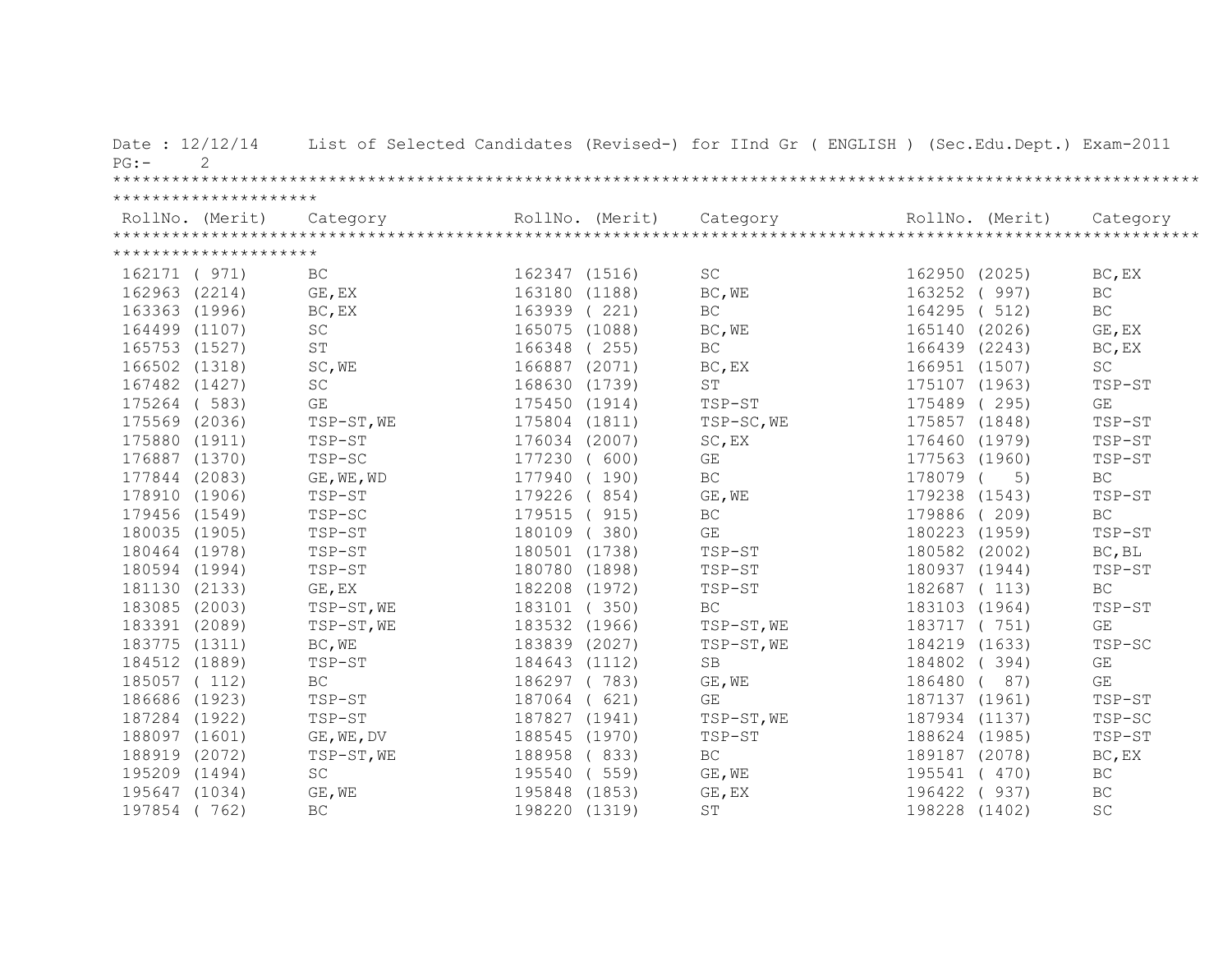| 198307        | (1570) | ST                  | 198573<br>(2046) | GE, EX              | 198588<br>310)   | BC                  |
|---------------|--------|---------------------|------------------|---------------------|------------------|---------------------|
| 198773        | 251)   | <b>SB</b>           | 198808<br>146)   | GE, WE              | 198839<br>(1024) | BC, WE              |
| 199216        | 259)   | GE                  | 199863<br>706)   | BC                  | 200833<br>737)   | GE                  |
| 201179        | (1986) | TSP-ST              | 201773<br>155)   | GE                  | 202393 (1348)    | SC                  |
| 202499        | (1919) | TSP-ST              | 205649<br>962)   | BC                  | 206284<br>960)   | SB                  |
| 206301        | 359)   | BC                  | 206360<br>442)   | BC                  | 206403<br>880)   | BC                  |
| 206404        | (1329) | $\operatorname{SC}$ | 206594<br>(1510) | $\operatorname{SC}$ | 206782<br>199)   | BC                  |
| 206856        | 647)   | BC                  | 207450<br>(1045) | $\operatorname{SC}$ | 207479<br>(1113) | BC, WE              |
| 207829        | (1606) | $\operatorname{ST}$ | 208247<br>982)   | BC                  | 208293<br>577)   | SC                  |
| 208354        | 173)   | GE                  | 208886<br>(1897) | BC, WE, WD          | 209592<br>(1446) | GE, EX              |
| 210929        | 848)   | $\operatorname{BC}$ | 211585<br>609)   | GE                  | 211954<br>(1260) | SC                  |
| 212466        | 426)   | GE                  | 212929<br>88)    | $\operatorname{BC}$ | 213021<br>(1652) | SC, WE              |
| 213075        | 855)   | $\operatorname{BC}$ | 213590<br>(1208) | BC, WE              | 213755<br>(1068) | BC, WE              |
| 213862        | (1782) | SC, WE              | 214129<br>(1030) | BC, WE              | 214217<br>802)   | BC                  |
| 214285        | (1829) | ST, WE              | 214330<br>492)   | GE                  | 214504<br>(1484) | <b>SC</b>           |
| 215466        | (1765) | SC, WE              | 215772<br>341)   | BC                  | 216376<br>428)   | BC                  |
| 216520        | (1421) | BC, WE, WD          | 216896<br>530)   | GE                  | 218287<br>56)    | GE                  |
| 218518        | (2197) | GE, EX              | 218572<br>592)   | BC                  | 218812<br>851)   | BC                  |
| 218843        | (1062) | GE, WE              | 219102<br>733)   | GE                  | 221120<br>891)   | $\operatorname{SB}$ |
| 221454        | 687)   | GE                  | 221790<br>11)    | BC                  | 222686<br>923)   | BC, WE              |
| 222873        | 963)   | $\operatorname{BC}$ | 223070<br>574)   | BC                  | 223093<br>(1867) | ST, WE              |
| 223511        | 531)   | GE, WE              | 223672<br>(1014) | BC                  | 224618<br>640)   | BC                  |
| 226098        | (1167) | $\operatorname{SC}$ | 226183<br>(1522) | $\operatorname{SC}$ | 226768<br>462)   | $\operatorname{BC}$ |
| 227028        | (1403) | BC, BL              | 227173<br>988)   | BC                  | 228228<br>634)   | GE                  |
| 228772        | (1776) | SC, WE              | (2129)<br>228934 | GE, BL              | 229061<br>(1033) | GE, WE              |
| 229719 (1393) |        | <b>SC</b>           | 230056<br>750)   | GE, WE              | 230909<br>598)   | BC, WE              |
|               |        |                     |                  |                     |                  |                     |

From Roll No. 162171 To 230909 Page No.-> 2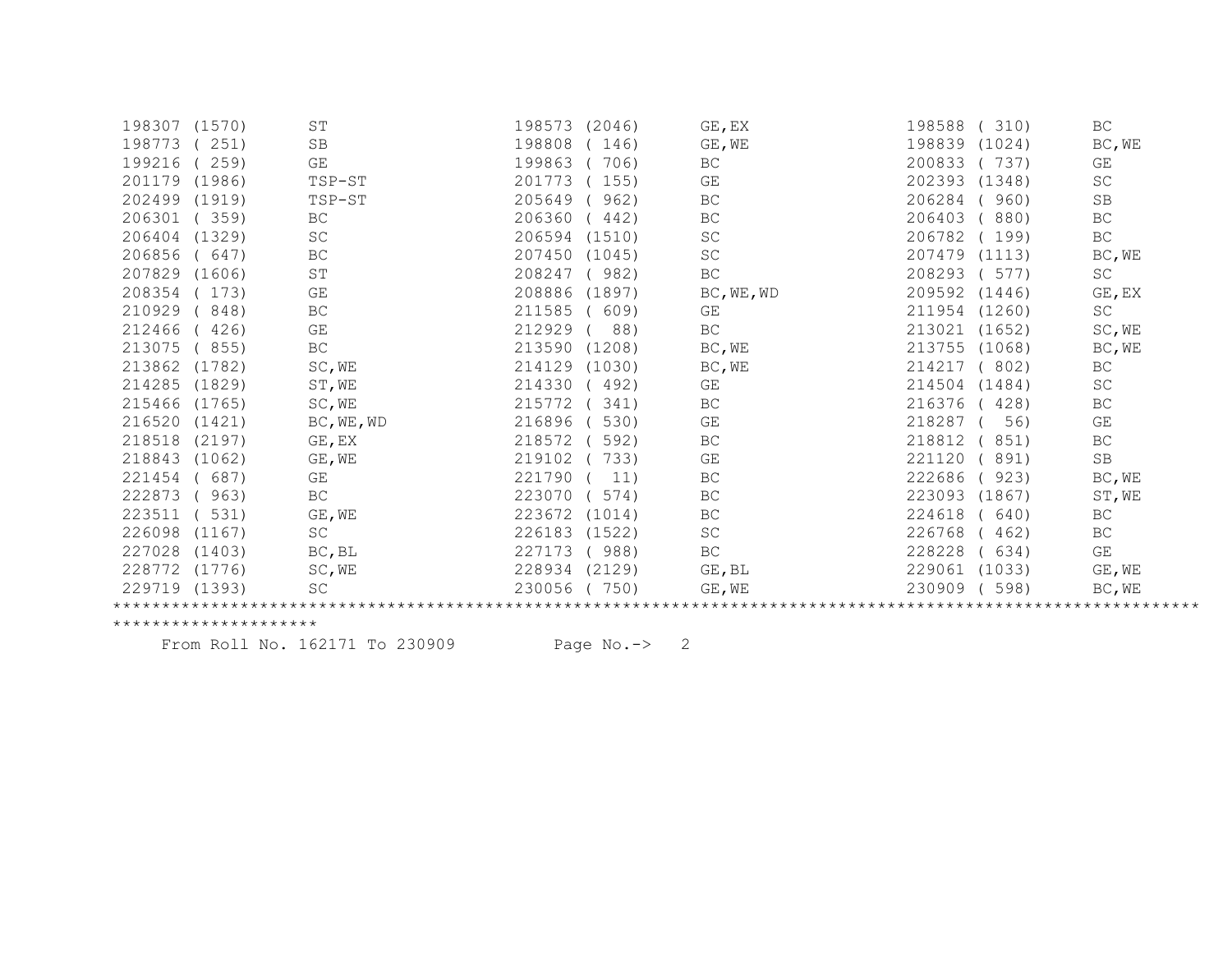| Date: 12/12/14<br>3<br>$PG: -$ |                         |               |               | List of Selected Candidates (Revised-) for IInd Gr ( ENGLISH ) (Sec.Edu.Dept.) Exam-2011                                                                                                                                                                                                                                                                                                                                                                         |                 |                         |
|--------------------------------|-------------------------|---------------|---------------|------------------------------------------------------------------------------------------------------------------------------------------------------------------------------------------------------------------------------------------------------------------------------------------------------------------------------------------------------------------------------------------------------------------------------------------------------------------|-----------------|-------------------------|
|                                |                         |               |               |                                                                                                                                                                                                                                                                                                                                                                                                                                                                  |                 |                         |
| *********************          |                         |               |               |                                                                                                                                                                                                                                                                                                                                                                                                                                                                  |                 |                         |
|                                |                         |               |               | $\begin{minipage}{.45\textwidth} \begin{minipage}{0.5cm} \begin{minipage}{0.5cm} \begin{minipage}{0.5cm} \begin{minipage}{0.5cm} \begin{minipage}{0.5cm} \begin{minipage}{0.5cm} \begin{minipage}{0.5cm} \begin{minipage}{0.5cm} \begin{minipage}{0.5cm} \begin{minipage}{0.5cm} \begin{minipage}{0.5cm} \begin{minipage}{0.5cm} \begin{minipage}{0.5cm} \begin{minipage}{0.5cm} \begin{minipage}{0.5cm} \begin{minipage}{0.5cm} \begin{minipage}{0.5cm} \begin$ |                 |                         |
|                                |                         |               |               |                                                                                                                                                                                                                                                                                                                                                                                                                                                                  |                 |                         |
| *********************          |                         |               |               |                                                                                                                                                                                                                                                                                                                                                                                                                                                                  |                 |                         |
| 231915 (140)                   | <b>SB</b>               | 234292 (1401) |               | SC                                                                                                                                                                                                                                                                                                                                                                                                                                                               | 234446 (460)    | BC                      |
| 234748 (2004)                  | BC, EX                  |               | 235075 (1115) | BC, WE                                                                                                                                                                                                                                                                                                                                                                                                                                                           | 235386 (1727)   | SC, WE                  |
| 235641 (1835)                  | SC, WE                  |               | 236367 ( 916) | SB                                                                                                                                                                                                                                                                                                                                                                                                                                                               | 236519<br>1)    | GE                      |
| 236527 (1315)                  | SC                      |               | 236694 ( 17)  | <b>BC</b>                                                                                                                                                                                                                                                                                                                                                                                                                                                        | 237845 (1215)   | BC, WE                  |
| 238328 ( 22)                   | GE                      |               | 238672 ( 537) | GE                                                                                                                                                                                                                                                                                                                                                                                                                                                               | 238778 (2242)   | BC, EX                  |
| 238845 (1622)                  | ST, WE                  |               | 239354 (154)  | $\mathbb{G}\mathcal{E}$                                                                                                                                                                                                                                                                                                                                                                                                                                          | 240096 (748)    | GE                      |
| 240136 (1149)                  | <b>SB</b>               |               | 240881 (226)  | GE                                                                                                                                                                                                                                                                                                                                                                                                                                                               | 240927 (250)    | GE                      |
| 245512 ( 657)                  | GE                      |               | 245551 (1820) | SC, WE                                                                                                                                                                                                                                                                                                                                                                                                                                                           | 247383 (2177)   | BC, EX                  |
| 248072 (<br>92)                | $\operatorname{BC}$     |               | 248694 (1409) | $\operatorname{SC}$                                                                                                                                                                                                                                                                                                                                                                                                                                              | 248734 (588)    | GE                      |
| 248897 (239)                   | BC, WE                  |               | 248962 (928)  | $\operatorname{BC}$                                                                                                                                                                                                                                                                                                                                                                                                                                              | 249667 (1222)   | SC                      |
| 249772 (342)                   | $\mathbb{G}\mathcal{E}$ |               | 250159 (764)  | GE, WE                                                                                                                                                                                                                                                                                                                                                                                                                                                           | 251118 (1836)   | ST, WE                  |
| 251344 (437)                   | GE                      |               | 253185 (1029) | $\operatorname{SC}$                                                                                                                                                                                                                                                                                                                                                                                                                                              | 253389 ( 692)   | $\mathbb{G}\mathcal{E}$ |
| 253797 (970)                   | BC                      |               | 253977 (1876) | ST, WE                                                                                                                                                                                                                                                                                                                                                                                                                                                           | 254516 (392)    | GE                      |
| 255586 ( 650)                  | BC, WE                  |               | 255895 (1655) | $\operatorname{ST}$                                                                                                                                                                                                                                                                                                                                                                                                                                              | 256452 (1353)   | SC                      |
| 256583 (210)                   | GE                      |               | 260018 (2070) | BC, EX                                                                                                                                                                                                                                                                                                                                                                                                                                                           | 260019 (1451)   | SC                      |
| 260437 (<br>3)                 | GE                      |               | 260507 (688)  | BC                                                                                                                                                                                                                                                                                                                                                                                                                                                               | 260567 (443)    | BC                      |
| 260861 (1849)                  | ST, WE                  |               | 261086 (346)  | BC                                                                                                                                                                                                                                                                                                                                                                                                                                                               | 261340 ( 606)   | GE                      |
| 261495 ( 71)                   | $\operatorname{BC}$     |               | 261755 (142)  | GE                                                                                                                                                                                                                                                                                                                                                                                                                                                               | 261818 (178)    | BC                      |
| 261972 (169)                   | $\operatorname{BC}$     |               | 262070 (1423) | $\operatorname{SC}$                                                                                                                                                                                                                                                                                                                                                                                                                                              | 262623 (1389)   | SC                      |
| 262923 (1493)                  | SC                      |               | 263211 ( 953) | GE, WE                                                                                                                                                                                                                                                                                                                                                                                                                                                           | 263269 (160)    | GE                      |
| 263776 (2112)                  | GE, EX                  |               | 263867 (351)  | $\operatorname{BC}$                                                                                                                                                                                                                                                                                                                                                                                                                                              | 263925 (817)    | BC, WE                  |
| 264011 (1282)                  | BC, WE                  |               | 264123 ( 13)  | GE, WE                                                                                                                                                                                                                                                                                                                                                                                                                                                           | 264166 (110)    | $\mathbb{G}\mathcal{E}$ |
| 264288 (731)                   | GE                      |               | 264315 (1448) | $\operatorname{SC}$                                                                                                                                                                                                                                                                                                                                                                                                                                              | 264374 (1777)   | SC, WE                  |
| 264482 (906)                   | $\operatorname{BC}$     |               | 264528 (1128) | SC                                                                                                                                                                                                                                                                                                                                                                                                                                                               | 264550 (<br>50) | BC                      |
| 264952 (594)                   | $\operatorname{BC}$     |               | 265051 (1063) | GE, WE                                                                                                                                                                                                                                                                                                                                                                                                                                                           | 265064 (1277)   | BC, WE                  |
| 265162 (396)                   | $\mathbb{G}\mathcal{E}$ |               | 265182 (1179) | $\operatorname{SC}$                                                                                                                                                                                                                                                                                                                                                                                                                                              | 265265 (709)    | BC, WE                  |
| 265402 (2190)                  | GE, EX                  |               | 265637 (589)  | BC                                                                                                                                                                                                                                                                                                                                                                                                                                                               | 266528 (1532)   | BC, WE, DV              |
| 266606 (1296)                  | GE, EX                  |               | 266674 (1292) | BC, WE                                                                                                                                                                                                                                                                                                                                                                                                                                                           | 266808<br>(265) | BC                      |
| 266888 (304)                   | $\operatorname{BC}$     |               | 266923 (1930) | BC, EX                                                                                                                                                                                                                                                                                                                                                                                                                                                           | 266943 (237)    | GE, WE                  |
| 267039 (218)                   | $\operatorname{BC}$     |               | 267537 (1726) | <b>ST</b>                                                                                                                                                                                                                                                                                                                                                                                                                                                        | 267562<br>938)  | BC                      |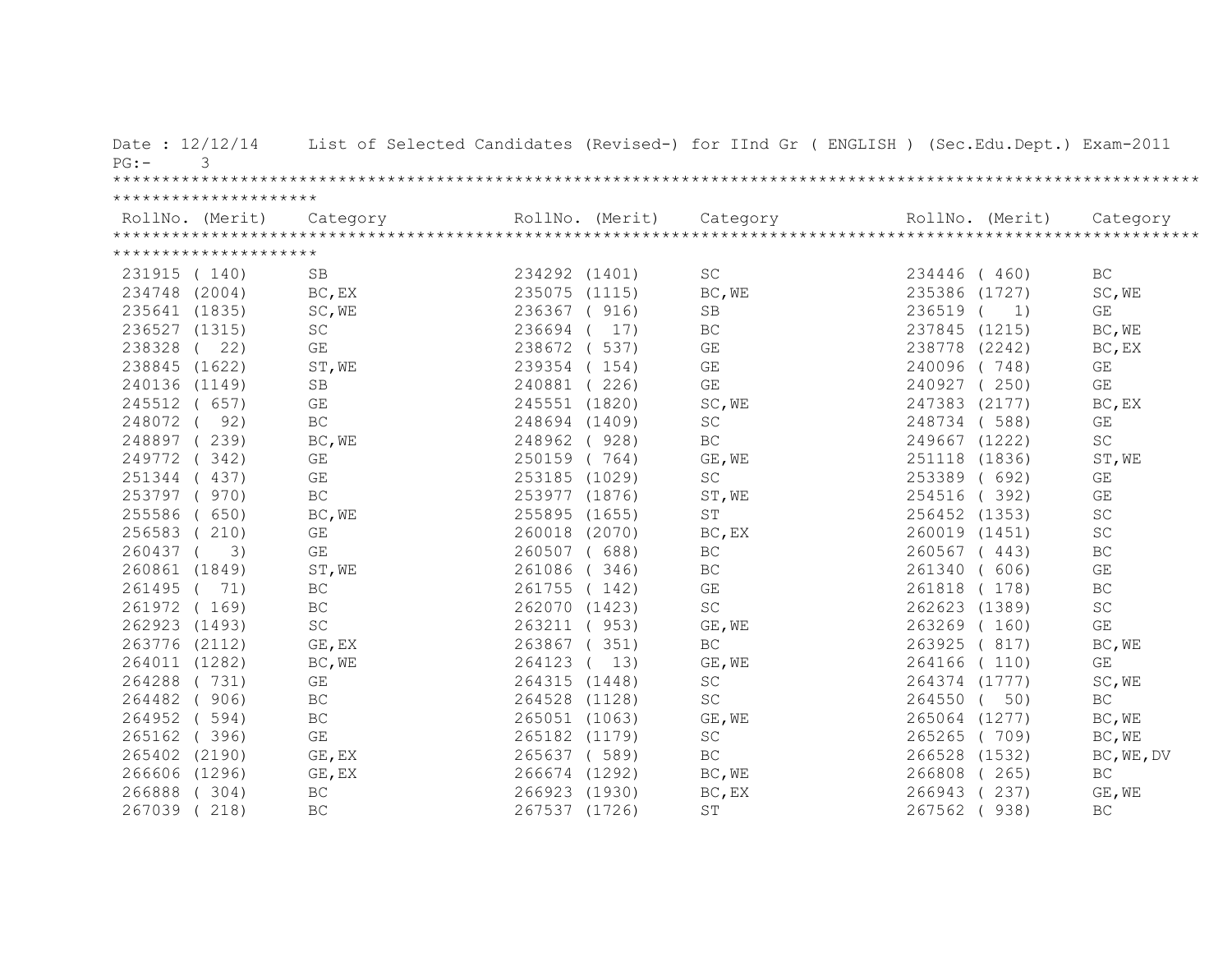| <b>BC</b><br>268285<br>(830)<br>BC<br>268099<br>534)<br>268553<br>(1261)<br>BC, WE<br>$\operatorname{SC}$<br>268562<br>(1094)<br>269053<br>(1099)<br>BC, WE<br>269144<br>445)<br>GE, WE<br>269393<br>213)<br>BC, WE<br>269435<br>(2104)<br>269463<br>904)<br>BC<br>$BC$ , $EX$<br>SC<br>269512<br>269542<br>(1120)<br>269668<br>BC<br>(1219)<br>BC, WE<br>654)<br>269815<br>(2208)<br>269872<br>(1036)<br>270125<br>BC<br>BC, WE, WD<br>BC, LD<br>281)<br>BC<br>GE<br>GE<br>270132<br>270493<br>48)<br>270814<br>(974)<br>(159)<br>BC<br>270840<br>(2088)<br>GE, WE, WD<br>270914<br>993)<br>271351 (1075)<br>BC, EX<br>271617<br>GE<br>271625<br>267)<br>271640<br><b>BC</b><br>77)<br>GE, WE, DV<br>14)<br>271708<br>792)<br>BC<br>271835<br>798)<br>271946<br>BC<br>401)<br>BC, WE<br>271986<br>271982<br>BC<br>222)<br>GE, WE<br>272017<br>GE, EX<br>291)<br>(1856)<br>272349<br>GE<br>272420<br>63)<br>GE<br>272438 (1100)<br>BC, WE<br>488)<br>272444<br>BC<br>272533<br>272571<br>253)<br>2)<br>(2077)<br>GE, WE, WD<br>GE<br>SC, WE<br>GE<br>BC<br>272609<br>(1815)<br>272935<br>778)<br>273317<br>(1001)<br>273330<br>BC, BL<br>SC, WE<br>630)<br>GE<br>274115<br>(2105)<br>274177 (1575)<br>ST<br>274303<br>274310<br>274232<br>(1628)<br>(1059)<br>GE, WE<br>(1146)<br>BC, WE<br>274344<br>29)<br>GE, WE<br>274794 (1536)<br>SC, WE<br>274984 (1087)<br>BC, WE<br>275604<br>275115<br>(1052)<br>BC, WE<br>(1766)<br>SC, WE<br>275700 (1687)<br>SC, WE<br>275746<br>389)<br>BC, WE<br>276228<br>(1735)<br>SC, WE<br>276255<br>(839)<br>BC<br><b>BC</b><br>280037<br>276304<br>307)<br>(196)<br>GE, WE<br>280498<br>(809)<br><b>BC</b><br>280824<br>BC<br>280871<br>(1886)<br>280904 (1548)<br>ST<br>749)<br>ST, WE<br>$\operatorname{ST}$<br>282576<br>$\mbox{S}\,\mbox{T}$<br>281296<br>(1438)<br>774)<br>BC<br>282681 (1580)<br>283189<br>$\operatorname{ST}$<br>285392<br>(1711)<br>964)<br>SB<br>285826<br>(496)<br>GE<br>BC<br>286738<br>290213<br>888)<br>BC<br>291099<br>BC<br>( 105)<br>8)<br>BC, EX<br>292340<br>GE<br>291105<br>(2066)<br>686)<br>293376<br>(931)<br>BC<br>293550<br>293921<br>(276)<br>186)<br>BC<br>293954<br>GE<br>GE, WE<br>164) | 267687 | (1172) | BC, WE | 267904<br>(1186) | <b>SC</b> | 267969<br>(423) | GE, WE |
|--------------------------------------------------------------------------------------------------------------------------------------------------------------------------------------------------------------------------------------------------------------------------------------------------------------------------------------------------------------------------------------------------------------------------------------------------------------------------------------------------------------------------------------------------------------------------------------------------------------------------------------------------------------------------------------------------------------------------------------------------------------------------------------------------------------------------------------------------------------------------------------------------------------------------------------------------------------------------------------------------------------------------------------------------------------------------------------------------------------------------------------------------------------------------------------------------------------------------------------------------------------------------------------------------------------------------------------------------------------------------------------------------------------------------------------------------------------------------------------------------------------------------------------------------------------------------------------------------------------------------------------------------------------------------------------------------------------------------------------------------------------------------------------------------------------------------------------------------------------------------------------------------------------------------------------------------------------------------------------------------------------------------------------------------------------------------------------------------------------------------------------------------------------------------|--------|--------|--------|------------------|-----------|-----------------|--------|
|                                                                                                                                                                                                                                                                                                                                                                                                                                                                                                                                                                                                                                                                                                                                                                                                                                                                                                                                                                                                                                                                                                                                                                                                                                                                                                                                                                                                                                                                                                                                                                                                                                                                                                                                                                                                                                                                                                                                                                                                                                                                                                                                                                          |        |        |        |                  |           |                 |        |
|                                                                                                                                                                                                                                                                                                                                                                                                                                                                                                                                                                                                                                                                                                                                                                                                                                                                                                                                                                                                                                                                                                                                                                                                                                                                                                                                                                                                                                                                                                                                                                                                                                                                                                                                                                                                                                                                                                                                                                                                                                                                                                                                                                          |        |        |        |                  |           |                 |        |
|                                                                                                                                                                                                                                                                                                                                                                                                                                                                                                                                                                                                                                                                                                                                                                                                                                                                                                                                                                                                                                                                                                                                                                                                                                                                                                                                                                                                                                                                                                                                                                                                                                                                                                                                                                                                                                                                                                                                                                                                                                                                                                                                                                          |        |        |        |                  |           |                 |        |
|                                                                                                                                                                                                                                                                                                                                                                                                                                                                                                                                                                                                                                                                                                                                                                                                                                                                                                                                                                                                                                                                                                                                                                                                                                                                                                                                                                                                                                                                                                                                                                                                                                                                                                                                                                                                                                                                                                                                                                                                                                                                                                                                                                          |        |        |        |                  |           |                 |        |
|                                                                                                                                                                                                                                                                                                                                                                                                                                                                                                                                                                                                                                                                                                                                                                                                                                                                                                                                                                                                                                                                                                                                                                                                                                                                                                                                                                                                                                                                                                                                                                                                                                                                                                                                                                                                                                                                                                                                                                                                                                                                                                                                                                          |        |        |        |                  |           |                 |        |
|                                                                                                                                                                                                                                                                                                                                                                                                                                                                                                                                                                                                                                                                                                                                                                                                                                                                                                                                                                                                                                                                                                                                                                                                                                                                                                                                                                                                                                                                                                                                                                                                                                                                                                                                                                                                                                                                                                                                                                                                                                                                                                                                                                          |        |        |        |                  |           |                 |        |
|                                                                                                                                                                                                                                                                                                                                                                                                                                                                                                                                                                                                                                                                                                                                                                                                                                                                                                                                                                                                                                                                                                                                                                                                                                                                                                                                                                                                                                                                                                                                                                                                                                                                                                                                                                                                                                                                                                                                                                                                                                                                                                                                                                          |        |        |        |                  |           |                 |        |
|                                                                                                                                                                                                                                                                                                                                                                                                                                                                                                                                                                                                                                                                                                                                                                                                                                                                                                                                                                                                                                                                                                                                                                                                                                                                                                                                                                                                                                                                                                                                                                                                                                                                                                                                                                                                                                                                                                                                                                                                                                                                                                                                                                          |        |        |        |                  |           |                 |        |
|                                                                                                                                                                                                                                                                                                                                                                                                                                                                                                                                                                                                                                                                                                                                                                                                                                                                                                                                                                                                                                                                                                                                                                                                                                                                                                                                                                                                                                                                                                                                                                                                                                                                                                                                                                                                                                                                                                                                                                                                                                                                                                                                                                          |        |        |        |                  |           |                 |        |
|                                                                                                                                                                                                                                                                                                                                                                                                                                                                                                                                                                                                                                                                                                                                                                                                                                                                                                                                                                                                                                                                                                                                                                                                                                                                                                                                                                                                                                                                                                                                                                                                                                                                                                                                                                                                                                                                                                                                                                                                                                                                                                                                                                          |        |        |        |                  |           |                 |        |
|                                                                                                                                                                                                                                                                                                                                                                                                                                                                                                                                                                                                                                                                                                                                                                                                                                                                                                                                                                                                                                                                                                                                                                                                                                                                                                                                                                                                                                                                                                                                                                                                                                                                                                                                                                                                                                                                                                                                                                                                                                                                                                                                                                          |        |        |        |                  |           |                 |        |
|                                                                                                                                                                                                                                                                                                                                                                                                                                                                                                                                                                                                                                                                                                                                                                                                                                                                                                                                                                                                                                                                                                                                                                                                                                                                                                                                                                                                                                                                                                                                                                                                                                                                                                                                                                                                                                                                                                                                                                                                                                                                                                                                                                          |        |        |        |                  |           |                 |        |
|                                                                                                                                                                                                                                                                                                                                                                                                                                                                                                                                                                                                                                                                                                                                                                                                                                                                                                                                                                                                                                                                                                                                                                                                                                                                                                                                                                                                                                                                                                                                                                                                                                                                                                                                                                                                                                                                                                                                                                                                                                                                                                                                                                          |        |        |        |                  |           |                 |        |
|                                                                                                                                                                                                                                                                                                                                                                                                                                                                                                                                                                                                                                                                                                                                                                                                                                                                                                                                                                                                                                                                                                                                                                                                                                                                                                                                                                                                                                                                                                                                                                                                                                                                                                                                                                                                                                                                                                                                                                                                                                                                                                                                                                          |        |        |        |                  |           |                 |        |
|                                                                                                                                                                                                                                                                                                                                                                                                                                                                                                                                                                                                                                                                                                                                                                                                                                                                                                                                                                                                                                                                                                                                                                                                                                                                                                                                                                                                                                                                                                                                                                                                                                                                                                                                                                                                                                                                                                                                                                                                                                                                                                                                                                          |        |        |        |                  |           |                 |        |
|                                                                                                                                                                                                                                                                                                                                                                                                                                                                                                                                                                                                                                                                                                                                                                                                                                                                                                                                                                                                                                                                                                                                                                                                                                                                                                                                                                                                                                                                                                                                                                                                                                                                                                                                                                                                                                                                                                                                                                                                                                                                                                                                                                          |        |        |        |                  |           |                 |        |
|                                                                                                                                                                                                                                                                                                                                                                                                                                                                                                                                                                                                                                                                                                                                                                                                                                                                                                                                                                                                                                                                                                                                                                                                                                                                                                                                                                                                                                                                                                                                                                                                                                                                                                                                                                                                                                                                                                                                                                                                                                                                                                                                                                          |        |        |        |                  |           |                 |        |
|                                                                                                                                                                                                                                                                                                                                                                                                                                                                                                                                                                                                                                                                                                                                                                                                                                                                                                                                                                                                                                                                                                                                                                                                                                                                                                                                                                                                                                                                                                                                                                                                                                                                                                                                                                                                                                                                                                                                                                                                                                                                                                                                                                          |        |        |        |                  |           |                 |        |
|                                                                                                                                                                                                                                                                                                                                                                                                                                                                                                                                                                                                                                                                                                                                                                                                                                                                                                                                                                                                                                                                                                                                                                                                                                                                                                                                                                                                                                                                                                                                                                                                                                                                                                                                                                                                                                                                                                                                                                                                                                                                                                                                                                          |        |        |        |                  |           |                 |        |
|                                                                                                                                                                                                                                                                                                                                                                                                                                                                                                                                                                                                                                                                                                                                                                                                                                                                                                                                                                                                                                                                                                                                                                                                                                                                                                                                                                                                                                                                                                                                                                                                                                                                                                                                                                                                                                                                                                                                                                                                                                                                                                                                                                          |        |        |        |                  |           |                 |        |
|                                                                                                                                                                                                                                                                                                                                                                                                                                                                                                                                                                                                                                                                                                                                                                                                                                                                                                                                                                                                                                                                                                                                                                                                                                                                                                                                                                                                                                                                                                                                                                                                                                                                                                                                                                                                                                                                                                                                                                                                                                                                                                                                                                          |        |        |        |                  |           |                 |        |
|                                                                                                                                                                                                                                                                                                                                                                                                                                                                                                                                                                                                                                                                                                                                                                                                                                                                                                                                                                                                                                                                                                                                                                                                                                                                                                                                                                                                                                                                                                                                                                                                                                                                                                                                                                                                                                                                                                                                                                                                                                                                                                                                                                          |        |        |        |                  |           |                 |        |
|                                                                                                                                                                                                                                                                                                                                                                                                                                                                                                                                                                                                                                                                                                                                                                                                                                                                                                                                                                                                                                                                                                                                                                                                                                                                                                                                                                                                                                                                                                                                                                                                                                                                                                                                                                                                                                                                                                                                                                                                                                                                                                                                                                          |        |        |        |                  |           |                 |        |
|                                                                                                                                                                                                                                                                                                                                                                                                                                                                                                                                                                                                                                                                                                                                                                                                                                                                                                                                                                                                                                                                                                                                                                                                                                                                                                                                                                                                                                                                                                                                                                                                                                                                                                                                                                                                                                                                                                                                                                                                                                                                                                                                                                          |        |        |        |                  |           |                 |        |
|                                                                                                                                                                                                                                                                                                                                                                                                                                                                                                                                                                                                                                                                                                                                                                                                                                                                                                                                                                                                                                                                                                                                                                                                                                                                                                                                                                                                                                                                                                                                                                                                                                                                                                                                                                                                                                                                                                                                                                                                                                                                                                                                                                          |        |        |        |                  |           |                 |        |
|                                                                                                                                                                                                                                                                                                                                                                                                                                                                                                                                                                                                                                                                                                                                                                                                                                                                                                                                                                                                                                                                                                                                                                                                                                                                                                                                                                                                                                                                                                                                                                                                                                                                                                                                                                                                                                                                                                                                                                                                                                                                                                                                                                          |        |        |        |                  |           |                 |        |

From Roll No. 231915 To 293954 Page No.-> 3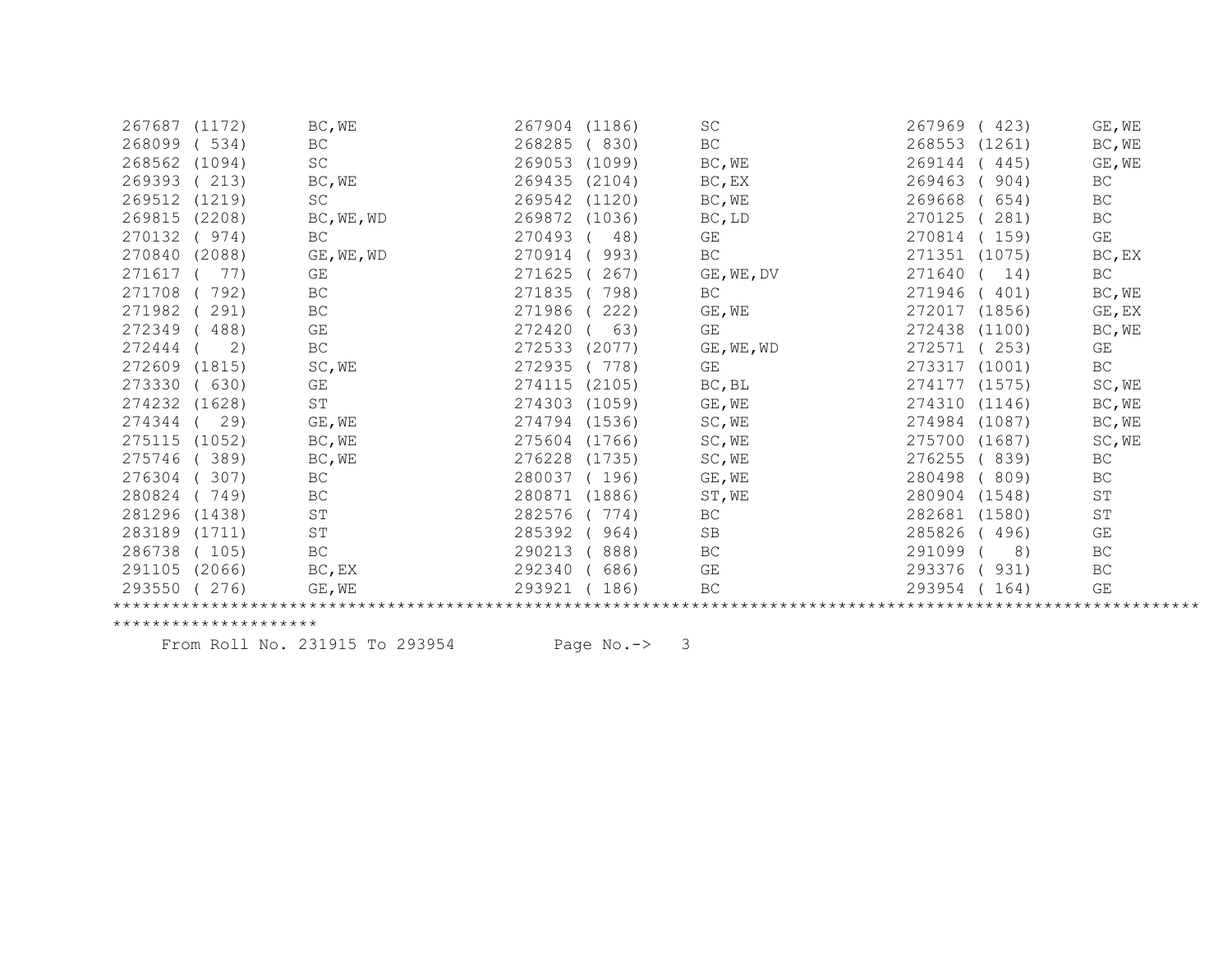| Date: 12/12/14<br>PG:<br>4 |                         |               |                 | List of Selected Candidates (Revised-) for IInd Gr ( ENGLISH ) (Sec.Edu.Dept.) Exam-2011                                                                                                                                                                                                                                                                                                                                                                         |               |                 |                         |
|----------------------------|-------------------------|---------------|-----------------|------------------------------------------------------------------------------------------------------------------------------------------------------------------------------------------------------------------------------------------------------------------------------------------------------------------------------------------------------------------------------------------------------------------------------------------------------------------|---------------|-----------------|-------------------------|
|                            |                         |               |                 |                                                                                                                                                                                                                                                                                                                                                                                                                                                                  |               |                 |                         |
| *********************      |                         |               | RollNo. (Merit) | $\begin{minipage}{.45\textwidth} \begin{minipage}{0.5cm} \begin{minipage}{0.5cm} \begin{minipage}{0.5cm} \begin{minipage}{0.5cm} \begin{minipage}{0.5cm} \begin{minipage}{0.5cm} \begin{minipage}{0.5cm} \begin{minipage}{0.5cm} \begin{minipage}{0.5cm} \begin{minipage}{0.5cm} \begin{minipage}{0.5cm} \begin{minipage}{0.5cm} \begin{minipage}{0.5cm} \begin{minipage}{0.5cm} \begin{minipage}{0.5cm} \begin{minipage}{0.5cm} \begin{minipage}{0.5cm} \begin$ |               | RollNo. (Merit) |                         |
| *********************      |                         |               |                 |                                                                                                                                                                                                                                                                                                                                                                                                                                                                  |               |                 |                         |
|                            |                         |               |                 |                                                                                                                                                                                                                                                                                                                                                                                                                                                                  |               |                 |                         |
| 294220 (177)               | GE                      | 294225 (2170) |                 | SC, WE, DV                                                                                                                                                                                                                                                                                                                                                                                                                                                       | 295540 (2137) |                 | BC, EX                  |
| 295700 (1209)              | BC, WE                  | 295929 (1884) |                 | SC, WE, DV                                                                                                                                                                                                                                                                                                                                                                                                                                                       | 296030 ( 503) |                 | $\operatorname{BC}$     |
| 300024 (181)               | BC                      | 300938 (137)  |                 | <b>BC</b>                                                                                                                                                                                                                                                                                                                                                                                                                                                        | 301184        | 82)             | BC                      |
| 301309 (2106)              | BC, EX                  | 301501 (1132) |                 | BC, WE                                                                                                                                                                                                                                                                                                                                                                                                                                                           | 301704 (1007) |                 | BC, WE                  |
| 301815 ( 501)              | $\operatorname{BC}$     | 302021 (2239) |                 | GE, EX                                                                                                                                                                                                                                                                                                                                                                                                                                                           | 302118        | 62)             | $\operatorname{BC}$     |
| 302138 (2109)              | BC, BL                  | 302329        | 43)             | $\operatorname{BC}$                                                                                                                                                                                                                                                                                                                                                                                                                                              | 302434        | (584)           | BC                      |
| 302546 (1257)              | BC, WE                  | 302893 (1809) |                 | SC, WE                                                                                                                                                                                                                                                                                                                                                                                                                                                           | 303105 (1000) |                 | $\operatorname{BC}$     |
| 303113 (1302)              | BC, WE                  | 303184 (719)  |                 | BC, WE                                                                                                                                                                                                                                                                                                                                                                                                                                                           | 303271 (2230) |                 | GE, EX                  |
| 303300 (1155)              | BC, WE                  | 303344        | 934)            | $\operatorname{BC}$                                                                                                                                                                                                                                                                                                                                                                                                                                              | 303571 (1460) |                 | $\operatorname{SC}$     |
| 303653 (1483)              | SC                      | 303963        | 669)            | BC                                                                                                                                                                                                                                                                                                                                                                                                                                                               | 304656 (482)  |                 | GE                      |
| 304741 (449)               | GE                      | 305189 (497)  |                 | GE                                                                                                                                                                                                                                                                                                                                                                                                                                                               | 305257 (1980) |                 | BC, EX                  |
| 305271 ( 632)              | $\operatorname{SC}$     |               | 305339 (139)    | $\operatorname{BC}$                                                                                                                                                                                                                                                                                                                                                                                                                                              | 305422 (1557) |                 | SC, WE                  |
| 305760 (1666)              | $\operatorname{ST}$     | 305798 (1565) |                 | GE, BL                                                                                                                                                                                                                                                                                                                                                                                                                                                           | 305979 (1169) |                 | BC, WE                  |
| 305995 (556)               | $\operatorname{SC}$     | 306116        | (886)           | BC                                                                                                                                                                                                                                                                                                                                                                                                                                                               | 306547        | 72)             | BC                      |
| 306552 (1324)              | $\operatorname{SC}$     | 306647        | (804)           | BC                                                                                                                                                                                                                                                                                                                                                                                                                                                               | 306883        | (324)           | BC                      |
| 307273 (768)               | GE, WE                  | 307369        | (874)           | BC                                                                                                                                                                                                                                                                                                                                                                                                                                                               | 307554 (908)  |                 | $\operatorname{BC}$     |
| 307576 (<br>86)            | $\operatorname{BC}$     |               | 307641 (1320)   | SC                                                                                                                                                                                                                                                                                                                                                                                                                                                               | 307781 ( 517) |                 | GE                      |
| 307913 (1083)              | BC, WE                  | 307961 (2221) |                 | SC, EX                                                                                                                                                                                                                                                                                                                                                                                                                                                           | 308042 (2186) |                 | GE, EX                  |
| 308166 (108)               | $\operatorname{BC}$     |               | 308297 (1074)   | BC, WE                                                                                                                                                                                                                                                                                                                                                                                                                                                           | 308446 (754)  |                 | GE                      |
| 308724 (1640)              | GE, WE, DV              | 308943 (1382) |                 | $\operatorname{SC}$                                                                                                                                                                                                                                                                                                                                                                                                                                              | 308957 (2102) |                 | BC, BL                  |
| 308988 (305)               | $\operatorname{BC}$     | 309042 (420)  |                 | BC                                                                                                                                                                                                                                                                                                                                                                                                                                                               | 309097 (216)  |                 | GE                      |
| 309211 ( 616)              | BC, WE                  | 309270 (562)  |                 | BC                                                                                                                                                                                                                                                                                                                                                                                                                                                               | 309441 (1733) |                 | GE, WE, WD              |
| 309667 ( 627)              | $\operatorname{BC}$     | 309728 (1452) |                 | $\operatorname{SC}$                                                                                                                                                                                                                                                                                                                                                                                                                                              | 309899 (566)  |                 | BC                      |
| 310510 (<br>99)            | $\mathbb{G}\mathcal{E}$ | 310539 (942)  |                 | $\operatorname{BC}$                                                                                                                                                                                                                                                                                                                                                                                                                                              | 310580 (568)  |                 | $\operatorname{BC}$     |
| 310583 ( 613)              | BC                      | 310702 (1991) |                 | BC, EX                                                                                                                                                                                                                                                                                                                                                                                                                                                           | 310883 (1147) |                 | $\operatorname{SC}$     |
| 311314<br>75)              | $\mathbb{G}\mathcal{E}$ | 311403 (156)  |                 | $\operatorname{BC}$                                                                                                                                                                                                                                                                                                                                                                                                                                              | 311528 (1718) |                 | $\mbox{S}\,\mbox{T}$    |
| 311575<br>(523)            | BC                      | 311703        | (631)           | $\mathbb{G}\mathcal{E}$                                                                                                                                                                                                                                                                                                                                                                                                                                          | 311718 (1398) |                 | $\operatorname{SC}$     |
| 312302<br>(366)            | BC                      | 312413        | (624)           | GE, WE                                                                                                                                                                                                                                                                                                                                                                                                                                                           | 313147 (277)  |                 | $\mathbb{G}\mathcal{E}$ |
| 313265<br>(945)            | BC                      | 313580 (2134) |                 | GE, WE, WD                                                                                                                                                                                                                                                                                                                                                                                                                                                       | 313680 (1130) |                 | BC, WE                  |
| 313799<br>972)             | BC                      | 313980        | (333)           | $\mathbb{G}\mathcal{E}$                                                                                                                                                                                                                                                                                                                                                                                                                                          | 314600        | (679)           | $\operatorname{BC}$     |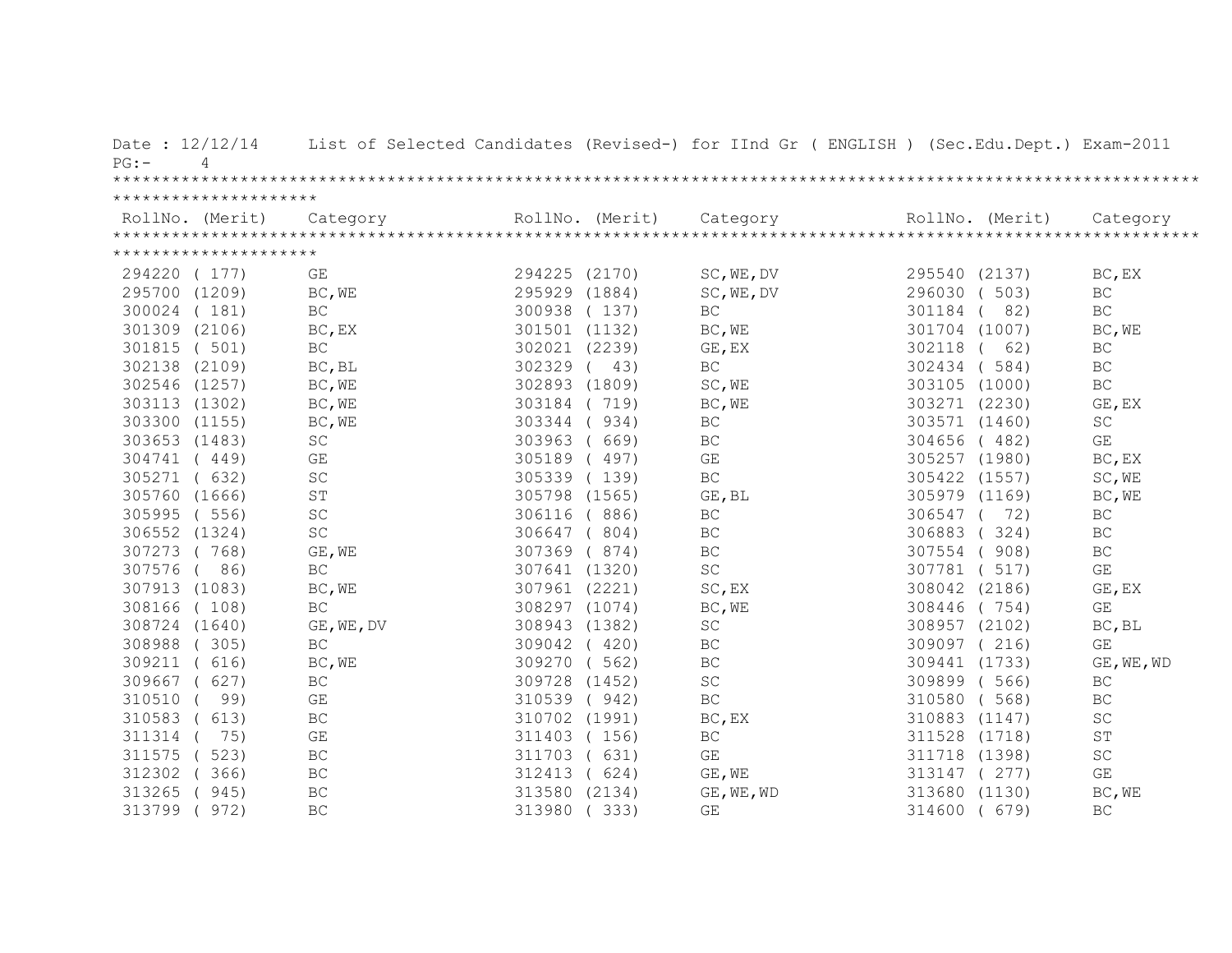| 314612        | (480)  | GE, WE              | 314945        | 446)   | BC                  | 320383 (1406) |        | SC                  |
|---------------|--------|---------------------|---------------|--------|---------------------|---------------|--------|---------------------|
| 320397        | (1458) | SC                  | 320709        | 548)   | GE                  | 321084        | (1108) | SB                  |
| 321135        | (1574) | ST                  | 321605        | (1763) | $\operatorname{ST}$ | 322061        | 133)   | SB                  |
| 322143        | (1894) | ST, WE              | 322382        | (1256) | SΤ                  | 322774        | 52)    | BC                  |
| 322912 (1758) |        | <b>ST</b>           | 323175        | (1732) | ST                  | 323373        | (1163) | SC                  |
| 323625        | (1512) | <b>SC</b>           | 323917        | 788)   | BC                  | 323923        | (1648) | ST, WE              |
| 324107        | (1761) | $\operatorname{ST}$ | 324436        | (1376) | ST                  | 324582        | 233)   | BC                  |
| 324736        | 728)   | GE                  | 325135        | (1822) | ST, WE              | 325136        | (1162) | $\operatorname{SC}$ |
| 325210        | (1636) | ST, WE              | 325216        | 860)   | ST                  | 326311        | (1021) | GE, WE              |
| 326800        | (1533) | $\operatorname{ST}$ | 326840        | (1419) | SC                  | 326942        | 930)   | GE, WE              |
| 326972        | 383)   | GE                  | 327370        | (1882) | ST, WE              | 327619 (1220) |        | SC                  |
| 328046        | 661)   | GE                  | 328219        | (1433) | SC                  | 328246        | (315)  | SB                  |
| 328813        | 716)   | GE                  | 329010        | (1299) | SΤ                  | 329051        | (1540) | $\operatorname{ST}$ |
| 329427        | (1313) | SC                  | 329482        | 44)    | SB                  | 330202 (1523) |        | ST                  |
| 330328        | 714)   | BC                  | 330546        | 542)   | GE                  | 330801        | (1660) | ST                  |
| 330863        | 823)   | SB                  | 331096        | 347)   | SB                  | 331283 (1237) |        | $\operatorname{SC}$ |
| 332132        | (1831) | ST, WE              | 332233        | (1556) | ST, WE              | 332661        | (995)  | SB                  |
| 332760        | (1459) | ST                  | 332843        | (1323) | <b>SC</b>           | 333406        | (2023) | GE, BL              |
| 334052        | (1352) | ST                  | 334270        | 80)    | ВC                  | 334422 (1591) |        | ST                  |
| 334958        | 484)   | <b>SB</b>           | 335059        | (1641) | ST                  | 335244        | 447)   | GE                  |
| 335322        | 76)    | GE, WE              | 335539        | (477)  | GE                  | 335962        | (1752) | $\operatorname{ST}$ |
| 336051        | 149)   | BC                  | 336065        | (1845) | ST, WE              | 336097        | 335)   | BC                  |
| 336114        | (1883) | ST, WE              | 336883        | (1785) | SC, WE              | 336943 (1744) |        | ST, WE              |
| 337447        | (1600) | ST                  | 337501 (1535) |        | ST                  | 337830        | 358)   | GE                  |
| 337872        | (1625) | ST                  | 338431        | (1701) | ST                  | 338962        | 952)   | BC                  |
| 339175 (1812) |        | ST, WE              | 339200        | (1743) | ST                  | 339558 (1377) |        | SC                  |
|               |        |                     |               |        |                     |               |        |                     |

From Roll No. 294220 To 339558 Page No.-> 4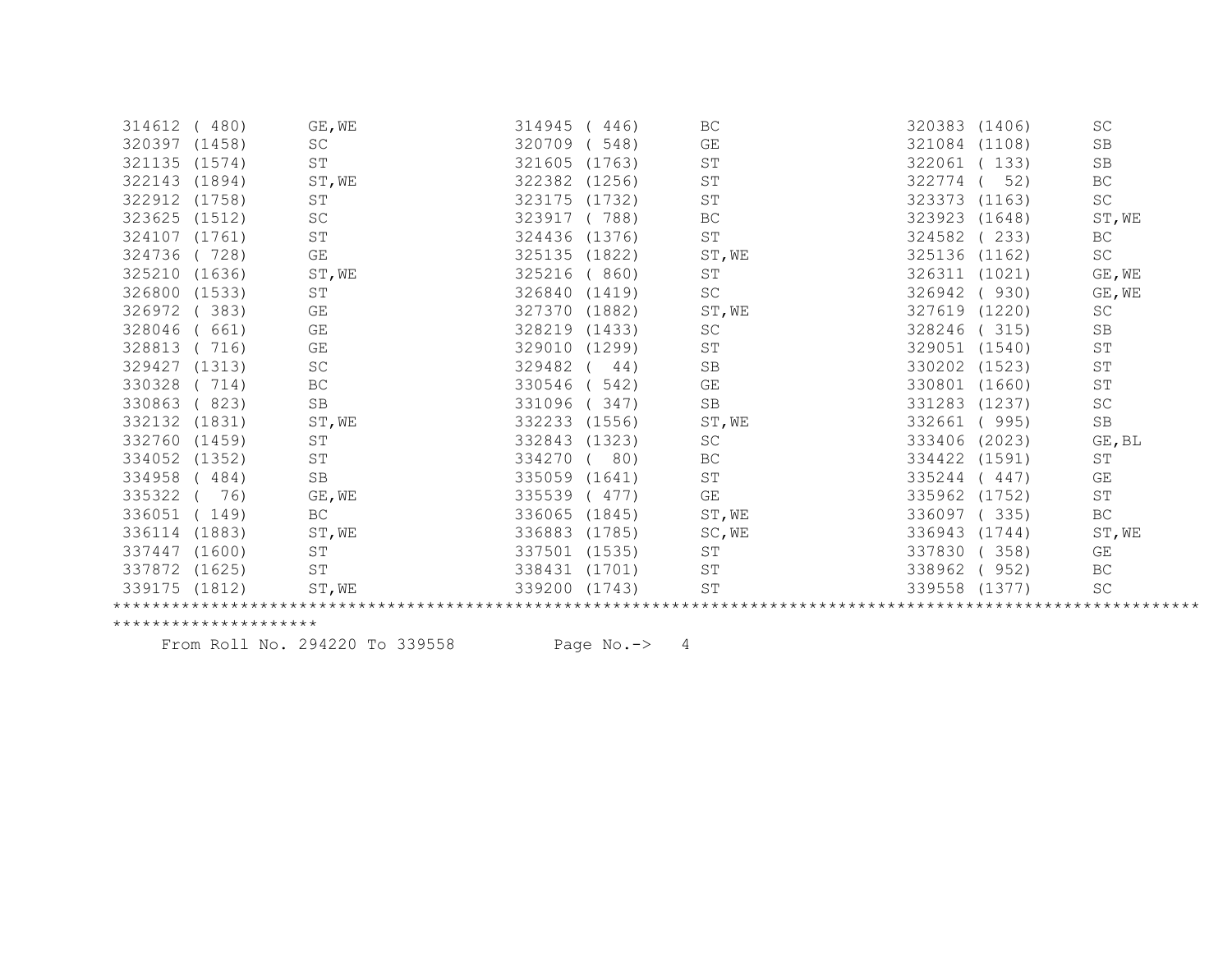| Date: 12/12/14<br>5<br>$PG:$ – |                         |               |                 | List of Selected Candidates (Revised-) for IInd Gr ( ENGLISH ) (Sec.Edu.Dept.) Exam-2011 |               |                 |                         |
|--------------------------------|-------------------------|---------------|-----------------|------------------------------------------------------------------------------------------|---------------|-----------------|-------------------------|
|                                |                         |               |                 |                                                                                          |               |                 |                         |
| *********************          |                         |               |                 |                                                                                          |               |                 |                         |
| RollNo. (Merit)                | Category                |               | RollNo. (Merit) | Category                                                                                 |               | RollNo. (Merit) | Category                |
|                                |                         |               |                 |                                                                                          |               |                 |                         |
| *********************          |                         |               |                 |                                                                                          |               |                 |                         |
| 340009 (1669)                  | ST                      | 340180 (1608) |                 | $\operatorname{ST}$                                                                      | 340220 (1690) |                 | ST                      |
| 340477 (1706)                  | $\operatorname{ST}$     | 340763 (1019) |                 | $\operatorname{SC}$                                                                      | 340837 (1126) |                 | SB                      |
| 340897 (1157)                  | <b>SB</b>               | 341001 (1650) |                 | ST                                                                                       | 341251 (1198) |                 | SB                      |
| 341286 (1485)                  | SC                      | 341439 (1435) |                 | ST                                                                                       | 341709        | 58)             | GE                      |
| 341803 (467)                   | $\operatorname{SC}$     | 341897 (1604) |                 | $\mbox{S}\mbox{T}$                                                                       | 342166 (1647) |                 | $\operatorname{ST}$     |
| 342536 (700)                   | $\mathbb{G}\mathcal{E}$ | 342728 (280)  |                 | GE, WE                                                                                   | 342762 (1877) |                 | ST, WE                  |
| 345536 (2149)                  | GE, EX                  | 346301 (701)  |                 | BC                                                                                       | 346345 (599)  |                 | GE                      |
| 348075 (234)                   | BC, WE                  | 348165        | (973)           | GE, WE                                                                                   | 348417 (354)  |                 | GE                      |
| 348869 (940)                   | GE, WE                  | 348886 (1479) |                 | $\operatorname{SC}$                                                                      | 349096        | (730)           | $\mathbb{G}\mathcal{E}$ |
| 349180 (883)                   | GE, WE                  | 349228 (1046) |                 | BC, WE                                                                                   | 349569 (2174) |                 | GE, WE, WD              |
| 349644 (1852)                  | ST, WE                  | 350749 (1127) |                 | BC, LD                                                                                   | 351213 (1767) |                 | SC, WE                  |
| 351694 (753)                   | GE, WE                  | 351695 (1362) |                 | $\operatorname{SC}$                                                                      | 352288 (1618) |                 | ST                      |
| 352361 (114)                   | GE                      | 355264 (111)  |                 | BC                                                                                       | 355492 (1969) |                 | TSP-ST                  |
| 356321 (1813)                  | TSP-SC, WE              | 356811 (2044) |                 | TSP-ST, WE                                                                               | 357499 (1973) |                 | TSP-ST                  |
| 357679 (1987)                  | TSP-ST                  | 357888 (2209) |                 | BC, EX                                                                                   | 358010 ( 466) |                 | GE                      |
| 359440 (283)                   | GE                      | 359572 (1846) |                 | TSP-ST                                                                                   | 360069 (1563) |                 | TSP-SC                  |
| 360551 (1616)                  | GE, WE, DV              | 360828 (1880) |                 | TSP-ST                                                                                   | 360846 (1938) |                 | $TSP-ST, BL$            |
| 361851 (1951)                  | TSP-ST                  | 362677 (1899) |                 | TSP-ST                                                                                   | 363214 (1918) |                 | TSP-ST, WE              |
| 363269 (2127)                  | TSP-ST, BL              | 363784 (1859) |                 | GE, BL, LD                                                                               | 363794 (2038) |                 | TSP-ST, WE              |
| 364805 (128)                   | GE                      | 365513 (1780) |                 | TSP-ST                                                                                   | 365598 (2192) |                 | GE, EX                  |
| 365715 (1981)                  | TSP-ST                  | 366028 (261)  |                 | BC                                                                                       | 366260 (1995) |                 | TSP-ST, WE              |
| 366300 (2163)                  | GE, WE, WD              | 366361 (1968) |                 | TSP-ST                                                                                   | 367196 (2019) |                 | TSP-ST, WE              |
| 370149 (125)                   | GE                      | 370169 (1496) |                 | $\operatorname{SC}$                                                                      | 370343 (844)  |                 | GE, WE                  |
| 370393 ( 541)                  | BC                      | 370440 (1269) |                 | BC, WE                                                                                   | 370552 (1793) |                 | SC, WE                  |
| 370572 (171)                   | BC                      | 370656 (229)  |                 | GE                                                                                       | 370705 (818)  |                 | GE, WE                  |
| 370866 ( 919)                  | BC                      | 371098 (1630) |                 | SC, WE                                                                                   | 371103 (1028) |                 | $\operatorname{SC}$     |
| 371116 (368)                   | SC                      | 371171 (796)  |                 | $\operatorname{BC}$                                                                      | 371266        | (438)           | $\mathbb{G}\mathcal{E}$ |
| 371644 (742)                   | GE                      | 371715 ( 518) |                 | BC                                                                                       | 372010 (729)  |                 | $\mathbb{G}\mathcal{E}$ |
| 372251 ( 941)                  | BC                      | 372301 ( 551) |                 | $\operatorname{BC}$                                                                      | 372841 (1124) |                 | BC, WE                  |
| 373061 (1090)                  | ST                      | 373451 (1694) |                 | SC, WE                                                                                   | 373515 (1160) |                 | SC                      |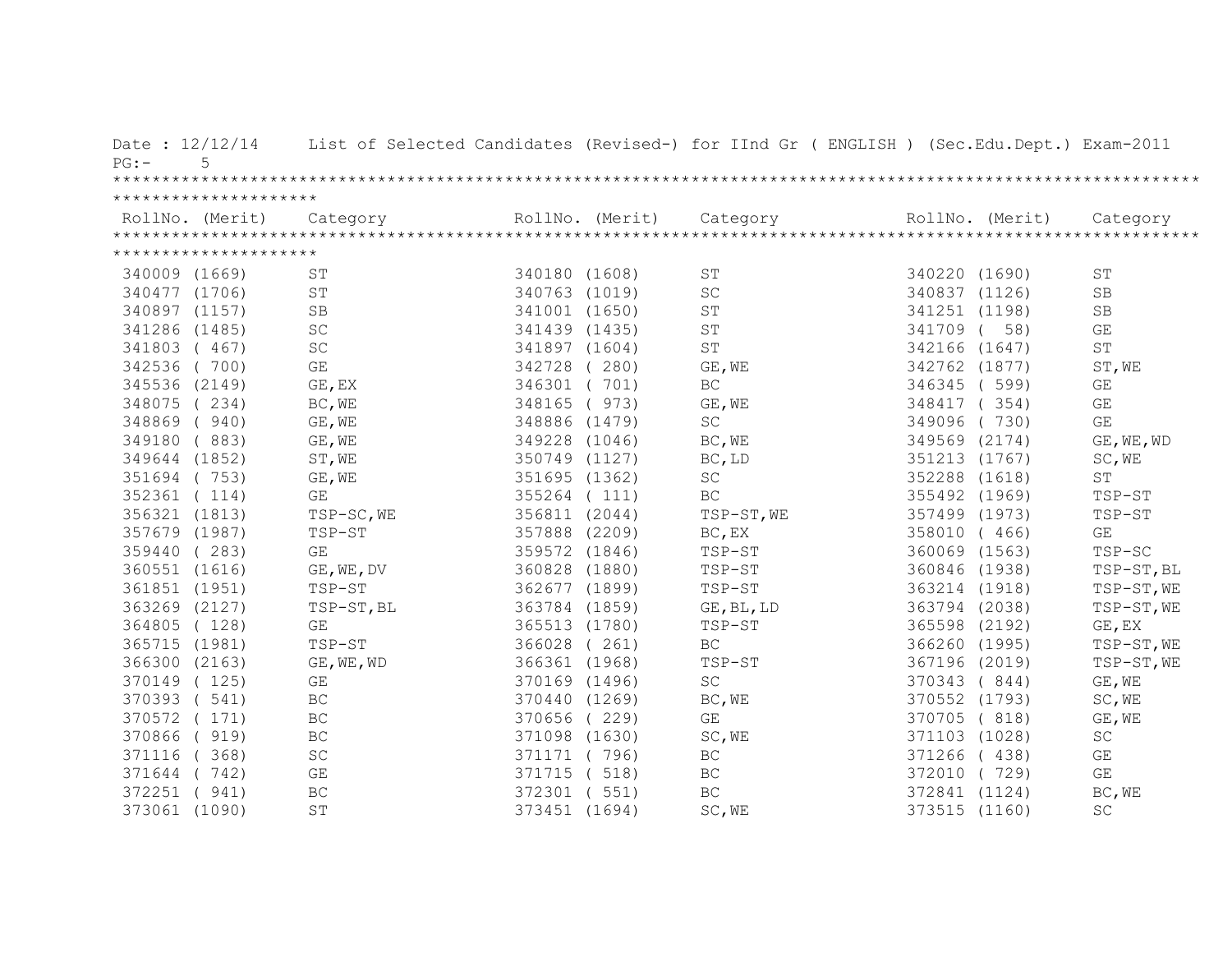| 373946<br>(1285) | BC, WE              | 374268<br>375)   | BC                  | 374380<br>469)   | BC                  |
|------------------|---------------------|------------------|---------------------|------------------|---------------------|
| 374388<br>990)   | <b>BC</b>           | 374625<br>120)   | GE                  | 374674<br>153)   | BC                  |
| 374676<br>458)   | GE, WE              | 374691<br>840)   | BC                  | 374752<br>(1681) | SC, WE              |
| 374916<br>130)   | $\operatorname{BC}$ | 374942<br>(1422) | SC                  | 375029<br>902)   | GE, WE              |
| 375052<br>275)   | $\operatorname{BC}$ | 375405<br>718)   | GE, WE              | 375567<br>790)   | BC                  |
| 375948<br>148)   | GE                  | 376039<br>100)   | BC                  | 376294<br>(1654) | SC, WE              |
| 376965<br>843)   | $\operatorname{BC}$ | 377398<br>257)   | GE                  | 377599<br>(819)  | GE, WE              |
| 377604<br>(1102) | $\operatorname{SC}$ | 378649<br>313)   | GE, WE              | 378916<br>(2148) | BC, WE, BL          |
| 378917<br>472)   | BC                  | 379210<br>(1657) | SC, WE              | (2223)<br>379572 | BC, EX              |
| 379641<br>(1546) | SC, WE              | 379700<br>(1430) | <b>SC</b>           | 380234<br>547)   | BC                  |
| 380434<br>514)   | BC                  | 380454<br>(1514) | $\operatorname{SC}$ | 380516<br>(1031) | BC, WE              |
| 380721<br>10)    | BC                  | 381531<br>81)    | BC                  | 381830<br>(451)  | GE                  |
| 381964<br>30)    | GE                  | 382019<br>205)   | $\operatorname{BC}$ | 382156<br>(2132) | GE, WE, WD          |
| 382356<br>(2119) | ST, BL              | 382531<br>(1314) | BC, LD              | 382615<br>(2193) | GE, WE, WD          |
| 383071<br>(2008) | BC, WE, WD          | 383296<br>85)    | GE                  | 383463<br>540)   | GE                  |
| 383614<br>27)    | BC                  | 383670<br>772)   | BC                  | 384050<br>326)   | GE                  |
| 384093<br>(1117) | SC                  | 384161<br>(1392) | $\operatorname{SC}$ | 384182<br>(1312) | SC, WE              |
| 384415<br>(1097) | BC, WE              | 384950<br>633)   | BC                  | 385258<br>(1023) | GE, WE              |
| 385633<br>398)   | BC                  | 385747<br>(1440) | BC, WE, DV          | 820)<br>386180   | GE, WE              |
| 386468<br>838)   | SC                  | 386473<br>950)   | GE, WE              | 561)<br>386777   | BC                  |
| 386938<br>983)   | BC                  | 387052<br>152)   | BC                  | 387105<br>34)    | BC                  |
| 387278<br>317)   | GE                  | 387388<br>614)   | BC                  | 387503<br>(1344) | SC                  |
| 387839<br>(1134) | BC, WE              | 387869<br>(2139) | BC, WE, WD          | 387947<br>653)   | GE                  |
| 388161<br>370)   | BC                  | 388622<br>(1498) | SC                  | 388631<br>(1520) | SC                  |
| 388749<br>147)   | GE                  | 388797<br>(1368) | SC                  | 389757 (1505)    | $\operatorname{SC}$ |
| 389817<br>(1065) | GE, WE              | 389877<br>(1825) | ST, WE              | 389880 (1814)    | SC, WE              |
|                  |                     |                  |                     |                  |                     |

From Roll No. 340009 To 389880 Page No.-> 5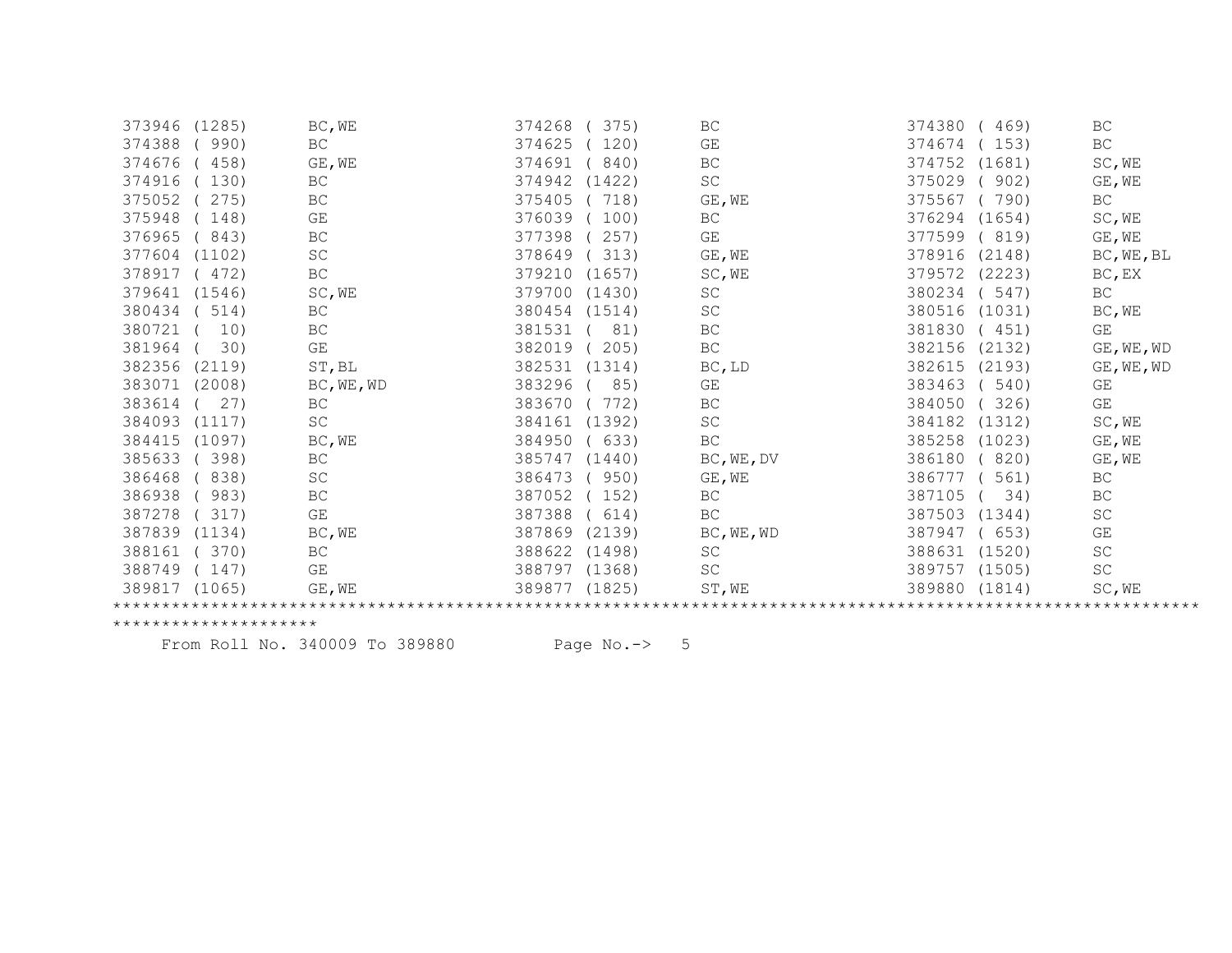| Date: 12/12/14<br>6<br>$PG:$ – |                     |               |                 | List of Selected Candidates (Revised-) for IInd Gr ( ENGLISH ) (Sec.Edu.Dept.) Exam-2011 |               |                 |                         |
|--------------------------------|---------------------|---------------|-----------------|------------------------------------------------------------------------------------------|---------------|-----------------|-------------------------|
|                                |                     |               |                 |                                                                                          |               |                 |                         |
| *********************          |                     |               |                 |                                                                                          |               |                 |                         |
|                                |                     |               | RollNo. (Merit) |                                                                                          |               | RollNo. (Merit) |                         |
|                                |                     |               |                 |                                                                                          |               |                 |                         |
| *********************          |                     |               |                 |                                                                                          |               |                 |                         |
| 390009 (412)                   | GE                  | 390057 ( 18)  |                 | BC                                                                                       | 390114 (1394) |                 | SC                      |
| 390359 (1166)                  | BC, WE              | 490171 (1096) |                 | BC, WE                                                                                   | 490477 (372)  |                 | $\operatorname{BC}$     |
| 490516 (1395)                  | SC                  | 490687        | (992)           | BC, WE                                                                                   | 490720        | (175)           | $\operatorname{BC}$     |
| 490773 ( 665)                  | BC                  | 490907        | (629)           | SC                                                                                       | 490948        | 32)             | $\operatorname{BC}$     |
| 491029 ( 573)                  | GE                  | 491094 (118)  |                 | GE                                                                                       | 491099        | 203)            | $\operatorname{BC}$     |
| (301)<br>491195                | BC                  | 492239 (704)  |                 | BC                                                                                       | 492834        | (454)           | $\operatorname{BC}$     |
| 495244<br>(316)                | BC                  | 495320 (2050) |                 | BC, WE, WD                                                                               | 495342        | 476)            | GE                      |
| 495381 (1122)                  | SC                  | 495496 (1932) |                 | SC, BL                                                                                   | 496458        | 61)             | $\mathbb{G}\mathcal{E}$ |
| 496619 (444)                   | BC                  | 496939 (878)  |                 | $\operatorname{BC}$                                                                      | 496992 (1411) |                 | SC                      |
| 497338 (829)                   | BC                  | 497354 (837)  |                 | <b>BC</b>                                                                                | 498102 (1226) |                 | SC                      |
| 498238 ( 571)                  | BC                  | 498617 (1436) |                 | BC, LD                                                                                   | 498906 (502)  |                 | BC                      |
| 499324 (1349)                  | $\operatorname{SC}$ | 499365 (363)  |                 | GE                                                                                       | 499386 (773)  |                 | $\operatorname{BC}$     |
| 499727 (1457)                  | SC                  | 499866 (1481) |                 | $\operatorname{SC}$                                                                      | 499894 (2005) |                 | BC, BL                  |
| 500042 (109)                   | BC                  | 500421 (272)  |                 | BC                                                                                       | 500570 (968)  |                 | BC                      |
| 501034 (1783)                  | GE, EX              | 501516        | (74)            | $\operatorname{SC}$                                                                      | 505066 (1056) |                 | <b>SB</b>               |
| 505163 ( 656)                  | GE, WE              | 505442 (1212) |                 | $\operatorname{SC}$                                                                      | 505513 (320)  |                 | $\mathbb{G}\mathcal{E}$ |
| 505591 (<br>54)                | GE                  | 506034 (1567) |                 | ST                                                                                       | 506113 (1356) |                 | $\operatorname{SC}$     |
| 507615 (395)                   | GE, WE              | 507767 (455)  |                 | GE, WE                                                                                   | 508111 (1538) |                 | SC, WE                  |
| 508733 (1870)                  | ST, WE              | 509809 (763)  |                 | GE, WE                                                                                   | 510232 (1725) |                 | SC, WE                  |
| 511195 (1091)                  | SC                  | 511594 (2012) |                 | ST, BL                                                                                   | 511602 (1982) |                 | BC, BL                  |
| 512054 (1827)                  | SC, WE              | 512159 (225)  |                 | GE, WE                                                                                   | 512163 (1599) |                 | $\operatorname{ST}$     |
| 512273 ( 662)                  | $\operatorname{BC}$ | 512979 (1967) |                 | BC, BL                                                                                   | 513000 (1762) |                 | ST, LD                  |
| 513423 (1200)                  | ST                  | 515349 (1802) |                 | BC, EX                                                                                   | 515502 (2107) |                 | BC, EX                  |
| 515529 (1472)                  | SC                  | 515992 (2236) |                 | SC, WE, WD                                                                               | 516012 ( 595) |                 | SC                      |
| 516141 (1503)                  | SC                  | 516163 (1205) |                 | BC, WE                                                                                   | 516425 (1476) |                 | $\operatorname{SC}$     |
| 517263 (247)                   | BC, WE              | 517308 ( 505) |                 | $\operatorname{BC}$                                                                      | 517843 (1308) |                 | BC, WE                  |
| 517861 (1801)                  | SC, WE              | 518049 (1191) |                 | BC, WE                                                                                   | 518215 (1275) |                 | BC, LD                  |
| 518336 ( 526)                  | $\operatorname{BC}$ | 518365 (834)  |                 | BC                                                                                       | 519073 (996)  |                 | $\operatorname{BC}$     |
| 519168 (842)                   | BC                  | 519201 ( 638) |                 | <b>BC</b>                                                                                | 519354        | (318)           | $\operatorname{BC}$     |
| 519791 (1101)                  | BC, WE              | 519876 (119)  |                 | BC                                                                                       | 520452        | 425)            | BC                      |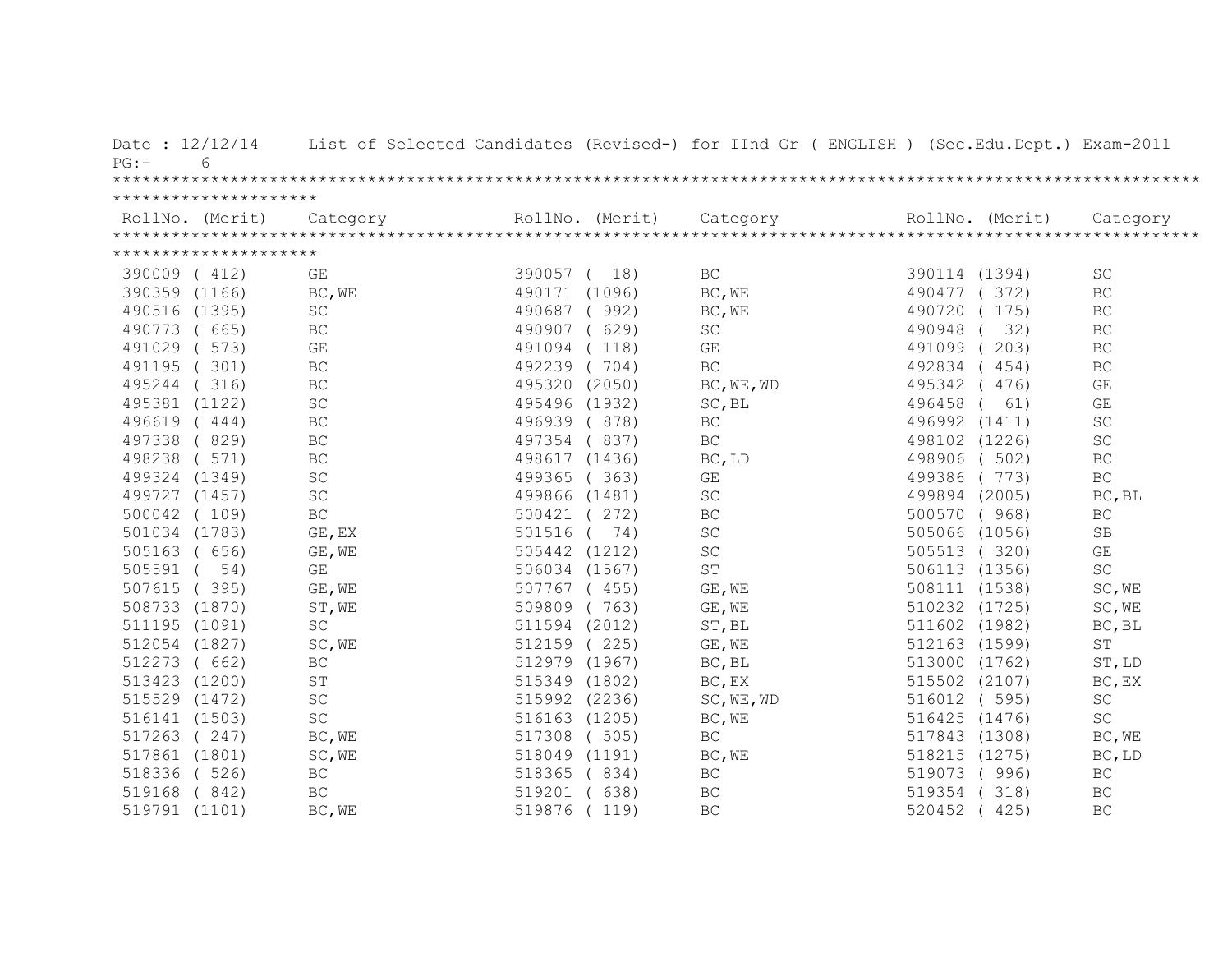| (1367)                                                                                                                                                                           | <b>SC</b>           | 520609<br>546)   | BC                  | 520976<br>4)     | BC          |
|----------------------------------------------------------------------------------------------------------------------------------------------------------------------------------|---------------------|------------------|---------------------|------------------|-------------|
| (1892)                                                                                                                                                                           | BC, EX              | 521327<br>607)   | GE                  | 521831<br>(1080) | BC, WE      |
| 252)                                                                                                                                                                             | BC                  | 522226<br>116)   | BC                  | 522302<br>(1900) | BC, EX      |
| (1178)                                                                                                                                                                           | BC, WE              | 522400<br>643)   | BC, WE              | 522450<br>(2168) | $BC$ , $EX$ |
| (1912)                                                                                                                                                                           | BC, WE, WD          | 522645<br>987)   | GE, WE              | 522863<br>(2013) | BC, EX      |
| (1649)                                                                                                                                                                           | ST                  | 523317<br>9)     | GE                  | 523462<br>(170)  | BC          |
| (1572)                                                                                                                                                                           | ST                  | 523652<br>214)   | BC                  | 523714<br>(1492) | SC          |
| (2143)                                                                                                                                                                           | BC, EX              | 523925<br>(1138) | BC, WE              | 524066<br>(1607) | BC, WE, DV  |
| (2235)                                                                                                                                                                           | BC, EX              | 524492<br>93)    | <b>BC</b>           | 525167 (1373)    | SC          |
| (1714)                                                                                                                                                                           | BC, WE, DV, LD      | 525329<br>553)   | BC                  | 525582<br>(2164) | BC, EX      |
| (1307)                                                                                                                                                                           | SC                  | 525752<br>(2092) | BC, EX              | 525793<br>(197)  | BC          |
| (1278)                                                                                                                                                                           | BC, WE              | 525917<br>(1537) | SC, WE              | (2001)<br>526421 | BC, EX      |
| 528)                                                                                                                                                                             | BC                  | 526498<br>463)   | BC                  | 526567<br>(2136) | BC, WE, WD  |
| 776)                                                                                                                                                                             | BC                  | 526785<br>(1248) | SC                  | (1304)<br>527116 | BC, WE      |
| (1114)                                                                                                                                                                           | BC, WE              | 527528<br>979)   | BC                  | 527632<br>(1332) | SC          |
| (2240)                                                                                                                                                                           | GE, EX              | 528229<br>882)   | GE, WE              | 528614<br>(1266) | BC, WE      |
| 570)                                                                                                                                                                             | SB                  | 528651<br>761)   | BC                  | 528652<br>(2091) | GE, EX      |
| (1933)                                                                                                                                                                           | BC, EX              | 529096<br>(1232) | SC                  | 535)<br>529224   | BC          |
| 489)                                                                                                                                                                             | BC                  | 529727<br>581)   | BC                  | 529766<br>198)   | BC          |
| (1453)                                                                                                                                                                           | $\operatorname{SC}$ | 529928<br>349)   | <b>BC</b>           | 530455<br>(1066) | GE, WE      |
| (2074)                                                                                                                                                                           | ST, EX              | 530676<br>927)   | <b>BC</b>           | 530788<br>(1354) | SC          |
| (1252)                                                                                                                                                                           | BC, WE              | 531459<br>(1469) | $\operatorname{SC}$ | 531482<br>168)   | BC          |
| (1358)                                                                                                                                                                           | SC                  | 531942<br>(1858) | BC, EX              | 532380<br>856)   | BC          |
| 536)                                                                                                                                                                             | BC                  | 532804<br>(2179) | BC, EX              | 533057<br>(2040) | BC, EX      |
| (2073)                                                                                                                                                                           | GE, EX              | 533713<br>(1643) | SC, WE              | 533742<br>(2178) | SC, WE, WD  |
| 680)                                                                                                                                                                             | BC                  | 534769<br>(2022) | BC, WE, WD          | 534772<br>(1787) | SC, WE      |
|                                                                                                                                                                                  |                     |                  |                     |                  |             |
| 521293<br>522339<br>522577<br>522961<br>523526<br>524175<br>525592<br>525889<br>526445<br>528125<br>528657<br>529832<br>530579<br>531290<br>531609<br>532665<br>533573<br>534192 | 520558              |                  |                     |                  |             |

From Roll No. 390009 To 534772 Page No.-> 6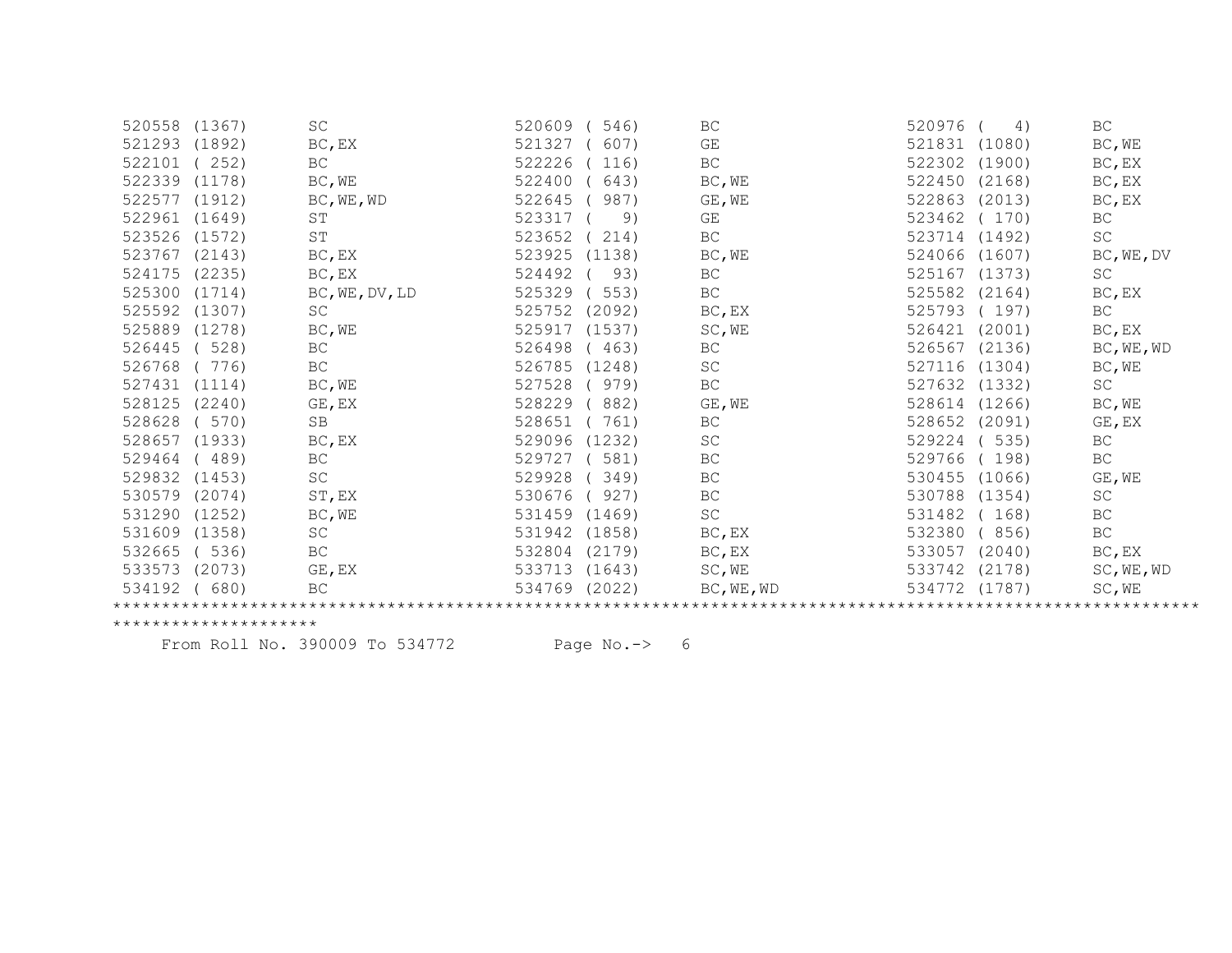| Date: 12/12/14<br>PG:<br>7 |                     |               |                 | List of Selected Candidates (Revised-) for IInd Gr ( ENGLISH ) (Sec.Edu.Dept.) Exam-2011 |                 |                     |
|----------------------------|---------------------|---------------|-----------------|------------------------------------------------------------------------------------------|-----------------|---------------------|
|                            |                     |               |                 |                                                                                          |                 |                     |
| *********************      |                     |               |                 |                                                                                          |                 |                     |
| RollNo. (Merit)            | Category            |               | RollNo. (Merit) | Category                                                                                 | RollNo. (Merit) | Category            |
|                            |                     |               |                 |                                                                                          |                 |                     |
| *********************      |                     |               |                 |                                                                                          |                 |                     |
| 534875 (1185)              | BC, WE              | 535379 (1826) |                 | ST, WE                                                                                   | 535481 (33)     | $\operatorname{BC}$ |
| 535778 (868)               | BC                  | 535787 (329)  |                 | GE                                                                                       | 536097 (266)    | BC                  |
| 536526 (1175)              | BC, WE              | 536794 (322)  |                 | BC                                                                                       | 536874 (2156)   | BC, WE, WD          |
| 536876 (1374)              | SC                  | 537071 (2231) |                 | GE, EX                                                                                   | 537275 (2220)   | BC, EX              |
| 537685 (827)               | BC                  | 537867 (1246) |                 | BC, WE                                                                                   | 537891<br>40)   | BC                  |
| 538049 (2162)              | BC, WE, WD          | 538316 ( 911) |                 | $\operatorname{BC}$                                                                      | 538534 (1217)   | BC, WE              |
| 538671 (1153)              | BC, WE              | 539078 (2015) |                 | BC, EX                                                                                   | 539298 (448)    | BC                  |
| 539351 (187)               | GE                  | 539608 (558)  |                 | $\operatorname{BC}$                                                                      | 539712 (215)    | $\operatorname{BC}$ |
| 540109 ( 691)              | BC, WE              | 540146 (1294) |                 | SC                                                                                       | 540826 (1804)   | BC, EX              |
| 541117 (1293)              | BC, WE              | 541737 (1047) |                 | BC, WE                                                                                   | 542098 (1830)   | BC, WE, DV          |
| 542202 (1333)              | BC, LD              | 542566 (1904) |                 | GE, WE, BL                                                                               | 542850 (799)    | GE, WE              |
| 542904 (299)               | BC                  | 543054 (490)  |                 | $\operatorname{BC}$                                                                      | 543095 (847)    | BC, WE              |
| 543375 (<br>69)            | BC                  | 543417 (      | 39)             | $\operatorname{BC}$                                                                      | 543606 (1234)   | SC                  |
| 543692 (1026)              | BC, WE              | 543823 (1165) |                 | BC, WE                                                                                   | 543917 (1887)   | BC, EX              |
| 543943 (424)               | BC                  | 544041 (1841) |                 | ST, WE                                                                                   | 544390 (1240)   | BC, WE              |
| 544534 (2204)              | BC, WE, WD          | 544874 (1131) |                 | BC, WE                                                                                   | 544940 (2043)   | BC, WE, WD          |
| 545882 ( 620)              | SC                  | 545891 (2202) |                 | BC, EX                                                                                   | 546299 (948)    | BC                  |
| 546611 (2024)              | BC, EX              | 546646 (525)  |                 | $\operatorname{BC}$                                                                      | 546887 (1634)   | SC, WE              |
| 547094 (1595)              | ST                  | 547141 (378)  |                 | $\operatorname{BC}$                                                                      | 547165 (292)    | SC                  |
| 547750 (760)               | BC, WE              | 548058 (402)  |                 | $\mathbb{G}\mathcal{E}$                                                                  | 548192 (1050)   | BC, WE              |
| 548870 (1016)              | BC                  | 549056 (1642) |                 | BC, EX                                                                                   | 549058 (2191)   | BC, WE, WD          |
| 549105 (965)               | BC, WE              | 549441 (1679) |                 | SC, WE                                                                                   | 549720 (180)    | BC                  |
| 549780 (2140)              | BC, WE, WD          | 549870 (107)  |                 | $\operatorname{BC}$                                                                      | 550034 (1250)   | BC, WE              |
| 550088 (1201)              | BC, WE              | 550144 (1151) |                 | BC, WE                                                                                   | 550344 (1129)   | BC, WE              |
| 550448 (373)               | $\operatorname{BC}$ | 551056 (      | 51)             | BC                                                                                       | 551311 (1041)   | BC, WE              |
| 551491 ( 672)              | BC                  | 551729 (1424) |                 | SC                                                                                       | 552267 (1384)   | SC                  |
| 552273 (2021)              | BC, EX              | 552879 (1135) |                 | $\operatorname{SC}$                                                                      | 552905 (678)    | $\operatorname{BC}$ |
| 553173 (2213)              | BC, EX              | 553344 (131)  |                 | $\operatorname{BC}$                                                                      | 553563<br>(264) | $\operatorname{BC}$ |
| 553732 (2201)              | BC, EX              | 553815 (311)  |                 | BC, WE                                                                                   | 555215<br>(256) | $\operatorname{BC}$ |
| 555483 (969)               | BC                  | 555539 (1473) |                 | <b>SC</b>                                                                                | 555921 (1976)   | BC, EX              |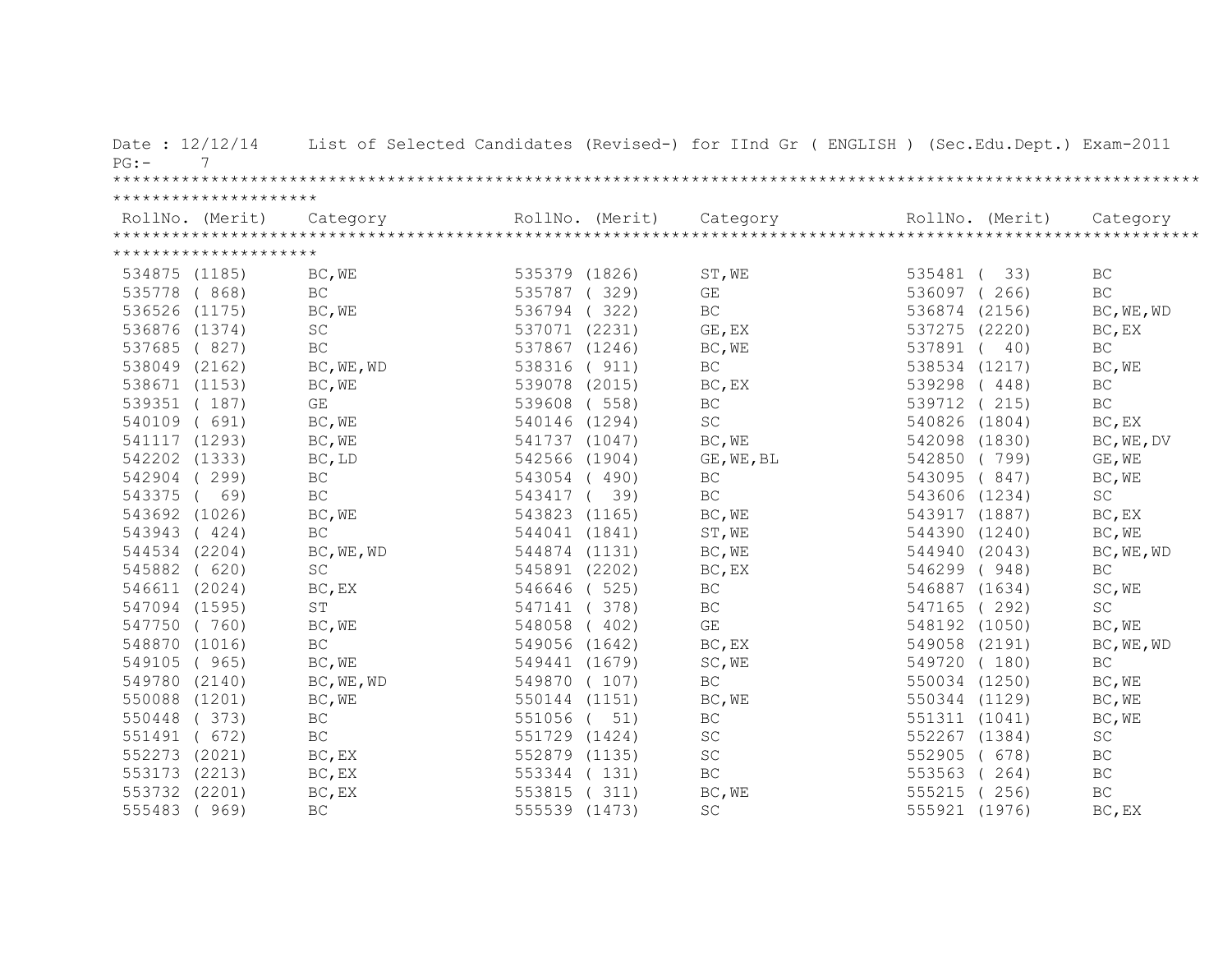| 713)             | BC                  | 556154<br>(1466) | SC, WE     | 556516<br>6)     | BC                  |
|------------------|---------------------|------------------|------------|------------------|---------------------|
| 865)             | $\operatorname{BC}$ | 557088<br>(1773) | SC, WE     | 557807<br>(1896) | BC, EX              |
| (1420)           | SC                  | 558030<br>755)   | GE         | 558315<br>399)   | BC                  |
| (2169)           | GE, EX              | 559659<br>136)   | GE         | 559939<br>(1936) | BC, EX              |
| 468)             | SC                  | 560173<br>407)   | SC         | 561044<br>(2059) | BC, EX              |
| 659)             | BC                  | 562331<br>682)   | GE, WE     | 562542<br>785)   | BC, WE              |
| (1341)           | SC                  | 562771<br>(2215) | BC, EX     | 562847<br>(1043) | GE, WE              |
| 309)             | $\operatorname{BC}$ | 563677<br>(1644) | SC, WE     | 563863<br>224)   | BC                  |
| (1693)           | ST, WE              | 564012<br>(1005) | BC, WE     | 564111<br>(2124) | BC, EX              |
| 803)             | BC, WE              | 564479<br>303)   | BC         | 564957<br>(1965) | BC, WE, WD          |
| (1017)           | BC, WE              | 565981<br>958)   | GE, WE     | 566259<br>(2039) | GE, EX              |
| 690)             | BC                  | 566690<br>(1236) | BC, WE     | 566907<br>(991)  | BC                  |
| (1730)           | BC, EX              | 567194<br>(2093) | BC, WE, WD | 567298<br>(2203) | BC, EX              |
| (1653)           | BC, EX              | 568145<br>(1073) | GE, WE     | 568732<br>543)   | GE                  |
| 539)             | GE                  | 570423<br>271)   | BC         | 570522<br>555)   | $\operatorname{BC}$ |
| (1947)           | GE, WE, WD          | 570742<br>758)   | BC         | 571483<br>(1803) | BC, EX              |
| 852)             | BC                  | 571827<br>(2237) | BC, EX     | 572277<br>(1330) | BC, EX              |
| 325)             | $\operatorname{BC}$ | 574068<br>(1945) | BC, EX     | 574296<br>(2146) | $BC$ , BL           |
| (1975)           | GE, EX              | 574593<br>(2017) | GE, EX     | 574623<br>(1211) | BC, WE              |
| 343)             | <b>BC</b>           | 576040<br>814)   | <b>BC</b>  | 576043<br>(2056) | SC, EX              |
| 369)             | GE, WE              | 576535<br>532)   | BC         | 576945<br>220)   | BC                  |
| (1118)           | BC, WE              | 577267<br>(1415) | SC         | 498)<br>577477   | SC                  |
| (1747)           | $\operatorname{ST}$ | 578706<br>936)   | BC         | 581008<br>(2188) | BC, EX              |
| (1038)           | GE, WE              | 585076<br>457)   | GE         | 585185<br>(1203) | SB                  |
| 746)             | GE, WE              | 585781<br>777)   | BC         | 585833<br>(1397) | SC                  |
| 586004<br>(1754) | ST                  | 586072<br>(1862) | ST, WE     | 586081<br>419)   | GE, WE              |
|                  |                     |                  |            |                  |                     |
|                  |                     |                  |            |                  |                     |

From Roll No. 534875 To 586081 Page No.-> 7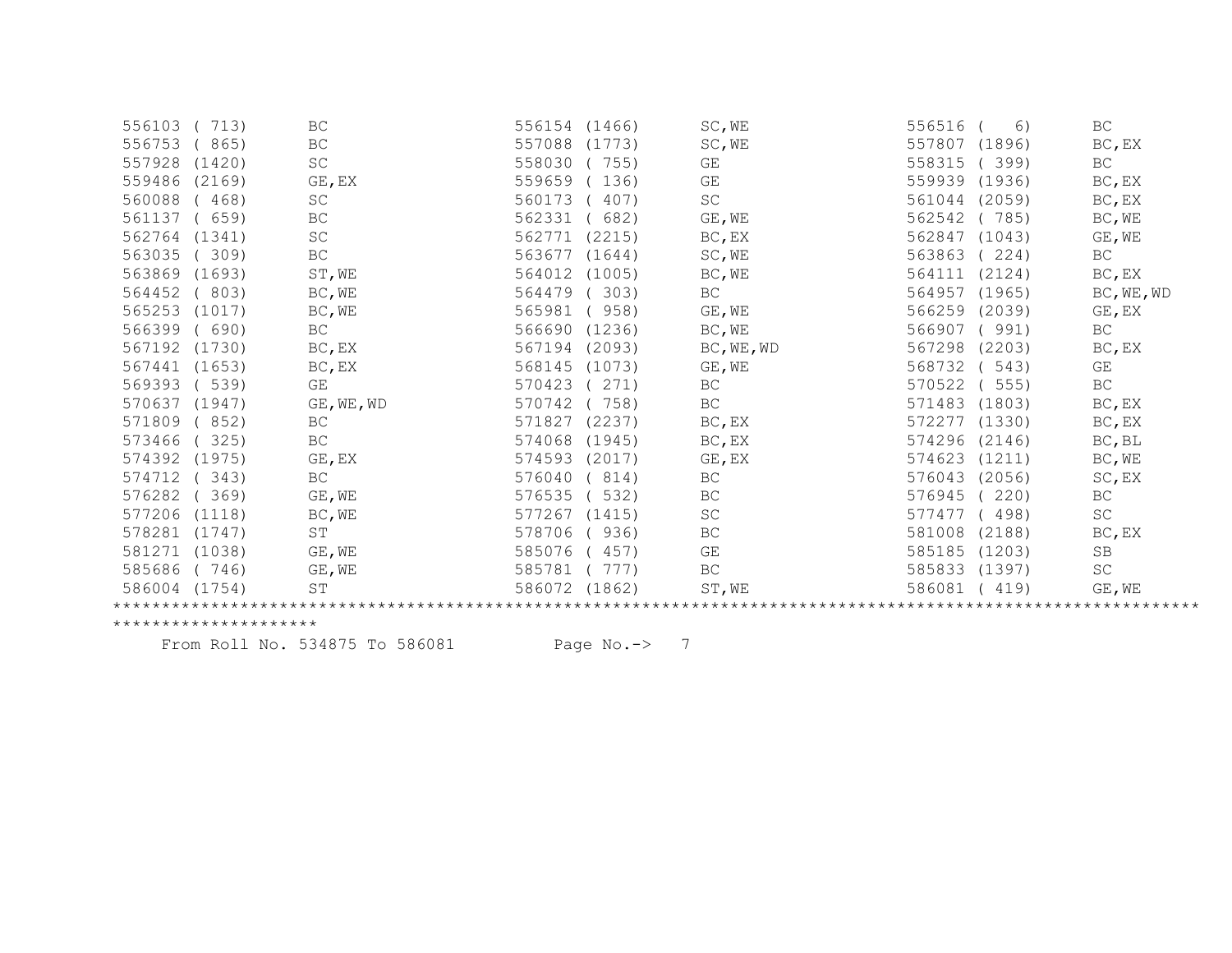| Date: 12/12/14<br>8<br>PG: |                     |               | List of Selected Candidates (Revised-) for IInd Gr ( ENGLISH ) (Sec.Edu.Dept.) Exam-2011                                                                                                                                                                                                                                                                                                                                                                         |               |                     |
|----------------------------|---------------------|---------------|------------------------------------------------------------------------------------------------------------------------------------------------------------------------------------------------------------------------------------------------------------------------------------------------------------------------------------------------------------------------------------------------------------------------------------------------------------------|---------------|---------------------|
|                            |                     |               |                                                                                                                                                                                                                                                                                                                                                                                                                                                                  |               |                     |
| *********************      |                     |               |                                                                                                                                                                                                                                                                                                                                                                                                                                                                  |               |                     |
|                            |                     |               | $\begin{minipage}{.45\textwidth} \begin{minipage}{0.5cm} \begin{minipage}{0.5cm} \begin{minipage}{0.5cm} \begin{minipage}{0.5cm} \begin{minipage}{0.5cm} \begin{minipage}{0.5cm} \begin{minipage}{0.5cm} \begin{minipage}{0.5cm} \begin{minipage}{0.5cm} \begin{minipage}{0.5cm} \begin{minipage}{0.5cm} \begin{minipage}{0.5cm} \begin{minipage}{0.5cm} \begin{minipage}{0.5cm} \begin{minipage}{0.5cm} \begin{minipage}{0.5cm} \begin{minipage}{0.5cm} \begin$ |               |                     |
|                            |                     |               |                                                                                                                                                                                                                                                                                                                                                                                                                                                                  |               |                     |
| *********************      |                     |               |                                                                                                                                                                                                                                                                                                                                                                                                                                                                  |               |                     |
| 586298 (1058)              | GE, WE              | 586360 (946)  | BC                                                                                                                                                                                                                                                                                                                                                                                                                                                               | 586689 (1497) | SC                  |
| 586723 (1347)              | <b>SC</b>           | 586809 (876)  | <b>SB</b>                                                                                                                                                                                                                                                                                                                                                                                                                                                        | 586860 (1040) | GE, WE              |
| 586870 (816)               | GE, WE              | 587216 (1077) | GE, WE                                                                                                                                                                                                                                                                                                                                                                                                                                                           | 587526 (1869) | ST, WE              |
| 587650 (1495)              | $\operatorname{SC}$ | 587665 ( 612) | GE                                                                                                                                                                                                                                                                                                                                                                                                                                                               | 587704 (294)  | GE                  |
| 587752 (<br>66)            | GE, WE              | 587888 ( 652) | GE                                                                                                                                                                                                                                                                                                                                                                                                                                                               | 587921 (1807) | ST, WE              |
| 588088 (453)               | GE                  | 588272 (1037) | GE, WE                                                                                                                                                                                                                                                                                                                                                                                                                                                           | 588500 (1400) | ST                  |
| 588559 (355)               | $\operatorname{BC}$ | 588827 (1664) | $\operatorname{ST}$                                                                                                                                                                                                                                                                                                                                                                                                                                              | 589105 (1391) | SC                  |
| 589290 (1340)              | SC                  | 589621 (1609) | ST                                                                                                                                                                                                                                                                                                                                                                                                                                                               | 589690 (1363) | SC                  |
| 590195 ( 655)              | GE                  | 590582 (1500) | $\operatorname{ST}$                                                                                                                                                                                                                                                                                                                                                                                                                                              | 590686 (770)  | GE                  |
| 590766 (1369)              | $\operatorname{ST}$ | 590806 (1491) | $\mbox{S}\,\mbox{T}$                                                                                                                                                                                                                                                                                                                                                                                                                                             | 590999 (694)  | GE, WE              |
| 591127 ( 509)              | $\operatorname{BC}$ | 591207 (1447) | $\operatorname{ST}$                                                                                                                                                                                                                                                                                                                                                                                                                                              | 591694 (1864) | ST, WE              |
| 591794 (910)               | SB                  | 591936 (1688) | ST                                                                                                                                                                                                                                                                                                                                                                                                                                                               | 592064 ( 24)  | GE                  |
| 592659 ( 603)              | $\operatorname{BC}$ | 592888 (519)  | GE, WE                                                                                                                                                                                                                                                                                                                                                                                                                                                           | 593130 (1579) | ST, WE              |
| 593148 (1795)              | ST, WE              | 593554 (1274) | $\operatorname{SC}$                                                                                                                                                                                                                                                                                                                                                                                                                                              | 593559 ( 576) | GE, WE              |
| 593584 (406)               | GE                  | 593609 (1011) | SC                                                                                                                                                                                                                                                                                                                                                                                                                                                               | 593759 (2141) | GE, EX              |
| 593875 (1223)              | GE, WE, DV          | 594201 ( 12)  | GE                                                                                                                                                                                                                                                                                                                                                                                                                                                               | 594654 (873)  | BC                  |
| 594736 (238)               | GE, WE              | 595012 ( 676) | GE                                                                                                                                                                                                                                                                                                                                                                                                                                                               | 595590 (1577) | $\operatorname{ST}$ |
| 595600 (1039)              | SB                  | 595842 (1554) | $\operatorname{ST}$                                                                                                                                                                                                                                                                                                                                                                                                                                              | 595998 (2113) | BC, EX              |
| 596140 ( 667)              | GE                  | 596418 (1661) | $\operatorname{ST}$                                                                                                                                                                                                                                                                                                                                                                                                                                              | 596660 (1249) | ST                  |
| 596824 (268)               | GE, WE              | 596933 (1720) | $\operatorname{ST}$                                                                                                                                                                                                                                                                                                                                                                                                                                              | 597118 (1950) | GE, WE, WD          |
| 597318 (231)               | GE                  | 597909 (450)  | $\operatorname{BC}$                                                                                                                                                                                                                                                                                                                                                                                                                                              | 598422 (1638) | $\mbox{ST}$         |
| 598486 (495)               | GE                  | 598766 (422)  | GE                                                                                                                                                                                                                                                                                                                                                                                                                                                               | 598982 ( 681) | $\operatorname{BC}$ |
| 599051 (857)               | SB                  | 599222 (1594) | $\mbox{S}\mbox{T}$                                                                                                                                                                                                                                                                                                                                                                                                                                               | 600492 (1486) | BC, LD              |
| 601343 (2049)              | BC, EX              | 602246 (914)  | $\operatorname{BC}$                                                                                                                                                                                                                                                                                                                                                                                                                                              | 602324 (1111) | SC                  |
| 602349 (390)               | GE                  | 602683 (1712) | SC, WE                                                                                                                                                                                                                                                                                                                                                                                                                                                           | 602989 (1381) | ST                  |
| 603552 (1677)              | <b>ST</b>           | 603766 (184)  | GE                                                                                                                                                                                                                                                                                                                                                                                                                                                               | 604079 (1194) | BC, WE              |
| 604149 (511)               | $\operatorname{BC}$ | 604352 (411)  | $\mathbb{G}\mathcal{E}$                                                                                                                                                                                                                                                                                                                                                                                                                                          | 604445 (1721) | $\mbox{ST}$         |
| 606153 (1231)              | SC                  | 606352 (235)  | $\mathbb{G}\mathcal{E}$                                                                                                                                                                                                                                                                                                                                                                                                                                          | 606819 (1685) | SC, WE              |
| 606969 (212)               | GE, WE              | 606989 (430)  | $\mathbb{G}\mathcal{E}$                                                                                                                                                                                                                                                                                                                                                                                                                                          | 608002 (1044) | SC                  |
| 608240 (1637)              | <b>ST</b>           | 608268 (1528) | ST                                                                                                                                                                                                                                                                                                                                                                                                                                                               | 608289 (183)  | SB, WE              |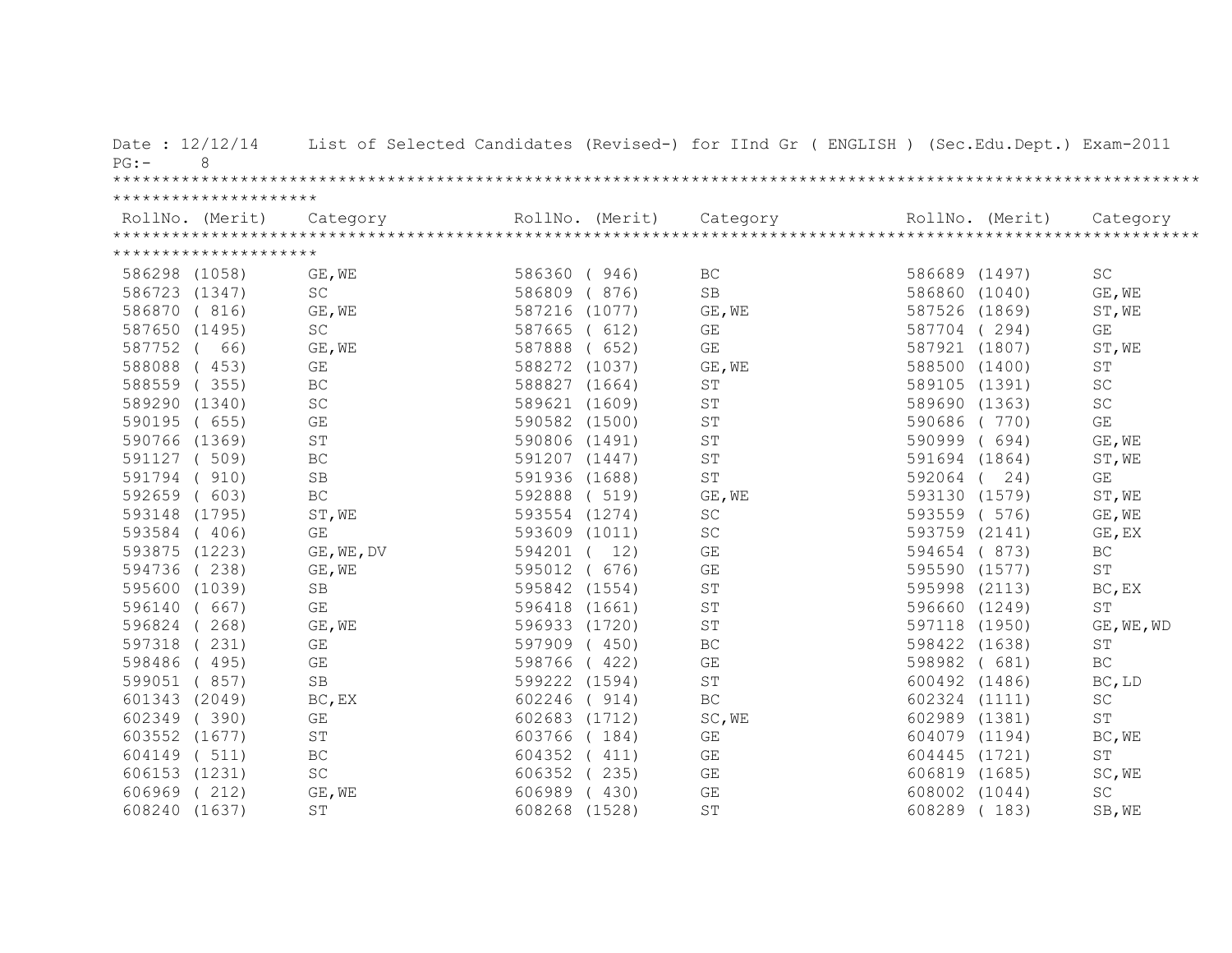| 608295 | (1791) | BC, WE, DV           | 608362           | (103)  | BC                  | 608576        | 78)    | BC                  |
|--------|--------|----------------------|------------------|--------|---------------------|---------------|--------|---------------------|
| 608751 | 813)   | GE, WE               | 608764           | (1475) | SC                  | 608788        | (2166) | ST, WE, DV          |
| 608803 | (2151) | GE, WE, DV, BL       | 609376           | (1429) | ST                  | 609524        | (2173) | BC, EX              |
| 609852 | (1254) | SΤ                   | 609853           | 245)   | ВC                  | 610097        | (465)  | GE                  |
| 610320 | (1909) | GE, WE, WD           | 610623           | 36)    | $\operatorname{SB}$ | 611071        | (2244) | SC, WE, WD          |
| 611088 | (1784) | SC, WE               | 611247           | (1997) | SC, WE, WD          | 611334        | (2229) | BC, WE, WD          |
| 611562 | (1195) | BC, WE               | 611885           | (2063) | BC, EX              | 612120 (2010) |        | BC, WE, WD          |
| 612146 | (1619) | SΤ                   | 612319           | (1682) | SΤ                  | 612776        | (1345) | GE, WE, LD          |
| 613639 | (1678) | SC, WE               | 613794 (1635)    |        | SΤ                  | 614152 (1668) |        | ST                  |
| 614492 | (1627) | $\mbox{S}\,\mbox{T}$ | 615057<br>(1517) |        | SC                  | 615184 (1410) |        | BC, WE, LD          |
| 615337 | (1755) | $\operatorname{ST}$  | 615479           | 515)   | GE                  | 615560        | (504)  | GE, WE              |
| 616240 | (1025) | GE, WE               | 616304           | (1366) | $\operatorname{SC}$ | 616411 (1562) |        | ST                  |
| 616895 | (433)  | BC                   | 617065           | (1610) | $\operatorname{ST}$ | 617099        | 739)   | BC                  |
| 617238 | 163)   | GE, WE               | 617460           | (1110) | $\operatorname{SC}$ | 617626        | (1722) | $\operatorname{ST}$ |
| 617799 | (1106) | SB, LD               | 618515           | (1426) | GE, LD              | 620099        | (1150) | $\operatorname{ST}$ |
| 620232 | (1704) | <b>ST</b>            | 620512           | (1697) | ST                  | 620617        | (1351) | GE, LD              |
| 620766 | (1530) | BC, WE, DV           | 620946           | 625)   | GE                  | 621038        | (769)  | $\operatorname{BC}$ |
| 621453 | 666)   | BC                   | 621479           | 508)   | ВC                  | 621988        | (1559) | SΤ                  |
| 622515 | 37)    | GE                   | 622635<br>(1501) |        | SC                  | 622802        | (1093) | $\operatorname{ST}$ |
| 623752 | (2041) | BC, WE, WD           | 623895           | (1502) | ST                  | 624195        | 200)   | GE                  |
| 624290 | (1667) | ST                   | 624443           | (1051) | GE, WE              | 624707        | (1578) | $\mbox{ST}$         |
| 625175 | 674)   | $GE$ , WE            | 625302           | (115)  | GE                  | 630059        | 787)   | BC                  |
| 630204 | 192)   | GE                   | 630528           | 715)   | GE                  | 630595 (1339) |        | BC, WE, LD          |
| 630675 | (1998) | BC, EX               | 631563           | 872)   | SB                  | 631760        | 939)   | BC                  |
| 632026 | 387)   | <b>BC</b>            | 632240           | (1372) | $\operatorname{SC}$ | 632291        | 683)   | GE, WE              |
| 633293 | (1838) | BC, EX               | 633369           | 296)   | BC                  | 633572        | 353)   | GE                  |
|        |        |                      |                  |        |                     |               |        |                     |

From Roll No. 586298 To 633572 Page No.-> 8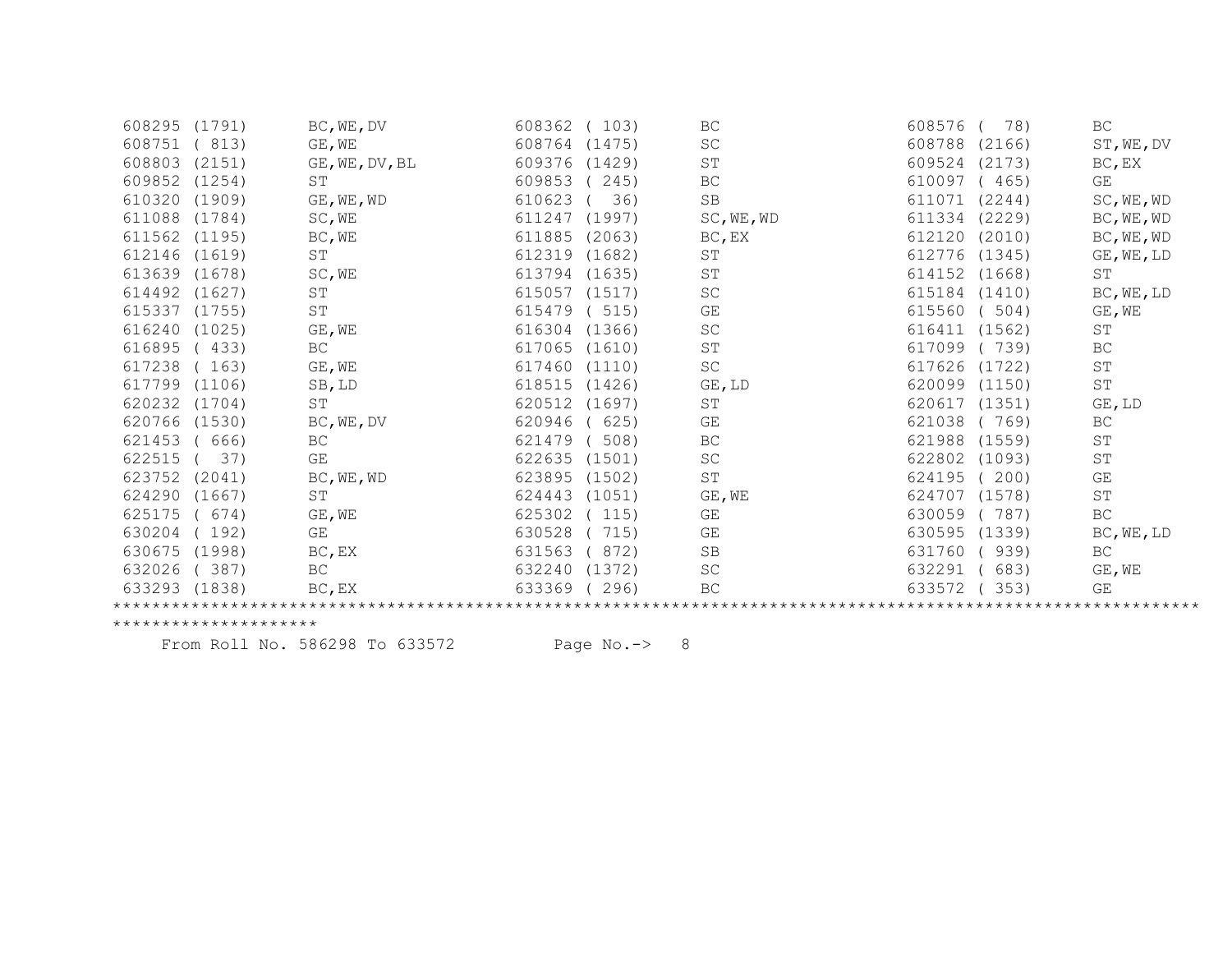| Date: 12/12/14<br>9<br>PG: |                     |               |                 | List of Selected Candidates (Revised-) for IInd Gr ( ENGLISH ) (Sec.Edu.Dept.) Exam-2011 |               |       |                         |
|----------------------------|---------------------|---------------|-----------------|------------------------------------------------------------------------------------------|---------------|-------|-------------------------|
|                            |                     |               |                 |                                                                                          |               |       |                         |
| *********************      |                     |               |                 |                                                                                          |               |       |                         |
|                            |                     |               | RollNo. (Merit) |                                                                                          |               |       |                         |
|                            |                     |               |                 |                                                                                          |               |       |                         |
| *********************      |                     |               |                 |                                                                                          |               |       |                         |
| 633772 ( 907)              | BC                  | 634095 (1788) |                 | SC, WE                                                                                   | 634392 (1239) |       | BC, WE                  |
| 634868 (1872)              | BC, BL              | 634880        | (597)           | $\operatorname{BC}$                                                                      | 634916 ( 698) |       | <b>SC</b>               |
| (388)<br>635476            | BC                  | 636185        | (47)            | <b>BC</b>                                                                                | 636258 (1064) |       | BC, WE                  |
| 636294 (179)               | BC                  | 636347 (1013) |                 | $\operatorname{BC}$                                                                      | 636617 ( 989) |       | BC                      |
| 636769<br>67)              | $\operatorname{BC}$ |               | 636967 (2218)   | BC, EX                                                                                   | 637086 (1821) |       | BC, EX                  |
| 637097 (1251)              | BC, WE              | 637149 (1092) |                 | $\operatorname{ST}$                                                                      | 637150 (821)  |       | BC                      |
| 637163 (485)               | $\operatorname{BC}$ |               | 637260 (994)    | BC                                                                                       | 637414 (1336) |       | SC                      |
| 637478 (781)               | BC                  |               | 637572 (1206)   | SC                                                                                       | 638282 (925)  |       | $\operatorname{BC}$     |
| 638385 (289)               | BC                  | 638559        | 79)             | BC, WE                                                                                   | 638833 (434)  |       | $\operatorname{BC}$     |
| 638894 (564)               | BC                  |               | 639515 (2098)   | BC, EX                                                                                   | 639582 (232)  |       | $\mathbb{G}\mathcal{E}$ |
| 639720 (174)               | BC                  | 639738        | (967)           | <b>BC</b>                                                                                | 639877 (881)  |       | BC, WE                  |
| 640250 (403)               | BC                  |               | 640252 (1173)   | BC, EX                                                                                   | 640337 (2016) |       | BC, BL                  |
| 640493 (357)               | BC                  | 640633 (622)  |                 | BC                                                                                       | 640716 (1518) |       | $\operatorname{SC}$     |
| 640718 (207)               | BC                  | 640898        | (984)           | BC                                                                                       | 640919 (743)  |       | BC                      |
| 642076 (338)               | $\operatorname{BC}$ |               | 642184 (736)    | BC                                                                                       | 642633        | (585) | $\operatorname{BC}$     |
| 643150 (590)               | $\operatorname{BC}$ | 643584 (1095) |                 | BC, WE                                                                                   | 643893        | (219) | GE                      |
| (822)<br>644118            | $\operatorname{BC}$ | 644318        | (522)           | GE                                                                                       | 644859 (998)  |       | BC                      |
| 644865 ( 575)              | GE, WE              | 645073 (905)  |                 | BC                                                                                       | 645209 (759)  |       | BC                      |
| 645372 (744)               | $\operatorname{BC}$ | 645736 (2224) |                 | GE, EX                                                                                   | 645794 (1142) |       | BC, WE                  |
| 646617 (487)               | $\operatorname{BC}$ | 646706 ( 663) |                 | $\operatorname{BC}$                                                                      | 646812 (332)  |       | BC                      |
| 647816 ( 649)              | $\operatorname{BC}$ | 647951 (1265) |                 | SC                                                                                       | 648034 (1262) |       | BC, WE                  |
| 648211 (732)               | $\operatorname{BC}$ | 649024 (2031) |                 | BC, EX                                                                                   | 649340 (1383) |       | SC                      |
| 649522 (1238)              | BC, WE              | 650019 (1851) |                 | BC, WE, DV                                                                               | 650167 (1084) |       | GE, WE, DV              |
| 650698 (1524)              | SC, LD              | 652104 (1416) |                 | $\operatorname{SC}$                                                                      | 652132 (812)  |       | BC                      |
| 652622 (1280)              | SC                  | 653185 (416)  |                 | BC                                                                                       | 654524 (2115) |       | BC, WE, WD              |
| 655003 (1346)              | SC                  | 655298        | 249)            | BC                                                                                       | 655627 (195)  |       | $\operatorname{BC}$     |
| 657503 (461)               | GE, WE              | 657655 (211)  |                 | GE                                                                                       | 658080 (895)  |       | $\operatorname{BC}$     |
| 660005 (<br>89)            | <b>BC</b>           | 660092 (1999) |                 | TSP-ST                                                                                   | 660109 (1890) |       | TSP-ST                  |
| 660937 (1079)              | GE, WE              | 661248        | (321)           | <b>SB</b>                                                                                | 661250 (1683) |       | TSP-ST                  |
| 661341 (2052)              | GE, BL              | 661377 (1939) |                 | TSP-ST                                                                                   | 662820        | (909) | <b>SB</b>               |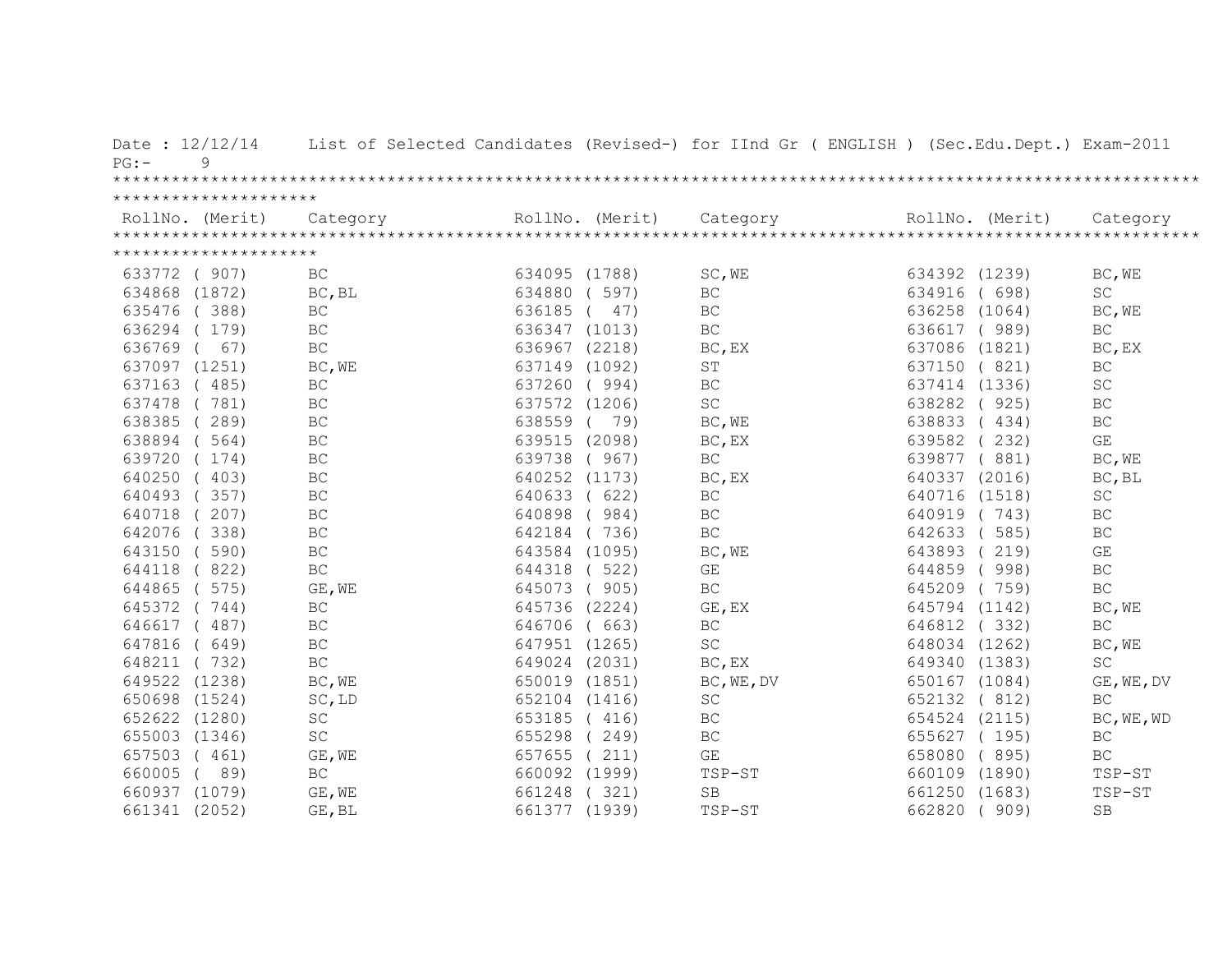| 663225 (1915) |        | TSP-ST               | 665337        | (144)  | BC                  | 665813        | 623)   | GE                  |
|---------------|--------|----------------------|---------------|--------|---------------------|---------------|--------|---------------------|
| 667179        | (1857) | BC, WE, WD           | 667460        | 158)   | GE                  | 667772        | (2062) | BC, EX              |
| 667807        | 57)    | GE                   | 667935        | (2196) | BC, EX              | 668337        | (2069) | BC, WE, WD          |
| 668890        | 176)   | GE                   | 669246        | (2101) | BC, EX              | 669288        | (1692) | SC, WE              |
| 669657        | (2054) | GE, EX               | 675110        | (1560) | ST                  | 675132 (1082) |        | BC, WE              |
| 675150        | (1259) | ST                   | 675621        | (1715) | ST, WE              | 675631        | 664)   | GE, WE              |
| 676692        | (1689) | ST                   | 677058        | (1847) | ST, WE              | 677298 (1461) |        | SC                  |
| 677300        | (1798) | SC, WE               | 677536        | (1542) | ST                  | 677721        | 19)    | $\operatorname{BC}$ |
| 678032        | (1241) | $\operatorname{ST}$  | 678240        | (1441) | ST                  | 678384 (1659) |        | ST, WE              |
| 678643        | (1247) | SC                   | 679139        | 533)   | GE, WE              | 679450        | 615)   | BC                  |
| 679532        | 20)    | GE                   | 679984        | (1611) | ST                  | 680096        | (1888) | ST, WE              |
| 680797        | (1717) | $\mbox{S}\,\mbox{T}$ | 680879 (1539) |        | ST                  | 681318        | (956)  | SC                  |
| 682021        | (1684) | ST, WE               | 682297        | (935)  | $\operatorname{SB}$ | 682809        | 28)    | GE                  |
| 683021        | (1737) | ST, WE               | 683087        | (1703) | ST                  | 683538 (1355) |        | ST, WE              |
| 683767        | (1956) | GE, WE, WD           | 683962        | (1823) | ST, WE              | 684112        | (1587) | ST                  |
| 684679        | (1651) | ST                   | 684800        | (1723) | ST                  | 684858        | (1663) | ST, WE              |
| 684946        | (1305) | $\operatorname{ST}$  | 690009        | (418)  | $\operatorname{BC}$ | 690552        | (1971) | $BC$ , $EX$         |
| 690752        | 15)    | BC                   | 690757        | (1474) | GE, LD              | 691063        | 723)   | GE                  |
| 691151        | 414)   | GE                   | 691352        | 644)   | GE, WE              | 691443        | 708)   | GE                  |
| 691660        | (1463) | BC, LD               | 692123        | 685)   | BC, WE              | 692484        | (1229) | BC, WE              |
| 692845        | 475)   | BC, WE               | 693329        | 642)   | BC                  | 693714        | (1927) | GE, WE, WD          |
| 693777        | 924)   | BC, WE               | 694126        | (1808) | SC, WE              | 694612        | 832)   | BC                  |
| 694634        | 871)   | BC                   | 694679        | 293)   | ВC                  | 694745        | 376)   | GE                  |
| 694877        | 894)   | BC                   | 695231        | (1123) | SC                  | 695242        | 586)   | BC                  |
| 695319        | 793)   | BC                   | 695390        | (2198) | GE, EX              | 695421        | 129)   | BC                  |
| 695575        | (1794) | SC, WE               | 695805        | 999)   | <b>BC</b>           | 695978        | (1089) | <b>SB</b>           |
|               |        |                      |               |        |                     |               |        |                     |

From Roll No. 633772 To 695978 Page No.-> 9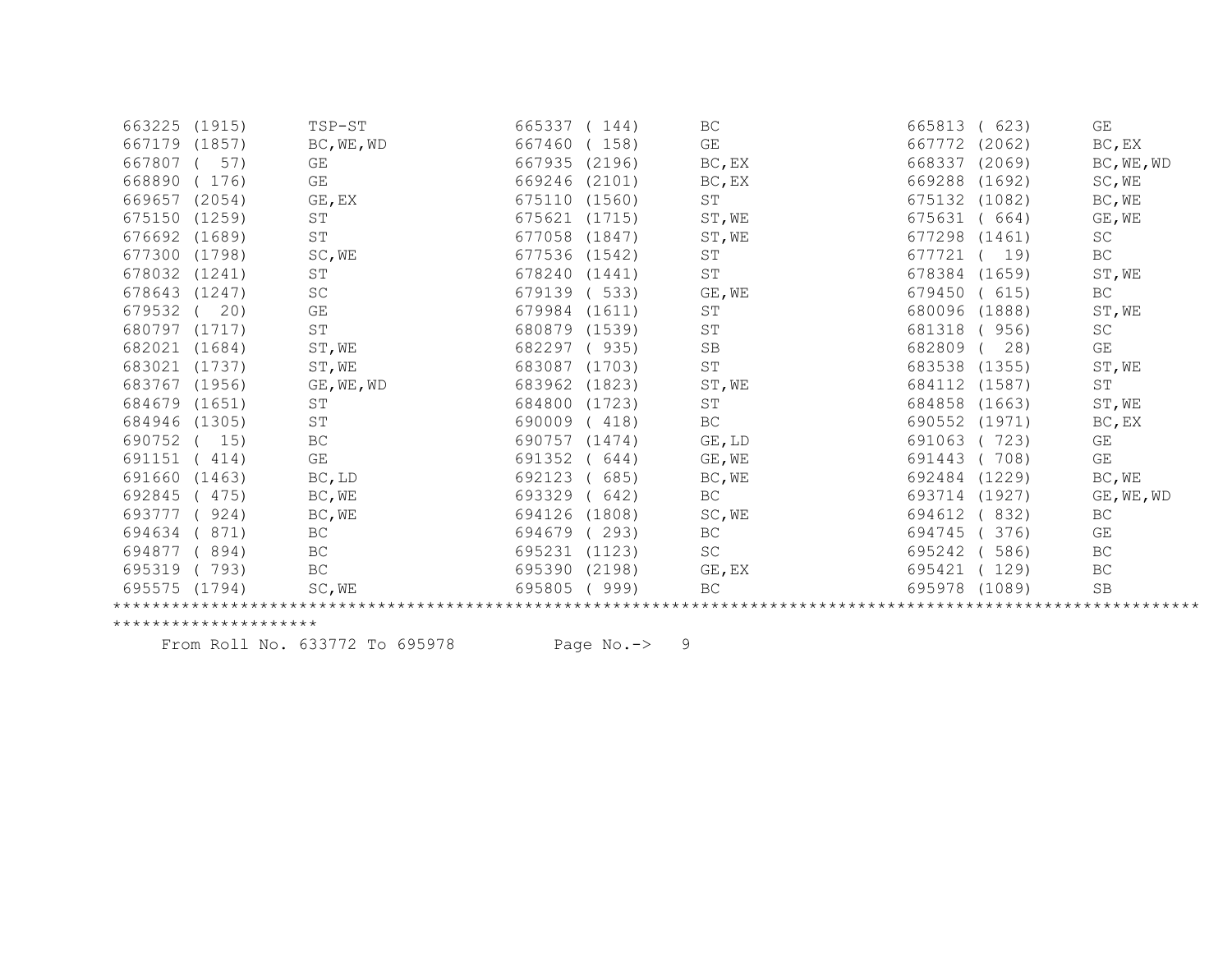| Date: 12/12/14<br>10<br>PG: | List of Selected Candidates (Revised-) for IInd Gr ( ENGLISH ) (Sec.Edu.Dept.) Exam-2011 |               |                 |                         |          |                 |                     |
|-----------------------------|------------------------------------------------------------------------------------------|---------------|-----------------|-------------------------|----------|-----------------|---------------------|
|                             |                                                                                          |               |                 |                         |          |                 |                     |
| *********************       |                                                                                          |               |                 |                         |          |                 |                     |
| RollNo. (Merit)             | Category                                                                                 |               | RollNo. (Merit) | Category                |          | RollNo. (Merit) | Category            |
|                             |                                                                                          |               |                 |                         |          |                 |                     |
| *********************       |                                                                                          |               |                 |                         |          |                 |                     |
| 696077 (741)                | GE                                                                                       | 696126 (1605) |                 | ST                      | 696451 ( | 59)             | BC                  |
| 696481 (2142)               | BC, BL                                                                                   | 696688 (2087) |                 | BC, EX                  | 696694   | (397)           | $\operatorname{BC}$ |
| 696781 (1306)               | SC                                                                                       | 696913 (1728) |                 | SC, WE                  | 697382 ( | 201)            | BC                  |
| 697581 (1218)               | SC                                                                                       | 697780 (1119) |                 | SC                      | 697956   | 660)            | BC, WE              |
| 698173 (1407)               | SC                                                                                       | 698213 (1477) |                 | SC                      |          | 698399 (284)    | BC                  |
| 698494 (1450)               | SC                                                                                       | 698578 (2094) |                 | BC, BL                  |          | 699047 (1736)   | <b>ST</b>           |
| 699055 (725)                | BC                                                                                       | 699102 (2029) |                 | BC, EX                  |          | 699106 (84)     | BC                  |
| 699379 ( 689)               | BC                                                                                       | 700136 (      | 7)              | BC                      |          | 700246 (2045)   | BC, EX              |
| 700476 (1770)               | SC, WE                                                                                   | 700591 (134)  |                 | BC                      |          | 700894 (1140)   | $\operatorname{SC}$ |
| 701196 (436)                | GE                                                                                       | 701475 (1614) |                 | SC, WE                  |          | 701493 (1478)   | SC                  |
| 701762 (1192)               | BC, WE                                                                                   | 702274 (1210) |                 | <b>SC</b>               |          | 702405 (1646)   | SC, EX              |
| 702485 (1328)               | SC                                                                                       | 703059 (745)  |                 | $\operatorname{SC}$     |          | 703279 (1006)   | $\operatorname{BC}$ |
| 703670 (491)                | BC, WE                                                                                   | 703733 (1183) |                 | BC, WE                  |          | 703914 (1756)   | $\operatorname{ST}$ |
| 704578 (2120)               | BC, EX                                                                                   | 704727 (1952) |                 | BC, EX                  |          | 704766 (1081)   | BC, WE              |
| 704782 (2123)               | BC, EX                                                                                   | 705047 (747)  |                 | BC, WE                  |          | 705126 (1525)   | SC, WE              |
| 705310 (1943)               | SC, EX                                                                                   | 705439 (2095) |                 | BC, EX                  |          | 705552 (1468)   | $\operatorname{SC}$ |
| 705711 ( 97)                | BC, WE                                                                                   | 705943 (780)  |                 | BC                      |          | 706025 (1779)   | BC, WE, WD          |
| 706169 (1156)               | BC, LD                                                                                   | 706387 (1125) |                 | BC, WE                  |          | 706436 (1048)   | <b>SC</b>           |
| 707045 (2034)               | SB, EX                                                                                   | 707046 (1216) |                 | BC, WE                  |          | 707116 (2058)   | BC, EX              |
| 707151 (944)                | $\operatorname{BC}$                                                                      | 707309 (122)  |                 | GE                      |          | 707718 (2116)   | BC, EX              |
| 707817 (2219)               | BC, WE, WD                                                                               | 707829 (      | 90)             | GE                      |          | 708018 (1060)   | BC, WE              |
| 708399 (801)                | BC                                                                                       | 708696 (841)  |                 | BC                      |          | 708758 (2160)   | BC, EX              |
| 709174 (464)                | BC                                                                                       | 709290 (386)  |                 | BC                      |          | 709333 (545)    | $\operatorname{BC}$ |
| 709524 (1597)               | $\mbox{S}\,\mbox{T}$                                                                     | 709817 ( 636) |                 | $\mathbb{G}\mathcal{E}$ |          | 710157 (1705)   | ST, WE              |
| 710160 ( 711)               | BC, WE                                                                                   | 710182 (1449) |                 | SC                      |          | 710263 (1161)   | BC, WE              |
| 710714 (1053)               | BC, WE                                                                                   | 710768 (364)  |                 | $\operatorname{BC}$     |          | 710954 (2212)   | $BC$ , $EX$         |
| 711164 (1442)               | $\operatorname{SC}$                                                                      | 711353 (1471) |                 | $\mathtt{SC}$           | 711484 ( | 31)             | BC                  |
| 711621 (382)                | BC                                                                                       | 711721 ( 900) |                 | BC                      |          | 711726 ( 635)   | $\operatorname{BC}$ |
| 711829 (459)                | BC                                                                                       | 711888 (1734) |                 | SC, WE                  | 712155   | (797)           | BC                  |
| 712821<br>639)              | BC                                                                                       | 712907 (      | 98)             | BC                      | 713125   | 782)            | BC                  |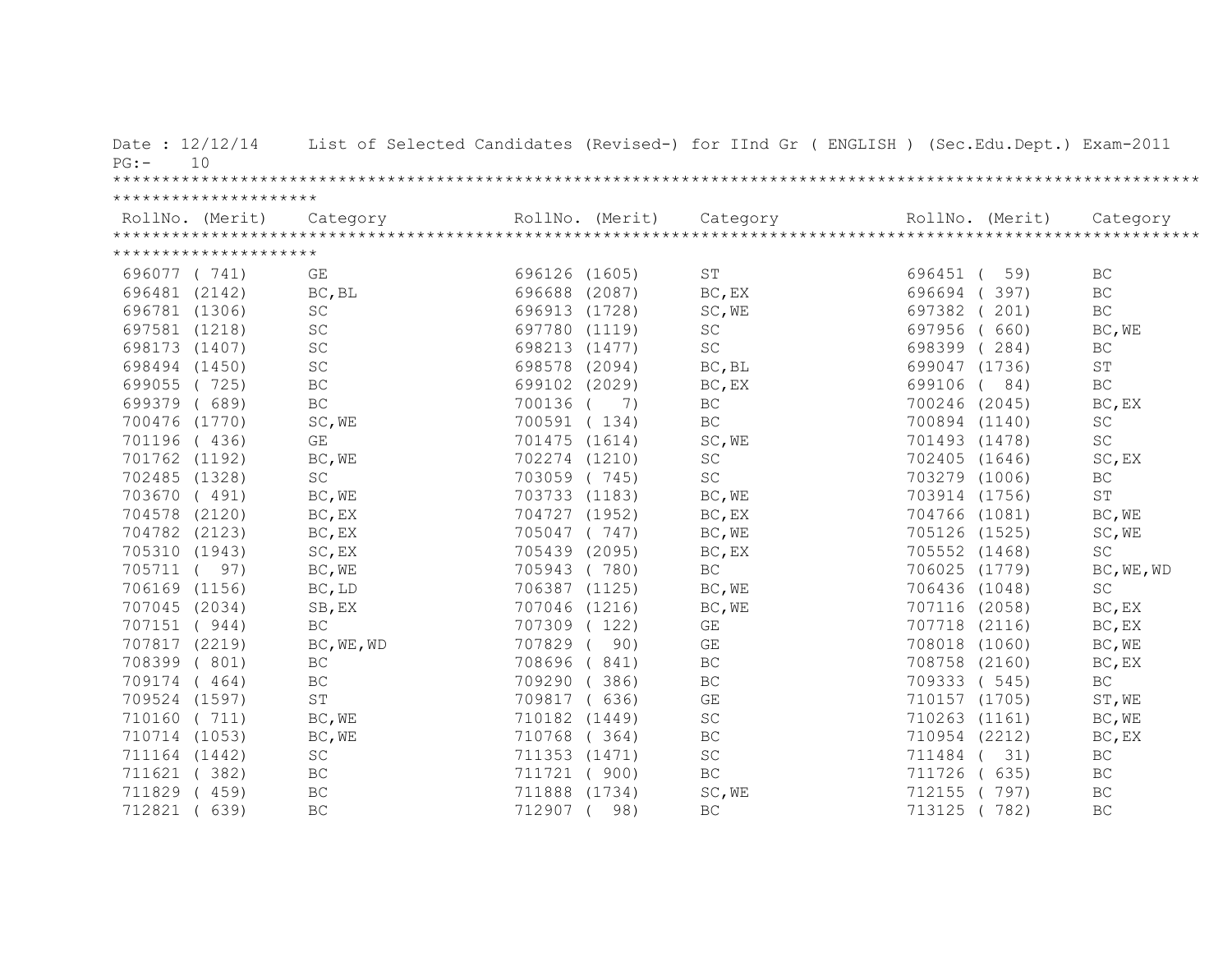| 713379        | 456)   | GE                  | 713390 (2226)    | BC, EX              | 713438 (1772)    | BC, EX              |
|---------------|--------|---------------------|------------------|---------------------|------------------|---------------------|
| 713736        | 157)   | BC                  | 713882<br>(1490) | SC                  | 713960<br>(1133) | BC, WE              |
| 714015        | (1003) | $\operatorname{BC}$ | 714116<br>(1283) | GE, WE, DV          | 714178<br>(1310) | BC, WE              |
| 714385        | (1926) | BC, EX              | 714491<br>985)   | GE, WE              | (1180)<br>714552 | BC, WE              |
| 714656        | (2195) | GE, WE, WD          | 715023<br>(1432) | SC                  | 715295<br>339)   | BC                  |
| 715593 (1629) |        | ST                  | (1270)<br>715705 | BC, WE              | 715765<br>(1196) | <b>SC</b>           |
| 715924        | 49)    | GE, WE              | 715943<br>(1359) | SC                  | 716095<br>807)   | BC                  |
| 716135        | (1055) | $GE$ , WE           | 716175<br>(1662) | BC, EX              | 716382<br>899)   | BC                  |
| 716521        | (1931) | GE, EX              | 716950<br>(2103) | $BC$ , $EX$         | 717329 (1361)    | $\operatorname{SC}$ |
| 717387        | 724)   | GE, WE              | 717421<br>348)   | BC                  | 717537 (1833)    | SC, WE              |
| 717655        | (1121) | SC                  | 717789<br>494)   | BC, WE              | 717894<br>500)   | BC                  |
| 718097        | 360)   | BC                  | 718098<br>182)   | BC                  | 718418<br>124)   | BC                  |
| 718632        | 563)   | GE                  | 718655<br>578)   | BC                  | 718810<br>825)   | GE, WE              |
| 718927        | (1189) | $\operatorname{SC}$ | 719035<br>327)   | BC                  | 719341<br>849)   | GE, WE              |
| 719512        | 73)    | GE                  | 719720<br>(1386) | SC                  | 720032<br>356)   | GE                  |
| 720090        | 610)   | BC                  | 720205<br>427)   | GE, WE              | 720446<br>371)   | GE                  |
| 720477        | 955)   | $\operatorname{BC}$ | 720727<br>223)   | BC                  | 720729<br>(1230) | $\operatorname{SC}$ |
| 721283        | (1334) | BC, LD              | 721500<br>707)   | GE                  | 721688<br>(2097) | GE, WE, WD          |
| 721706        | 794)   | BC                  | 721914<br>(1071) | BC, WE              | 722191 (1620)    | SC, WE              |
| 722415 (1632) |        | BC, EX              | 722598<br>(2080) | BC, EX              | 722705<br>(1656) | SC, WE              |
| 722817        | 362)   | BC                  | 722906<br>961)   | BC                  | 722943<br>(1519) | ST                  |
| 723054        | (2217) | BC, WE, WD          | 723206<br>(1508) | SC                  | 730235<br>980)   | BC                  |
| 730274        | 127    | GE                  | 730288<br>38)    | $\operatorname{BC}$ | 976)<br>730453   | BC                  |
| 730858        | (1977) | GE, EX              | 731576<br>(1707) | BC, WE, DV          | 732269<br>352)   | BC                  |
| 733203        | (1405) | <b>SC</b>           | 733367<br>(862)  | BC                  | 734246 (1553)    | SC, WE              |
| 734694 (1316) |        | $\operatorname{SC}$ | 734760<br>(1143) | GE, LD              | 734784 (1184)    | SC                  |
|               |        |                     |                  |                     |                  |                     |

From Roll No. 696077 To 734784 Page No.-> 10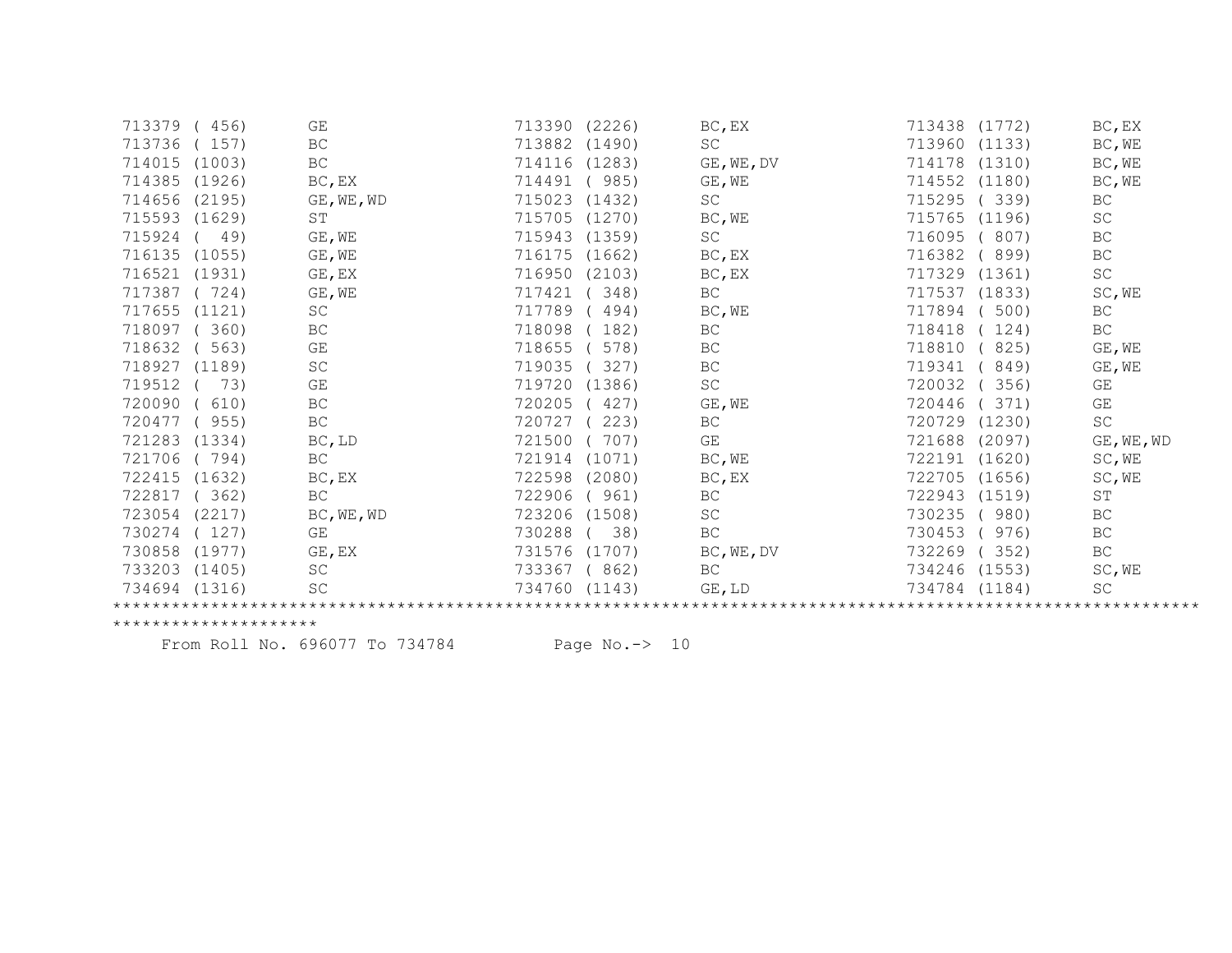| $PG:$ –  | Date: $12/12/14$<br>11        |                               |               |               | List of Selected Candidates (Revised-) for IInd Gr ( ENGLISH ) (Sec.Edu.Dept.) Exam-2011 |                                |        |                               |
|----------|-------------------------------|-------------------------------|---------------|---------------|------------------------------------------------------------------------------------------|--------------------------------|--------|-------------------------------|
|          |                               |                               |               |               |                                                                                          |                                |        |                               |
|          | *********************         |                               |               |               |                                                                                          |                                |        |                               |
|          | *********************         |                               |               |               |                                                                                          |                                |        |                               |
|          | 734856 (165)                  | BC                            | 735044 (1076) |               | SC                                                                                       | 735065 (1245)                  |        | <b>ST</b>                     |
|          | 740463 (254)                  | BC                            | 740632 (334)  |               | $\mathbb{G}\mathcal{E}$                                                                  | 740726 (126)                   |        | BC                            |
|          | 740850 (1057)                 | SC                            | 740964 (722)  |               | $\operatorname{SC}$                                                                      | 741392 (1008)                  |        | SC                            |
|          | 741782 (897)                  | BC, WE                        | 741963 (161)  |               | GE                                                                                       | 742017 (1321)                  |        | SC                            |
|          | 742031 (784)                  | BC                            | 742081 (1865) |               | ST, WE                                                                                   | 742348 (193)                   |        | BC                            |
|          | 742673 (452)                  |                               |               |               |                                                                                          | 743446 (1874)                  |        |                               |
|          | 743694 (121)                  | GE<br>BC                      | 743934 (1465) | 742911 (1778) | SC, WE                                                                                   | 744105 (473)                   |        | GE, WE, WD<br>BC              |
|          | 744144 (2053)                 | GE, WE, WD                    |               | 744341 (194)  | SC, WE<br>BC                                                                             | 744428 (269)                   |        | BC, WE                        |
|          | 744542 (1482)                 | $\operatorname{SC}$           |               | 744874 (898)  | $\operatorname{BC}$                                                                      | 745014 (2037)                  |        |                               |
|          | 745041 ( 21)                  | GE                            |               | 745096 (1295) | BC, WE                                                                                   | 745139 (1425)                  |        | GE, WE, BL<br>SC              |
|          | 745583 (1396)                 | GE, WE, LD                    | 745586 ( 913) |               | $\operatorname{SC}$                                                                      | 745950 (132)                   |        | GE, WE                        |
|          | 746026 (912)                  | $\operatorname{BC}$           |               |               | $\operatorname{BC}$                                                                      |                                |        |                               |
|          |                               |                               | 746767 (1015) |               |                                                                                          | 746836 (2183)                  |        | GE, EX<br>SC, WE              |
|          | 746898 (150)<br>747218 (1390) | GE, WE<br>$\operatorname{SC}$ | 747182 (726)  | 747273 (1550) | BC<br>$\mbox{ST}$                                                                        | 747183 (1658)<br>747467 (1670) |        | SC, WE                        |
|          |                               |                               | 748201 (2144) |               |                                                                                          |                                |        |                               |
| 748838 ( | 747513 (323)                  | BC                            |               |               | GE, WE, WD                                                                               | 748514 ( 903)                  |        | BC                            |
|          | 41)                           | BC<br>BC, BL                  | 749488 (1181) |               | SC                                                                                       | 749684 (1335)                  |        | SC<br>$\operatorname{SC}$     |
|          | 749805 (2084)                 |                               | 749928 (344)  |               | GE, WE                                                                                   | 750701 (1325)                  |        |                               |
|          | 750894 (1098)                 | BC, WE                        | 751211 (217)  |               | $\operatorname{BC}$                                                                      | 751271 (1022)                  |        | $\mathbb{GE}$ , $\mathbb{WE}$ |
|          | 751359 (439)                  | GE, WE                        | 751412 ( 567) |               | BC                                                                                       | 751430 (1204)                  |        | SC, WE                        |
|          | 751654 (1913)                 | BC, WE, WD                    | 751703 (846)  |               | BC, WE                                                                                   | 751954 (2228)                  |        | GE, EX                        |
|          | 752051 (1881)                 | GE, BL                        |               | 752891 (933)  | BC, WE                                                                                   | 753157 (890)                   |        | SC<br>GE                      |
|          | 753180 (2157)                 | GE, EX                        | 753430 ( 901) |               | $\operatorname{BC}$                                                                      | 753884 (206)                   |        |                               |
|          | 753990 (1665)                 | BC, WE, DV                    |               | 754697 (106)  | BC                                                                                       | 754823 (1145)                  |        | BC, WE                        |
|          | 755028 ( 617)                 | $\operatorname{BC}$           | 755119 (529)  |               | BC                                                                                       | 755515 (306)                   |        | BC                            |
|          | 755534 (1326)                 | $\operatorname{SC}$           | 755622 ( 432) |               | BC                                                                                       | 756102 (                       | 91)    | $\mathbb{G}\mathcal{E}$       |
|          | 756426 ( 527)                 | $\operatorname{BC}$           |               | 756890 (1243) | ST                                                                                       | 757283 (328)                   |        | GE                            |
|          | 757417 (506)                  | $\mathbb{G}\mathcal{E}$       |               | 757557 (478)  | $\operatorname{BC}$                                                                      | 757847 (1775)                  |        | SC, WE                        |
|          | 757876 (815)                  | $\operatorname{BC}$           | 757879 (      | 45)           | $\mathbb{G}\mathcal{E}$                                                                  | 757900 (869)                   |        | $\operatorname{BC}$           |
|          | 758267 (1170)                 | BC, WE                        | 758817 (393)  |               | BC, WE                                                                                   | 758822 (260)                   |        | GE                            |
|          | 758912 (138)                  | BC                            | 759250 (1789) |               | SC, WE                                                                                   | 759528                         | (2100) | GE, EX                        |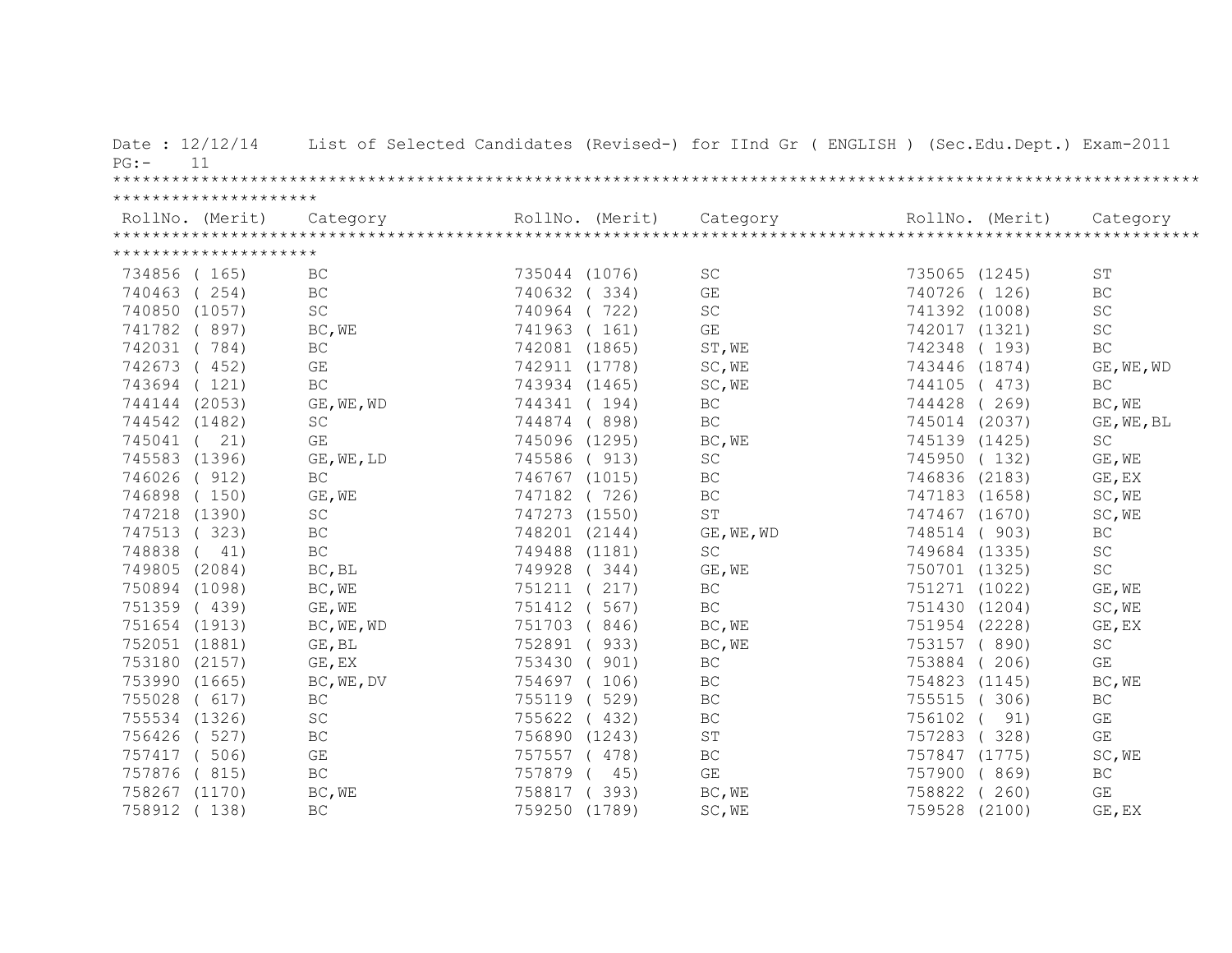| 759948 | 285)   | BC                      | 760020<br>172)   | BC                  | 760146<br>(1255) | $\operatorname{SC}$ |
|--------|--------|-------------------------|------------------|---------------------|------------------|---------------------|
| 760181 | 602)   | GE                      | 760443<br>25)    | BC                  | 760500<br>145)   | $\operatorname{BC}$ |
| 760633 | (1445) | SC                      | 760993<br>756)   | SC                  | (1511)<br>761165 | SC                  |
| 765267 | (1227) | SC                      | 766508<br>337)   | GE                  | 766587<br>(1228) | BC, WE              |
| 766601 | (1070) | $\operatorname{SC}$     | 767068<br>893)   | $\operatorname{SB}$ | 767363<br>695)   | GE                  |
| 767944 | (1141) | $\operatorname{SC}$     | 768044<br>921)   | GE, WE              | 768560 (1291)    | $\operatorname{ST}$ |
| 768966 | 248)   | $\mathbb{G}\mathcal{E}$ | 769259<br>101)   | GE                  | 769746<br>(1924) | BC, EX              |
| 771531 | (1834) | SC, WE                  | 772497<br>757)   | $\operatorname{BC}$ | 773434<br>(1414) | $\operatorname{SC}$ |
| 773456 | 191)   | GE, WE                  | 773487<br>(2048) | BC, EX              | 774103<br>569)   | BC                  |
| 774350 | 64)    | GE                      | 775084<br>896)   | SC                  | 775121<br>46)    | GE                  |
| 776394 | 671)   | BC                      | 777427<br>415)   | BC                  | 777622<br>(1626) | ST                  |
| 778051 | 850)   | $\mbox{SB}$             | 778336<br>966)   | $\operatorname{SC}$ | 778370<br>(1937) | BC, WE, WD          |
| 778474 | 279)   | $\operatorname{BC}$     | 778556<br>918)   | ВC                  | 778593<br>(1159) | BC, WE              |
| 778741 | (1558) | SC, WE                  | 778937<br>409)   | GE                  | 778947 (1885)    | ST, WE              |
| 780222 | 892)   | <b>BC</b>               | 785021<br>(1379) | GE, WE, DV          | 785170<br>554)   | GE                  |
| 785307 | (1552) | GE, WE, WD              | 785727<br>(1949) | TSP-ST              | 785754<br>(1875) | TSP-ST, WE          |
| 786797 | (2064) | TSP-ST, WE              | 787047<br>(2061) | TSP-ST, WE          | 787118<br>(1962) | TSP-ST              |
| 787420 | (1989) | TSP-ST                  | 787567<br>(2138) | BC, EX              | 787868<br>(435)  | $GE$ , $WE$         |
| 788044 | (1267) | BC, WE                  | 788489<br>811)   | SC                  | 788937 (1928)    | TSP-ST              |
| 789013 | (1935) | TSP-ST                  | 789166<br>981)   | GE, WE              | 789502<br>70)    | GE                  |
| 791398 | (1710) | TSP-SC                  | 791749<br>(1708) | ST, LD              | 792138<br>(1748) | TSP-ST              |
| 792185 | (1946) | TSP-ST                  | 792342<br>(1584) | TSP-SC              | 792948<br>(670)  | GE                  |
| 793891 | 319)   | GE                      | 794030<br>(2150) | GE, WE, WD          | 794224<br>(2096) | TSP-ST, WE          |
| 794673 | (1740) | TSP-SC, WE              | 794927<br>(1454) | SC                  | 795059 (1954)    | BC, WE, WD          |
| 795414 | (1988) | TSP-ST                  | 538)<br>796058   | GE                  | 796206<br>(481)  | BC                  |
| 796719 | 675)   | GE                      | 797691<br>771)   | SC                  | 797834<br>(2199) | BC, WE, WD          |
|        |        |                         |                  |                     |                  |                     |

From Roll No. 734856 To 797834 Page No.-> 11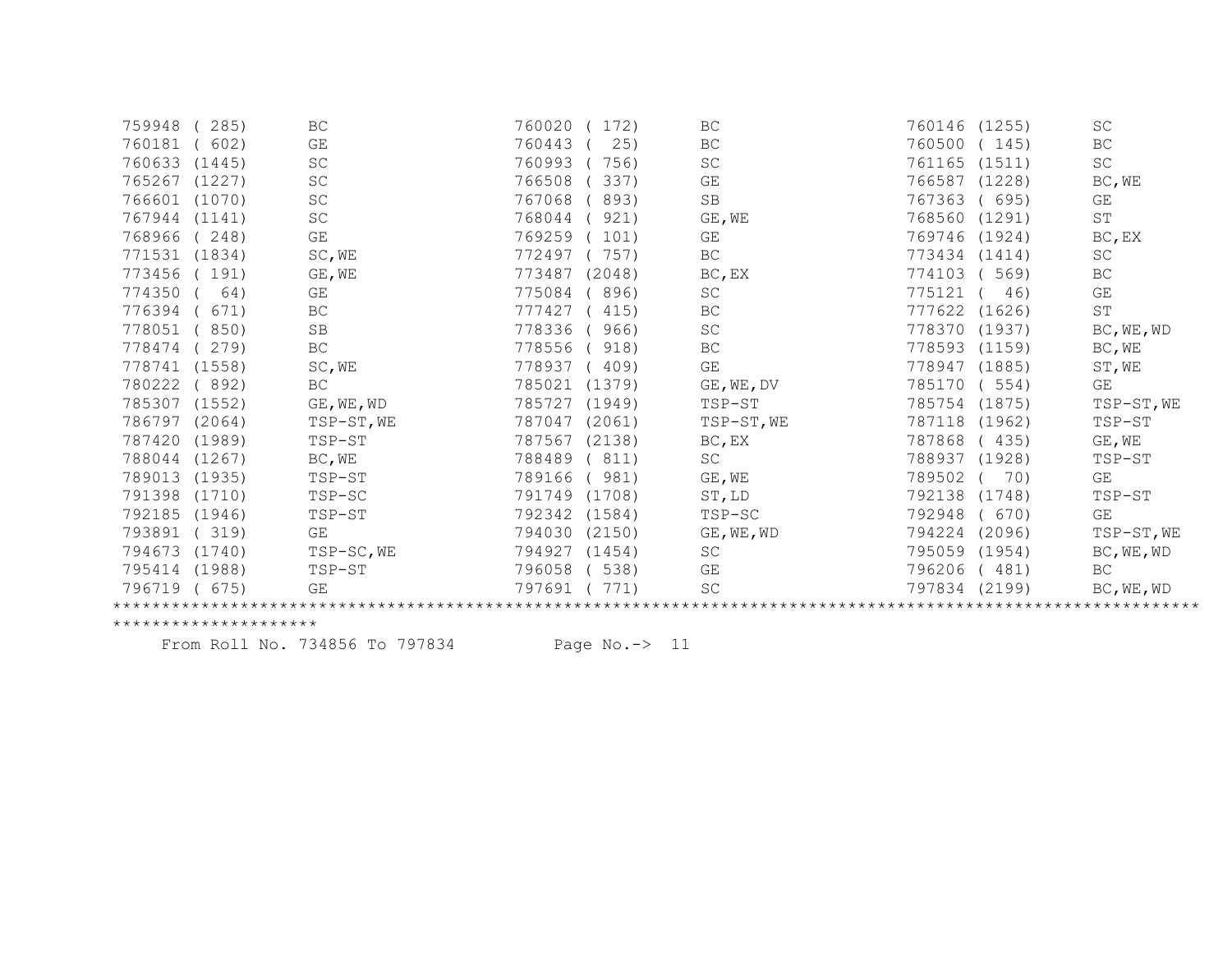| Date: $12/12/14$<br>12<br>$PG: -$ |                      |               | List of Selected Candidates (Revised-) for IInd Gr ( ENGLISH ) (Sec.Edu.Dept.) Exam-2011 |               |       |                     |
|-----------------------------------|----------------------|---------------|------------------------------------------------------------------------------------------|---------------|-------|---------------------|
|                                   |                      |               |                                                                                          |               |       |                     |
| *********************             |                      |               |                                                                                          |               |       |                     |
|                                   |                      |               |                                                                                          |               |       |                     |
|                                   |                      |               |                                                                                          |               |       |                     |
| *********************             |                      |               |                                                                                          |               |       |                     |
| 797903 (2086)                     | TSP-ST, WE           | 797920 (1168) | BC, WE                                                                                   | 798692 (1317) |       | TSP-ST              |
| 798941 (1934)                     | TSP-ST               | 799471 (228)  | GE                                                                                       | 799683 (1499) |       | <b>SC</b>           |
| 800302 (1871)                     | TSP-SC, WE           | 800469 (703)  | $\mathbb{G}\mathcal{E}$                                                                  | 800746 (1929) |       | TSP-ST              |
| 801182 (1771)                     | TSP-ST               | 802017 (1957) | TSP-ST                                                                                   | 802210 (824)  |       | BC                  |
| 802465 (2122)                     | GE, WE, WD           | 802577 (2051) | GE, WE, BL                                                                               | 802907 (1955) |       | TSP-ST, WE          |
| 802922 (1288)                     | BC, WE               | 803237 (2035) | TSP-ST, WE                                                                               | 803250 (2233) |       | BC, WE, WD          |
| 803287 (1444)                     | TSP-ST               | 803693 (123)  | GE                                                                                       | 805064 (1488) |       | <b>SC</b>           |
| 805291 (926)                      | BC                   | 805352 (1331) | <b>SC</b>                                                                                | 805571 (516)  |       | GE                  |
| 805627 ( 572)                     | GE                   | 805646 (1917) | GE, WE, WD                                                                               | 805729 (1583) |       | $\operatorname{ST}$ |
| 805908 (417)                      | GE, WE               | 805955 (2211) | BC, EX                                                                                   | 806201 (2225) |       | GE, EX              |
| 806603 (684)                      | BC                   | 806607 ( 693) | GE                                                                                       | 806639 ( 579) |       | BC                  |
| 806913 (1148)                     | BC, WE               | 806921 (1276) | $\operatorname{SC}$                                                                      | 807014 (1639) |       | GE, WE, DV          |
| 807028 (1702)                     | $\operatorname{ST}$  | 807416 (1768) | SC, WE                                                                                   | 807545 (1695) |       | ST                  |
| 807893 (858)                      | $\operatorname{BC}$  | 808138 (1878) | ST, WE                                                                                   | 808488 (298)  |       | BC                  |
| 808696 (986)                      | $\operatorname{BC}$  | 808846 ( 611) | $\mbox{SB}$                                                                              | 809436 (765)  |       | GE                  |
| 809629 (1691)                     | ST                   | 810097 (1893) | ST, WE                                                                                   | 810992 (2234) |       | ST, WE, WD          |
| 811119 (1842)                     | BC, WE, DV           | 811220 (1531) | ST                                                                                       | 811575 (1984) |       | BC, WE, WD          |
| 811581 (1700)                     | $\operatorname{ST}$  | 813098 (596)  | BC, WE                                                                                   | 813103 (2055) |       | BC, EX              |
| 813695 (1796)                     | ST, WE               | 813711 (1487) | SC, WE                                                                                   | 813874 (314)  |       | BC                  |
| 814222 (1515)                     | SC                   | 814465 (1671) | ST                                                                                       | 814615 (1891) |       | ST, WE              |
| 814667 (1182)                     | $\operatorname{SC}$  | 814911 (1613) | ST                                                                                       | 815458 (1412) |       | $\operatorname{SC}$ |
| 815550 (162)                      | $\operatorname{SB}$  | 815586 (2076) | GE, WE, WD                                                                               | 815634 (331)  |       | BC                  |
| 815635 (2065)                     | BC, EX               | 815652 ( 648) | BC                                                                                       | 815704 (377)  |       | GE, WE              |
| 815764 (1049)                     | SC, LD               | 816758 (1582) | ST                                                                                       | 816853 (836)  |       | $\operatorname{BC}$ |
| 817119 (1547)                     | $\mbox{S}\,\mbox{T}$ | 817415 ( 866) | $\operatorname{BC}$                                                                      | 817696 (      | 55)   | $\operatorname{BC}$ |
| 818277 (2248)                     | BC, WE, WD           | 818617 ( 601) | BC, WE                                                                                   | 818689 (740)  |       | BC                  |
| 818761 (189)                      | $\operatorname{BC}$  | 819045 (1327) | $\operatorname{SC}$                                                                      | 819088 (1054) |       | GE, WE              |
| 819170 ( 604)                     | GE                   | 819305 (1136) | $\operatorname{SC}$                                                                      | 819376 ( 645) |       | $\operatorname{BC}$ |
| 819458 (1193)                     | SB, WE               | 819980 (408)  | $\mathbb{G}\mathcal{E}$                                                                  | 820246        | (587) | BC                  |
| 820324 (2030)                     | BC, EX               | 820417 (1760) | $\operatorname{ST}$                                                                      | 820948        | 608)  | GE                  |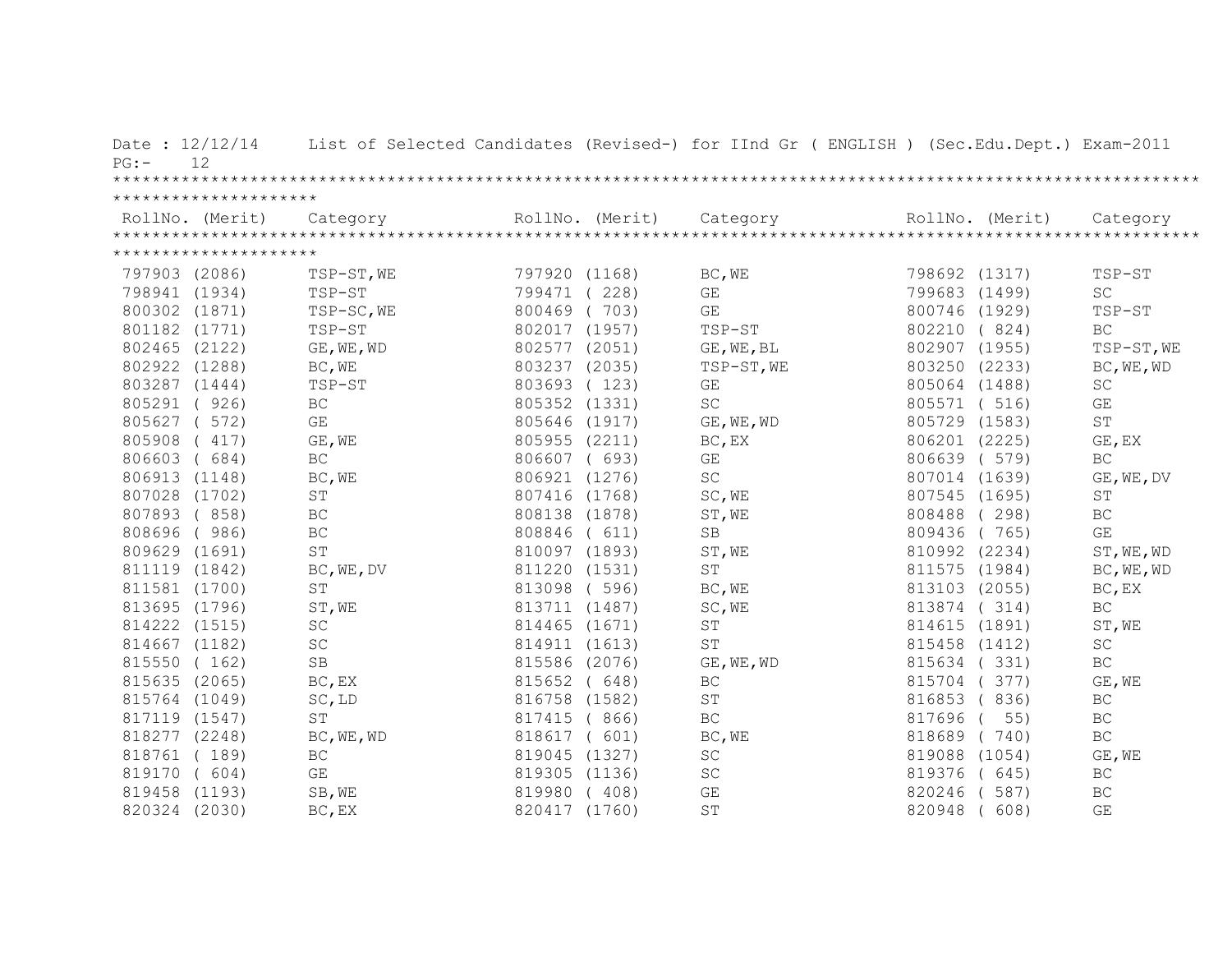| 821448        | 521)   | GE                  | 821601 (1925)    | GE, EX              | 580)<br>821819   | GE, WE              |
|---------------|--------|---------------------|------------------|---------------------|------------------|---------------------|
| 821836        | (1866) | ST, WE              | 821916<br>240)   | BC, WE, DV          | 821988<br>853)   | BC                  |
| 823279        | (1590) | ST                  | (2032)<br>823298 | BC, EX              | 824544<br>(1592) | $\mbox{ST}$         |
| 824772        | (297)  | GE                  | 825099<br>60)    | GE                  | 825684<br>889)   | BC                  |
| 825765        | (1686) | GE, EX              | 826214<br>(1387) | SC                  | 826453 (1676)    | ST                  |
| 826471        | (1253) | SC                  | 826770<br>826)   | ВC                  | 826946<br>(1742) | ST                  |
| 827140        | (1455) | $\operatorname{SC}$ | 827191<br>(1489) | SC                  | 827223<br>(1699) | ST                  |
| 827572        | (1385) | $\operatorname{SC}$ | 827731<br>(1301) | SC                  | 827908<br>(1199) | BC, WE              |
| 827997        | 582)   | $GE$ , $WE$         | 828220<br>(1818) | SC, WE              | 828444<br>(2165) | BC, EX              |
| 828950        | (1571) | $\operatorname{ST}$ | 828994<br>(1908) | BC, EX              | 829226<br>379)   | BC                  |
| 829364        | (1213) | BC, WE              | 829850<br>507)   | BC                  | 829871<br>(1271) | BC, WE              |
| 830166        | 204)   | <b>BC</b>           | 830301<br>(1585) | $\operatorname{ST}$ | 830391<br>810)   | <b>BC</b>           |
| 831015        | (1786) | ST, WE              | 831801<br>(1854) | ST, WE              | 832039<br>273)   | GE, WE              |
| 832047        | 668)   | $\operatorname{BC}$ | 832641<br>(1042) | BC, WE, LD          | 832915 (1799)    | SC, WE              |
| 833450        | (2238) | GE, EX              | 833721<br>800)   | BC                  | 834219 (1569)    | ST                  |
| 834596        | 391)   | BC                  | 834712<br>(1408) | SC                  | 834792<br>(1916) | BC, EX              |
| 834970        | (1343) | $\operatorname{SC}$ | 835246<br>(1879) | ST, WE              | 835513<br>(241)  | $\operatorname{BC}$ |
| 836321        | (1839) | ST, WE              | 836622<br>(2227) | GE, EX              | 837160<br>828)   | $\operatorname{SC}$ |
| 837212        | 619)   | BC                  | 837513<br>(2172) | GE, WE, WD          | 837781<br>808)   | BC, WE              |
| 838126        | (1418) | BC, LD              | 838145<br>(1268) | <b>ST</b>           | 838251<br>(2247) | ST, WE, WD          |
| 838348        | (1828) | ST, WE              | 839389<br>(1221) | ST, WE              | 840217<br>(1586) | ST                  |
| 840529        | (1672) | ST                  | 840701<br>954)   | BC                  | 840807<br>767)   | BC                  |
| 842749        | (1544) | ST, WE              | 843048<br>262)   | GE                  | 843264<br>(2006) | GE, EX              |
| 843327        | (1378) | BC, EX              | 843411<br>(1895) | ST, WE              | 843536<br>975)   | SB                  |
| 843953        | 710)   | GE, WE              | 884)<br>844443   | GE, WE              | 844878<br>(1413) | ST                  |
| 845053 (1443) |        | SC                  | 845158<br>104)   | <b>SB</b>           | 846506 (1564)    | $\operatorname{ST}$ |
|               |        |                     |                  |                     |                  |                     |

From Roll No. 797903 To 846506 Page No.-> 12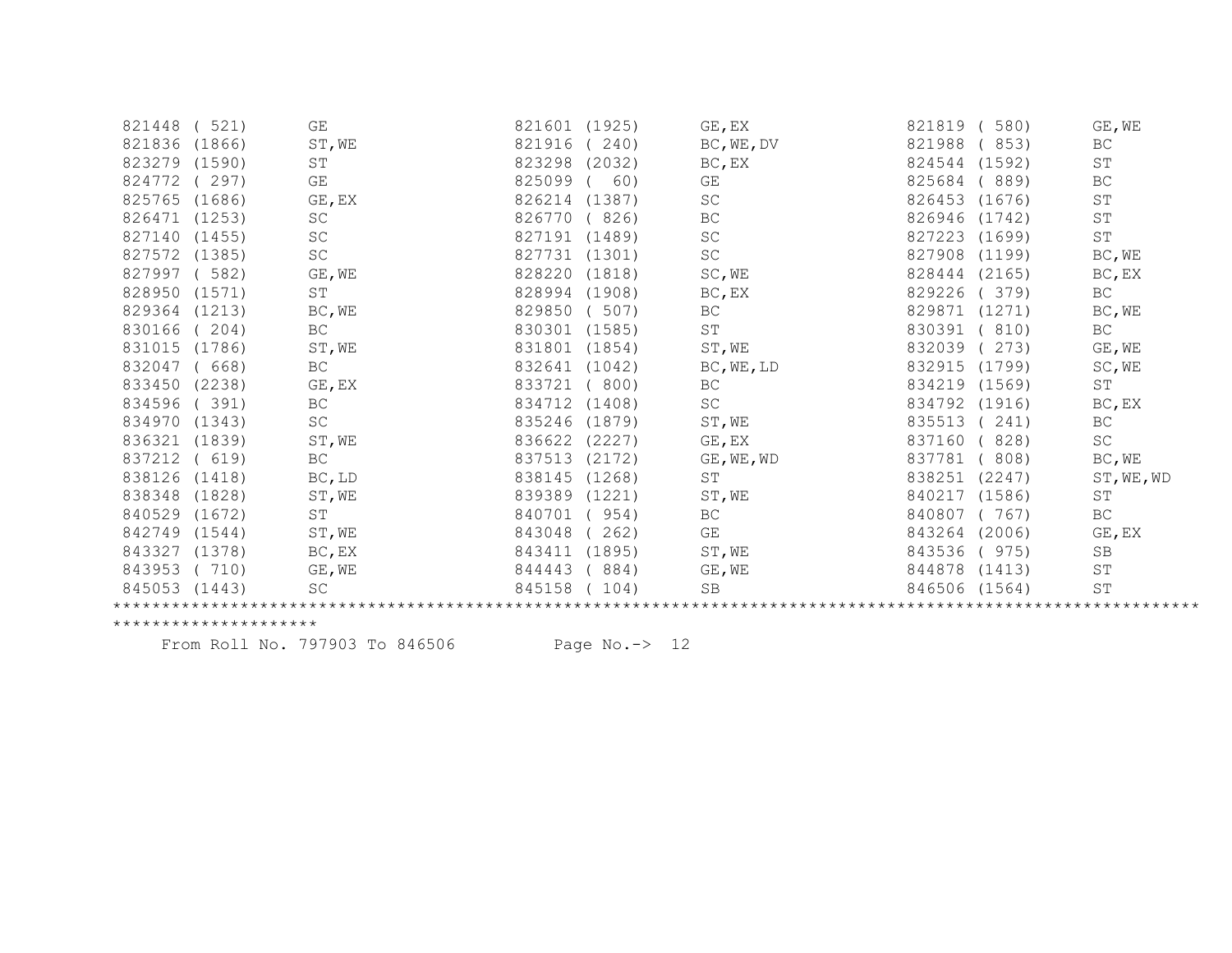| $PG:$ –  | Date: 12/12/14<br>13  |                     |               |                 | List of Selected Candidates (Revised-) for IInd Gr ( ENGLISH ) (Sec.Edu.Dept.) Exam-2011 |               |                 |                         |
|----------|-----------------------|---------------------|---------------|-----------------|------------------------------------------------------------------------------------------|---------------|-----------------|-------------------------|
|          |                       |                     |               |                 |                                                                                          |               |                 |                         |
|          | ********************* |                     |               |                 |                                                                                          |               |                 |                         |
|          | RollNo. (Merit)       | Category            |               | RollNo. (Merit) | Category                                                                                 |               | RollNo. (Merit) | Category                |
|          |                       |                     |               |                 |                                                                                          |               |                 |                         |
|          | ********************* |                     |               |                 |                                                                                          |               |                 |                         |
|          | 846662 (1103)         | ST                  | 847776 (1509) |                 | BC, LD                                                                                   | 848171 (1303) |                 | BC, WE                  |
|          | 848467 (1152)         | SB                  | 848615 (1158) |                 | $\operatorname{SB}$                                                                      | 849979        | (864)           | $\operatorname{BC}$     |
|          | 850008 (1337)         | SC                  | 850226 (471)  |                 | GE                                                                                       | 850423        | (1437)          | <b>ST</b>               |
|          | 850782 (1244)         | BC, WE              | 851185        | (949)           | GE, WE                                                                                   | 851397 (1176) |                 | <b>SB</b>               |
|          | 851550 (286)          | GE                  | 851967 (1263) |                 | $\operatorname{SC}$                                                                      | 852148 (1921) |                 | GE, WE, WD              |
|          | 852372 (1724)         | ST                  | 852845        | (330)           | GE                                                                                       | 852926 (1338) |                 | SC                      |
|          | 852963 (1342)         | SC                  | 853660 (1417) |                 | <b>SC</b>                                                                                | 853680        | 42)             | BC                      |
|          | 853773 (440)          | BC                  | 853939 (1759) |                 | SC, WE                                                                                   | 853972 (1399) |                 | $\operatorname{ST}$     |
| 854305   | (483)                 | BC                  | 854566 (429)  |                 | $\operatorname{BC}$                                                                      | 854702 (1069) |                 | SB                      |
|          | 855009 (404)          | GE                  | 855523 (1197) |                 | BC, WE                                                                                   | 855729 (493)  |                 | SC                      |
|          | 856273 ( 673)         | BC                  | 856283 (1357) |                 | SC                                                                                       | 856599 (2246) |                 | SC, WE, WD              |
|          | 856735 (1673)         | $\operatorname{ST}$ | 856800 (1297) |                 | BC, WE                                                                                   | 857183 (1009) |                 | BC                      |
|          | 857211 (1104)         | SB                  | 858004 (734)  |                 | GE                                                                                       | 858021 (2085) |                 | GE, WE, WD              |
|          | 858085 (243)          | BC                  | 858172 (1555) |                 | GE, WE, WD                                                                               | 858340 (1434) |                 | <b>ST</b>               |
|          | 858474 (1139)         | $\rm SB$            | 858712 (1824) |                 | ST, WE                                                                                   | 858748 (1805) |                 | ST, WE                  |
| 858879 ( | 83)                   | BC                  | 859494 (2185) |                 | GE, WE, WD                                                                               | 859509        | 95)             | $\mathbb{G}\mathcal{E}$ |
|          | 859794 (1072)         | SC                  | 859911 (1832) |                 | SC, WE                                                                                   | 860167 (1322) |                 | SC                      |
|          | 860169 (2241)         | GE, EX              | 860173 (1566) |                 | ST                                                                                       | 860570 (1764) |                 | <b>ST</b>               |
|          | 860780 (1526)         | $\operatorname{ST}$ | 861256 ( 646) |                 | BC                                                                                       | 862007 (1506) |                 | SC                      |
|          | 862299 (637)          | BC                  | 862324 (2057) |                 | GE, WE, WD                                                                               | 862459 (1035) |                 | GE, WE                  |
|          | 862482 (1380)         | SC                  | 862816 (887)  |                 | SC                                                                                       | 862889 (2158) |                 | GE, WE, WD              |
|          | 862902 (1903)         | GE, WE, WD          | 863141 (1617) |                 | ST, WE                                                                                   | 863888        | (2121)          | GE, WE, WD              |
|          | 863979 (859)          | GE, WE              | 863984 (1598) |                 | SC, WE                                                                                   | 864167        | (1504)          | SC, WE                  |
|          | 864688 (1861)         | ST, WE              | 864830 (1171) |                 | SB, WE                                                                                   | 864978        | (2206)          | GE, EX                  |
|          | 865107 (1207)         | BC, WE              | 865360 (1224) |                 | SC                                                                                       | 865484 (1612) |                 | ST                      |
|          | 865834 (1873)         | ST, WE              | 866375        | (421)           | SB                                                                                       | 866859        | (117)           | $\mathbb{G}\mathcal{E}$ |
|          | 867014 (1709)         | ST, WE              | 867067 (1819) |                 | SC, WE                                                                                   | 867854 (1623) |                 | SC, WE                  |
|          | 868069 (1855)         | ST, WE              | 868232 (1674) |                 | ST                                                                                       | 868586        | (2000)          | GE, WE, WD              |
|          | 868922 (1360)         | BC, LD              | 869407        | (738)           | GE                                                                                       | 869617        | 53)             | BC                      |
|          | 870041 (208)          | GE                  | 870345        | 618)            | BC                                                                                       | 870363        | (1902)          | GE, WE, WD              |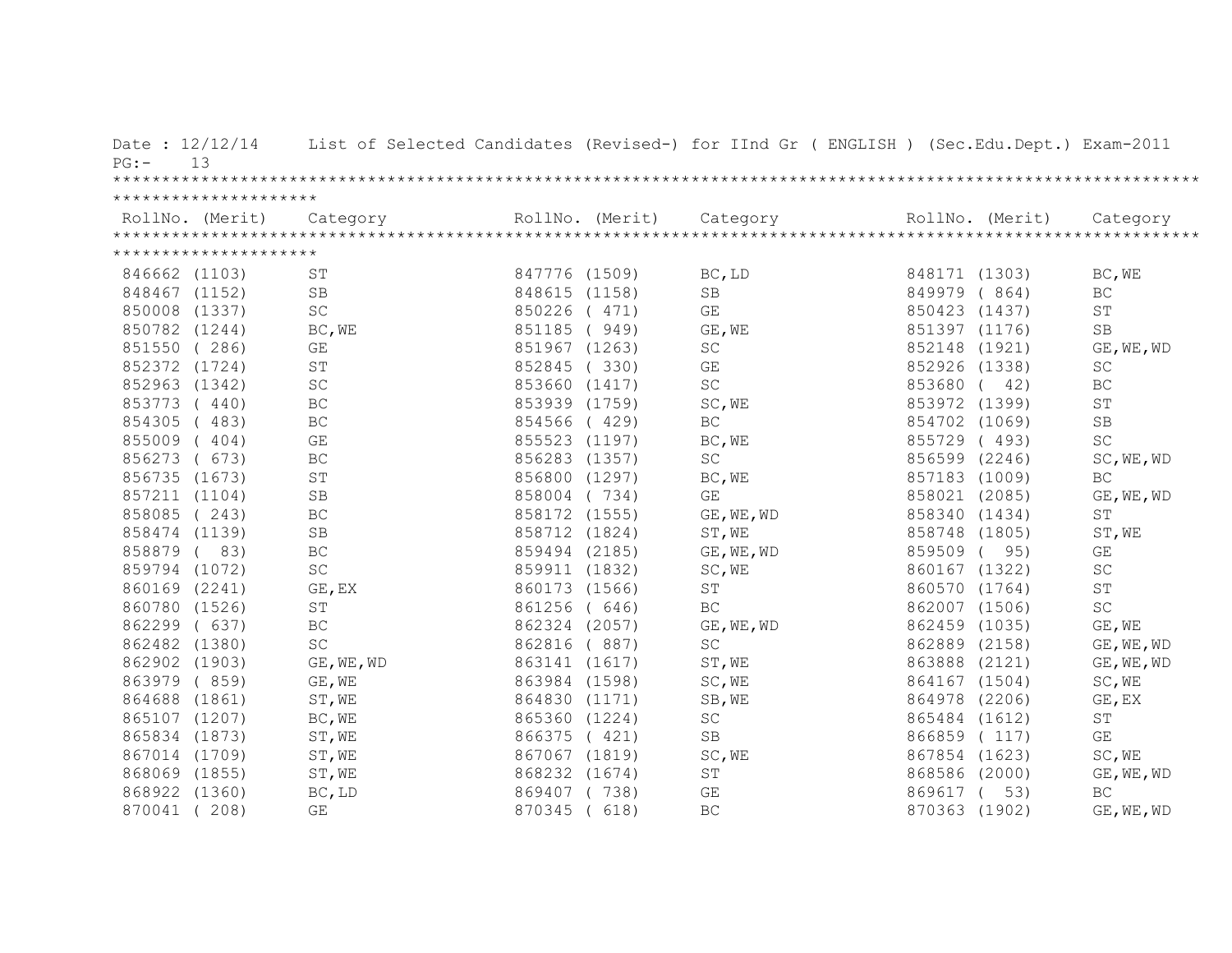| 870381<br>(1012) | BC                  | 870505<br>626)   | GE                  | 871039<br>188)   | GE                  |  |  |
|------------------|---------------------|------------------|---------------------|------------------|---------------------|--|--|
| 871233<br>922)   | $\operatorname{BC}$ | 871895<br>(1428) | $\operatorname{SC}$ | 871913<br>(1289) | SC                  |  |  |
| 871939<br>(1588) | $\mbox{ST}$         | 872027<br>(1470) | $\operatorname{SC}$ | 872094<br>(1589) | ST                  |  |  |
| 872552<br>312)   | GE                  | 872976<br>236)   | ВC                  | 873157<br>870)   | SC                  |  |  |
| 873666<br>300)   | BC, WE              | 874044<br>(2184) | GE, WE, WD          | 874112<br>879)   | $\operatorname{BC}$ |  |  |
| 68)<br>874159    | BC                  | 874242<br>(1281) | <b>SC</b>           | 874294<br>(1233) | BC, WE              |  |  |
| 874324<br>932)   | $\operatorname{BC}$ | 874451<br>(1719) | $\operatorname{ST}$ | 874527<br>717)   | SB                  |  |  |
| 874677<br>288)   | BC                  | 875338<br>(1214) | $\operatorname{SC}$ | 875541<br>(2126) | GE, WE, WD          |  |  |
| 875861<br>23)    | BC                  | 876090<br>(1202) | $\operatorname{SC}$ | 876175<br>(2175) | GE, WE, WD          |  |  |
| 876193<br>(1920) | GE, EX              | 876343<br>(1002) | GE, WE              | 876434<br>(2216) | GE, EX              |  |  |
| 876462<br>244)   | GE                  | 876597<br>258)   | BC                  | 876599<br>(1225) | BC, WE              |  |  |
| 876733<br>(1716) | ST, WE              | 876897<br>(1576) | $\operatorname{ST}$ | 876902<br>786)   | GE, WE              |  |  |
| 877019<br>920)   | GE, WE              | 877181<br>(1806) | GE, EX              | 877833<br>(2222) | BC, EX              |  |  |
| 878159<br>(2014) | GE, WE, WD          | 878353<br>263)   | ВC                  | 878361<br>775)   | $\operatorname{BC}$ |  |  |
| 878410<br>(1032) | BC, WE, DV          | 878489<br>365)   | BC                  | 878534<br>591)   | BC                  |  |  |
| 878676<br>(1817) | ST, WE              | 878727<br>143)   | BC                  | 879115<br>278)   | BC                  |  |  |
| 879258<br>697)   | BC, WE              | 879391<br>(1287) | BC, WE              | 879424<br>(1541) | $\operatorname{ST}$ |  |  |
| 879428<br>(1800) | ST, WE              | 879870<br>(2009) | GE, WE, WD          | 880163<br>(1061) | GE, WE              |  |  |
| 880457<br>(1840) | ST, WE              | 880610<br>(1187) | SB                  | 880627<br>727)   | BC                  |  |  |
| 880871<br>227)   | GE, WE              | 881276<br>867)   | BC                  | 881578<br>565)   | GE, WE              |  |  |
| 881790<br>(2152) | BC, EX              | 881975<br>185)   | GE, WE              | 882109<br>(2182) | BC, EX              |  |  |
| 882391<br>166)   | BC                  | 882560<br>(1273) | BC, LD              | 882637<br>(1018) | SB                  |  |  |
| 882801<br>628)   | BC                  | 883120<br>(1561) | ST                  | 883220<br>65)    | BC                  |  |  |
| 883439<br>246)   | BC                  | 884379<br>947)   | BC                  | 884408<br>410)   | GE                  |  |  |
| 884410<br>520)   | $\operatorname{BC}$ | 831)<br>884525   | SC                  | 884985<br>(1545) | ST                  |  |  |
| 885223<br>(1850) | ST, WE              | 885609<br>651)   | BC, WE              | 886347<br>(1729) | $\operatorname{ST}$ |  |  |
|                  |                     |                  |                     |                  |                     |  |  |

From Roll No. 846662 To 886347 Page No.-> 13